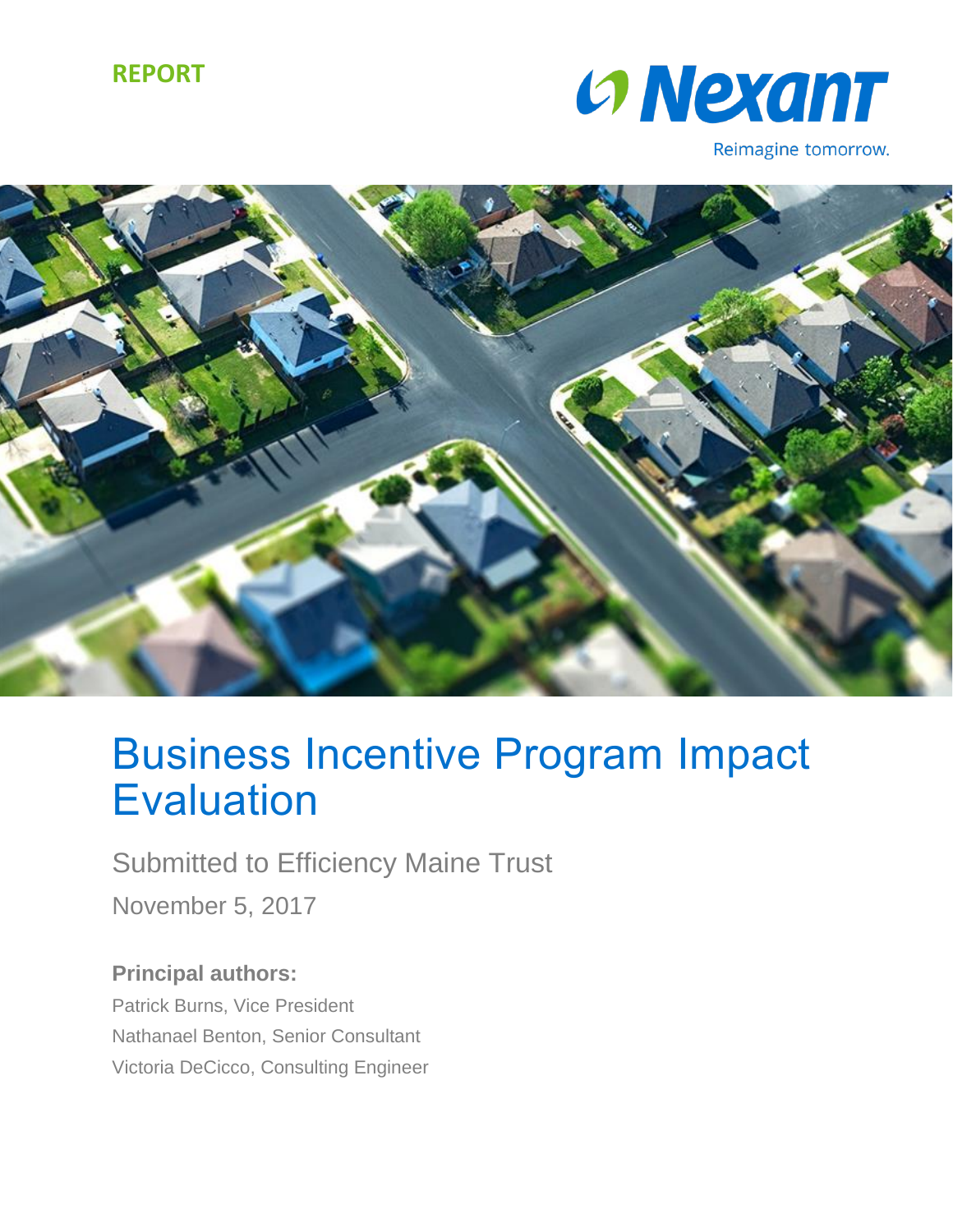# **Contents**

| 2.1 |                                                             |  |
|-----|-------------------------------------------------------------|--|
| 2.2 |                                                             |  |
|     |                                                             |  |
|     |                                                             |  |
|     |                                                             |  |
|     |                                                             |  |
|     |                                                             |  |
|     |                                                             |  |
|     | 2.2.6.1 Approach to Estimating Participant Freeridership 17 |  |
|     | 2.2.6.2 Approach to Estimating Participant Spillover  17    |  |
|     |                                                             |  |
|     |                                                             |  |
|     |                                                             |  |
|     |                                                             |  |
|     |                                                             |  |
|     |                                                             |  |
| 2.4 |                                                             |  |
|     |                                                             |  |
|     |                                                             |  |
|     |                                                             |  |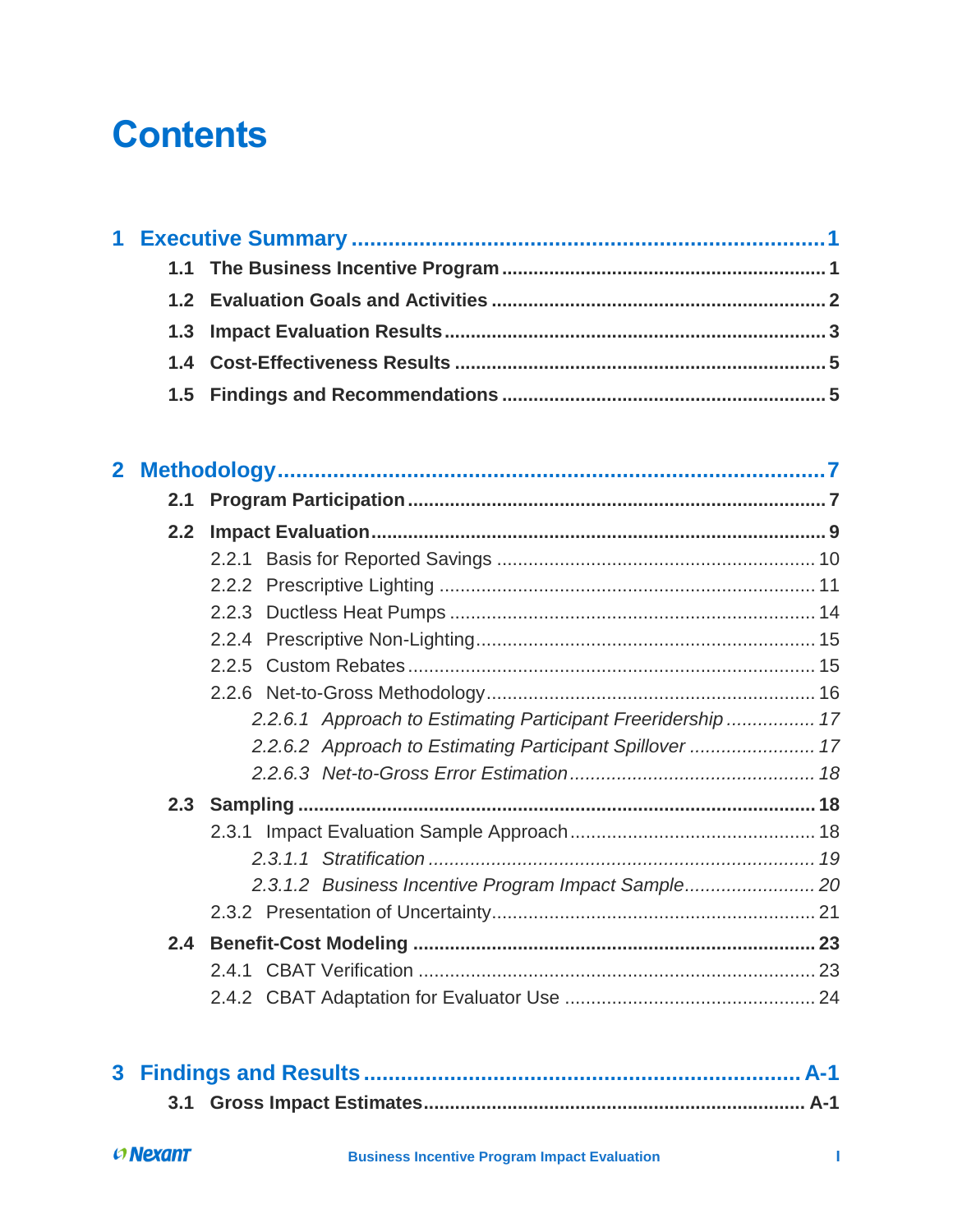| 3.3 |  |
|-----|--|
|     |  |
|     |  |
|     |  |
|     |  |

| <b>Appendix B</b> |  |  |  |  |
|-------------------|--|--|--|--|
|-------------------|--|--|--|--|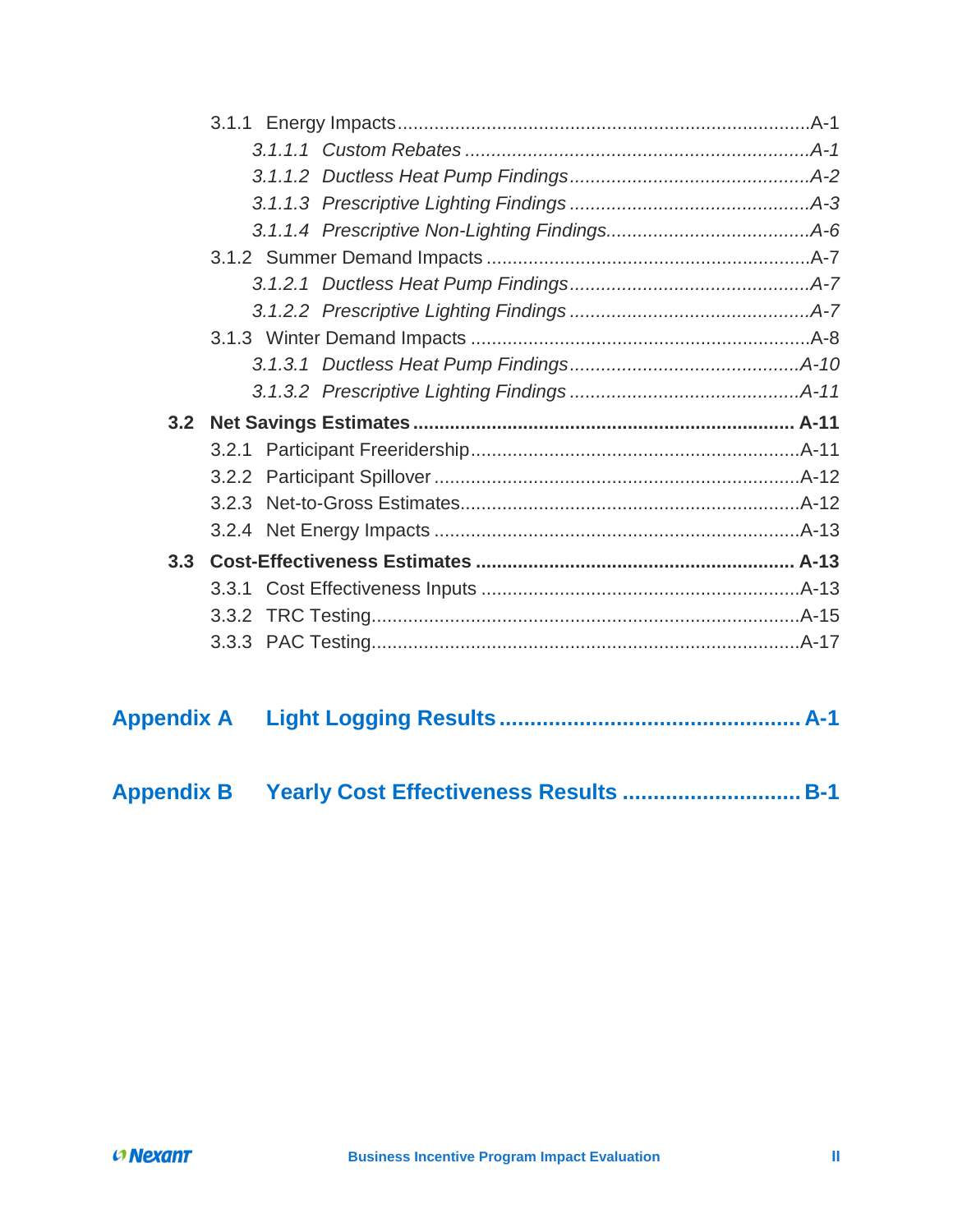## **List of Figures**

| Figure A-1: Weighted Hours of Use and Coincidence Factor Calculation Methodology A-1 |  |
|--------------------------------------------------------------------------------------|--|
|                                                                                      |  |
|                                                                                      |  |
|                                                                                      |  |
|                                                                                      |  |
|                                                                                      |  |

### **List of Tables**

| Table 1-1: Included BIP Program Strata Assignment within 2014-2015 Evaluation 1                |  |
|------------------------------------------------------------------------------------------------|--|
|                                                                                                |  |
|                                                                                                |  |
|                                                                                                |  |
|                                                                                                |  |
| Table 2-1: 2014-2015 BIP Program Reported Energy and Demand Savings by Program  8              |  |
| Table 2-2: 2014-2015 BIP Program Reported Energy and Demand Savings by Strata  8               |  |
| Table 2-3: Source Location of Reported Energy Saving Input Parameter - Example11               |  |
|                                                                                                |  |
| Table 2-5: Estimated and Achieved Gross Impact Samples by Stratum20                            |  |
| Table 2-6: Target and Achieved Gross Impact Samples by Verification Approach 21                |  |
|                                                                                                |  |
|                                                                                                |  |
| Table 3-2: Impact of EFLH <sub>H</sub> Assumption on Ductless Heat Pump Realization Rates  A-2 |  |
|                                                                                                |  |
|                                                                                                |  |
|                                                                                                |  |
|                                                                                                |  |
|                                                                                                |  |
| Table 3-8: Seasonal Facilities Observed in the Prescriptive Lighting Sample A-10               |  |
|                                                                                                |  |
|                                                                                                |  |
|                                                                                                |  |
|                                                                                                |  |
|                                                                                                |  |
|                                                                                                |  |
|                                                                                                |  |
|                                                                                                |  |
|                                                                                                |  |
|                                                                                                |  |
|                                                                                                |  |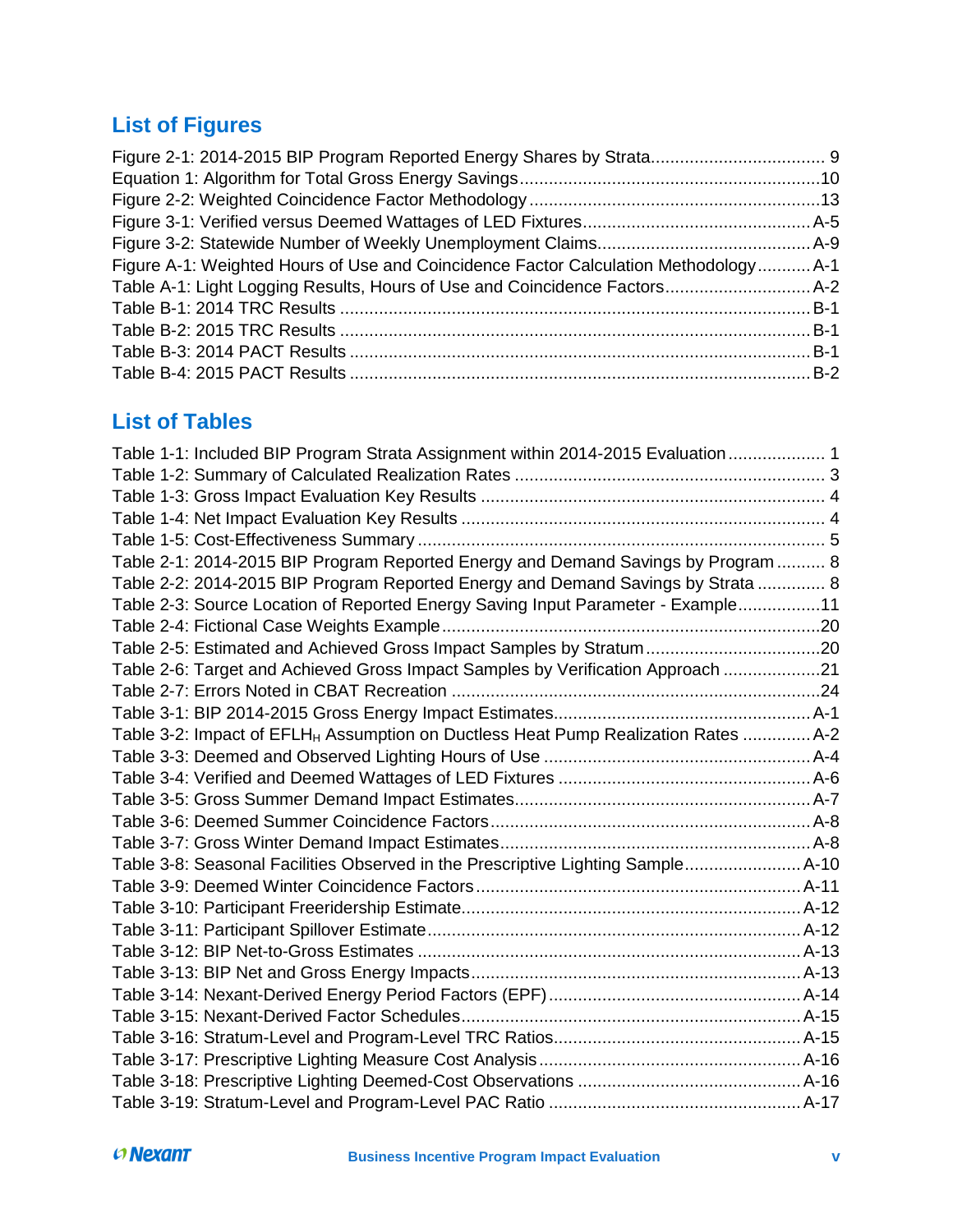## **Equations**

| Equation 7: Spillover kWh Savings Extrapolated to the Participant Population18 |  |
|--------------------------------------------------------------------------------|--|
|                                                                                |  |
|                                                                                |  |
|                                                                                |  |
|                                                                                |  |
|                                                                                |  |
|                                                                                |  |
|                                                                                |  |
|                                                                                |  |
|                                                                                |  |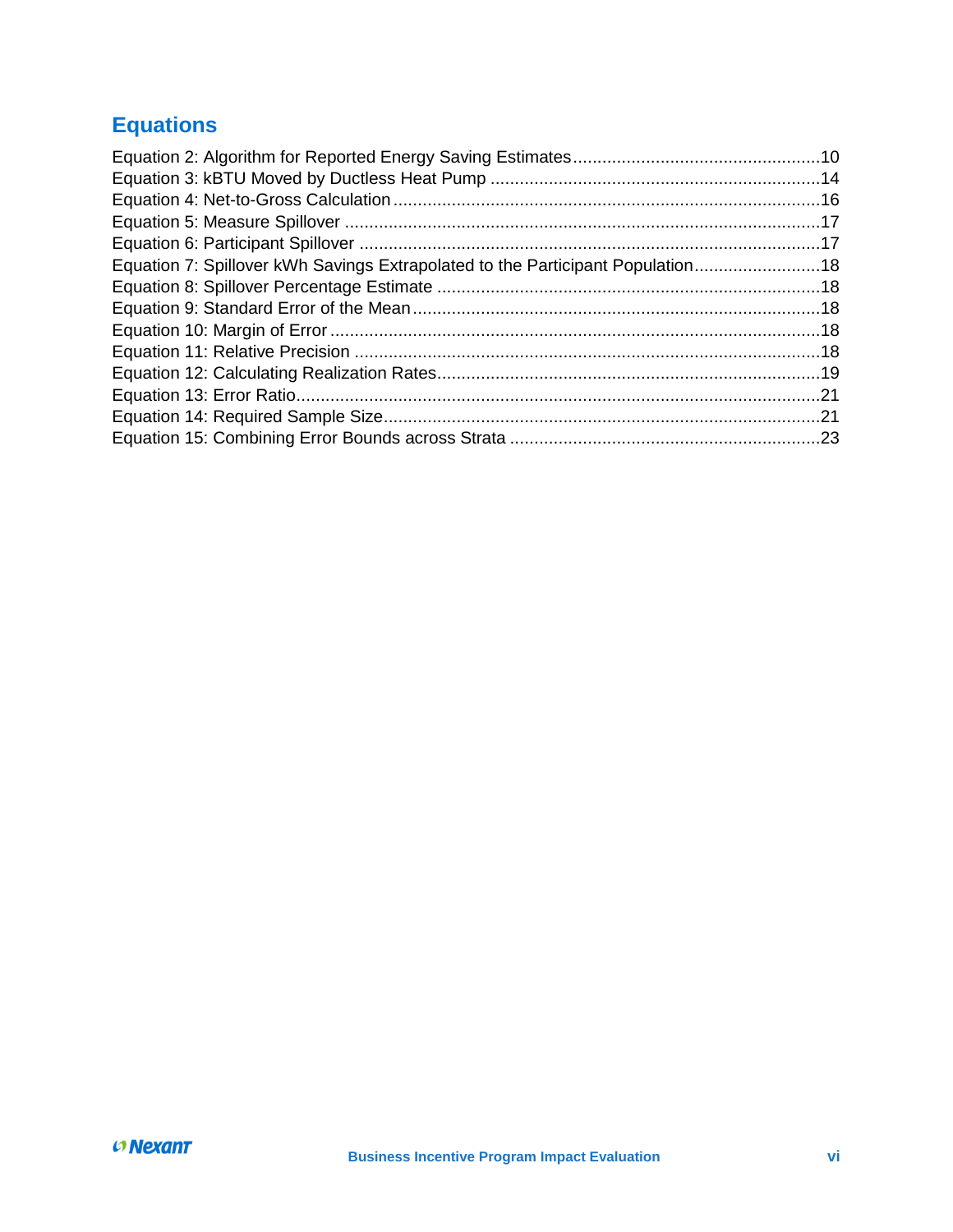# <span id="page-5-0"></span>**1 Executive Summary**

The Efficiency Maine Trust (Efficiency Maine or EMT) retained Nexant to evaluate the commercial, demand-side management (DSM) programs available through its Fiscal Year 2014 and 2015 Business Incentive Programs (BIP) umbrella. This report summarizes the impact findings of the 2014 and 2015 program cycle activities. Process evaluation results were presented in the previously submitted report titled "EMT Business Incentive Program Process Evaluation Report\_Final\_103116".

For this evaluation, Nexant combined thirteen evaluated programs into four discrete strata [\(Table 1-1\)](#page-5-2), grouped by similar program characteristics and end-uses when possible. Impact evaluation results are presented throughout this report for each discrete stratum.

| <b>Nexant Stratum</b>     | <b>Business Incentive Program</b>                           |  |
|---------------------------|-------------------------------------------------------------|--|
|                           | Custom compressed air                                       |  |
| <b>Custom Rebates</b>     | Custom heating, ventilation, and air<br>conditioning (HVAC) |  |
|                           | Custom lighting                                             |  |
|                           | Custom miscellaneous                                        |  |
| Ductless heat pumps       | Prescriptive ductless heat pump (DHP)                       |  |
| Prescriptive lighting     | Prescriptive lighting new construction                      |  |
|                           | Prescriptive lighting Retrofit                              |  |
|                           | Prescriptive agriculture                                    |  |
|                           | Prescriptive compressed air                                 |  |
| Prescriptive non-lighting | <b>Prescriptive HVAC</b>                                    |  |
|                           | Prescriptive refrigeration                                  |  |
|                           | <b>Prescriptive VFD</b>                                     |  |

### <span id="page-5-2"></span>**Table 1-1: Included BIP Program Strata Assignment within 2014-2015 Evaluation**

BIP program umbrella also included custom natural gas and prescriptive natural gas programs, which are not included in this evaluation.

## <span id="page-5-1"></span>**1.1 The Business Incentive Program**

Efficiency Maine's BIP provided education, technical assistance, quality control, and financial incentives to encourage a wide range of energy-efficiency projects in commercial and industrial buildings throughout Maine. Projects that qualified for more than \$5,000 of incentives required pre-approval. The program offered both prescriptive incentives and custom incentives.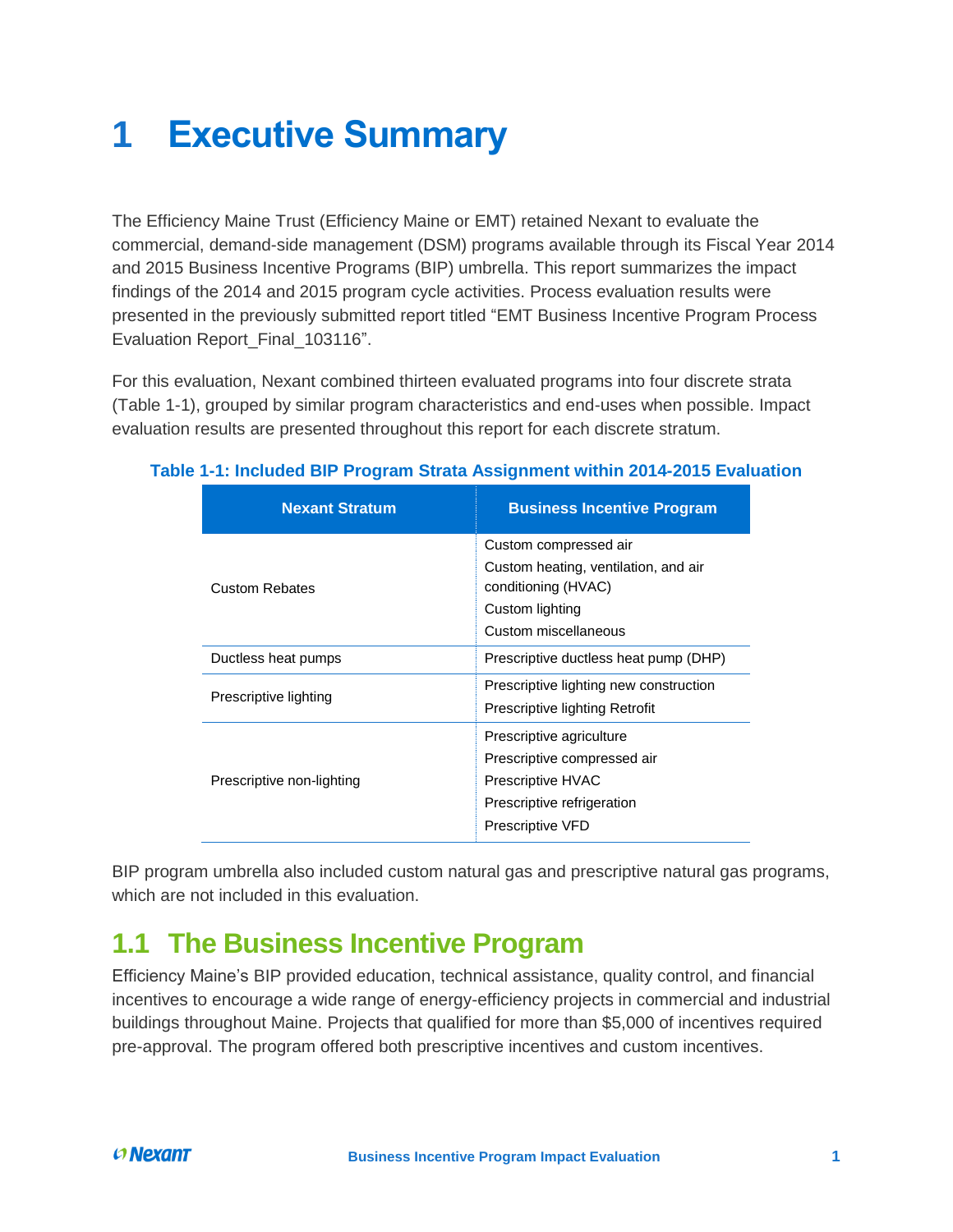Prescriptive incentives were available for projects that save electricity through lighting, DHPs, HVAC, VFDs, refrigeration, compressed air, and agricultural equipment upgrades. Approximately 95% of program-sponsored projects were prescriptive.

Custom incentives were available for projects expected to result in energy savings, but were not eligible for prescriptive incentives because the project was too large or too complex. Costs and savings associated with custom projects vary by application and are generally large; to be eligible for non-prescriptive incentives, the project must have resulted in annual energy savings of 35,000 kWh or more. Custom incentives for retrofit projects were capped at 50% of the total cost of the efficiency project including labor, and at \$0.28 per first year of kWh saved.

A network of Qualified Partner (QP) trade allies supported the program, identifying and installing eligible measures and supporting participating customers. Efficiency Maine had focused on expanding and improving the QP network by providing easier access to information and program tools through a dedicated website and through outreach efforts conducted largely through the program's implementation contractor, GDS Associates (GDS). The program provided periodic training for QP firms to increase their understanding of the benefits of energy efficiency, how to use and maintain emerging high-efficiency technology, best practices in energy efficient design, and resources available from Efficiency Maine. GDS supported the QP network by providing program support, managing the application and incentive payment process, and ensuring that QPs had the tools they needed to successfully promote the program.

### <span id="page-6-0"></span>**1.2 Evaluation Goals and Activities**

The primary goals and objectives of the impact evaluation of the Business Incentive program for Fiscal Years 2014 and 2015 included:

- Verify and adjust the gross electric energy and demand (summer peak and winter peak) savings of the projects.
- Compare the adjusted gross savings with the claimed savings. The evaluation team began with the understanding that this comparison would have a prospective application emphasizing the Technical Reference Manual (TRM) assumptions, and that the assumptions might require future modification or additional research.
- Analyze the cost-effectiveness of the program and measures based on the Total Resource Cost Test (TRC) and the Program Administrator Cost Test (PAC).

To achieve these goals, Nexant evaluated the net and gross energy impacts through a combination of engineering analyses and on-site inspections of completed projects. Because it is not cost-effective to complete analysis and site inspection on a census of the implemented projects, the evaluation team verified energy savings for a representative sample of projects to draw statistically measurable results. The gross program-reported savings were adjusted by a realization rate, which is the ratio of evaluation-verified savings to the program-reported savings within the sample. Realization rates were determined for each of the four strata through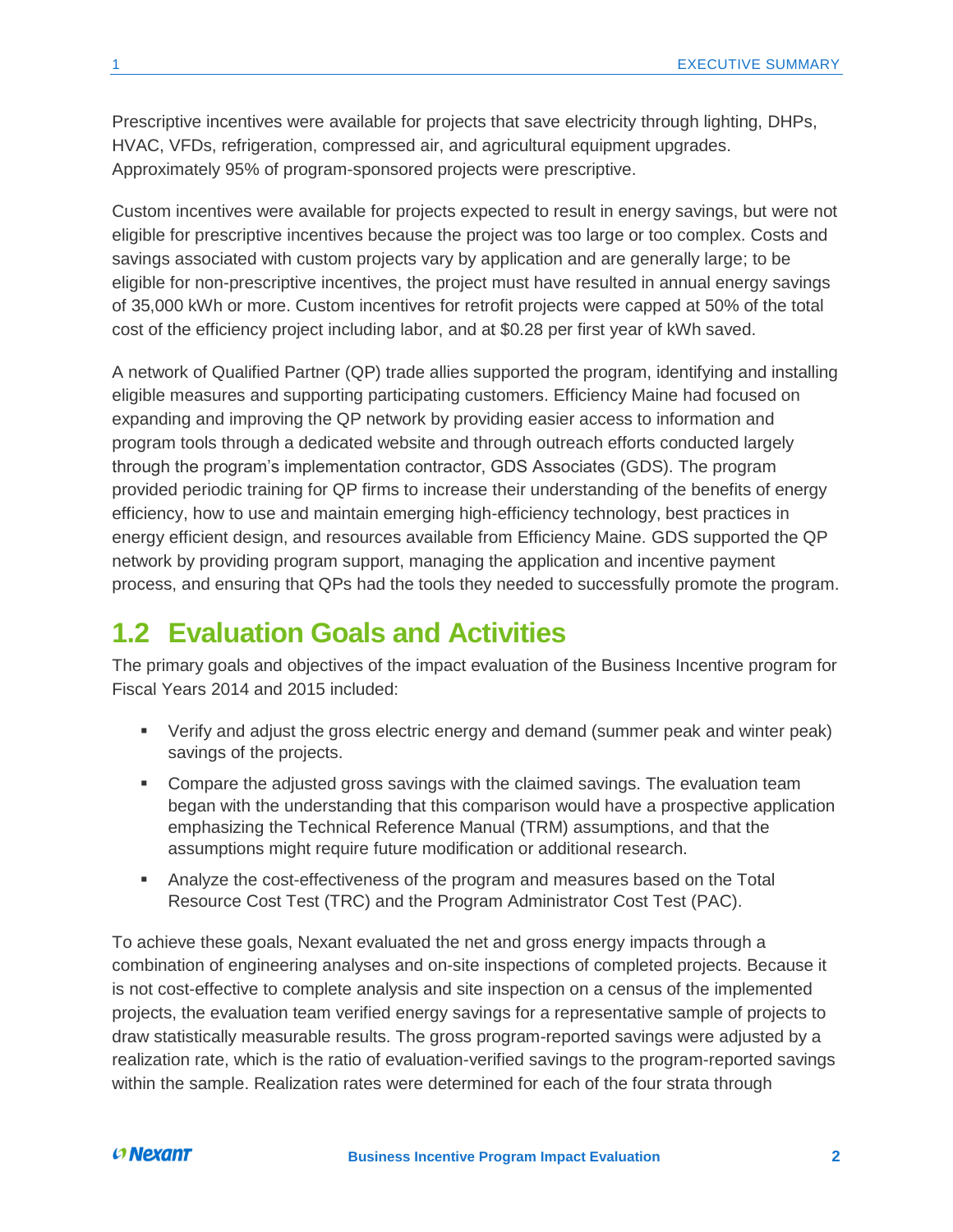measurement and verification of energy-efficient technologies installed within Efficiency Maine participating premises.

The net savings, which are an estimate of the portion of savings achieved as a direct result of program influence, were calculated by applying net-to-gross (NTG) scaling factor to the gross program-reported savings. To estimate NTG factors, the evaluation team employed participant surveys to quantify the actual impacts of the programs.

Nexant evaluated a sample of 98 projects distributed across all 4 strata, including desk reviews for all evaluated projects, telephone verification surveys with 30 of those participants and onsite measurement and verification for 68 of those sampled participants. Section 2.2 summarizes the audit, inspection, and survey methods used in the calculation of net and gross program energy impacts.

### <span id="page-7-0"></span>**1.3 Impact Evaluation Results**

A primary evaluation goal was to verify and adjust the gross electric energy and demand (summer peak and winter peak) savings of the projects. The evaluation team completed measurement and verification (M&V) of a sample of projects. A realization rate, which is the calculated ratio of the savings verified by Nexant ("ex-post") to the savings reported by Efficiency Maine ("ex-ante") for the projects within the sample, was calculated for each stratum. A value of 100% indicates that Efficiency Maine and Nexant calculated the savings consistently; a value of less than 100% indicates that the reported savings are overstated; a value of greater than 100% indicates that the reported savings are understated. Nexant applied each stratum's realization rate to the total reported savings of the stratum to find the associated gross savings. The sum of each stratum's gross savings is the program's total gross savings. The methodology followed for obtaining these results is detailed further in Section [2.2.](#page-13-0) [Table 1-2](#page-7-1) provides a summary of the realization rates observed for energy and demand savings.

<span id="page-7-1"></span>

| <b>Stratum</b>                  | <b>Energy</b> | <b>Summer</b><br><b>Demand</b> | <b>Winter</b><br><b>Demand</b> |
|---------------------------------|---------------|--------------------------------|--------------------------------|
| Custom rebates (CR)             | 86.6%         | 101.3%                         | 81.2%                          |
| Ductless heat pumps (DHP)       | 42.0%         | 42.0%                          | 42.0%                          |
| Prescriptive lighting (PL)      | 88.7%         | 75.7%                          | 61.2%                          |
| Prescriptive non-lighting (PNL) | 112.2%        | 95.9%                          | 73.7%                          |
| <b>BIP Weighted Total</b>       | 90.4%         | 79.3%                          | 63.5%                          |

### **Table 1-2: Summary of Calculated Realization Rates**

[Table 1-3](#page-8-0) summarizes EMT's BIP gross energy and demand impacts with the applied realization rates.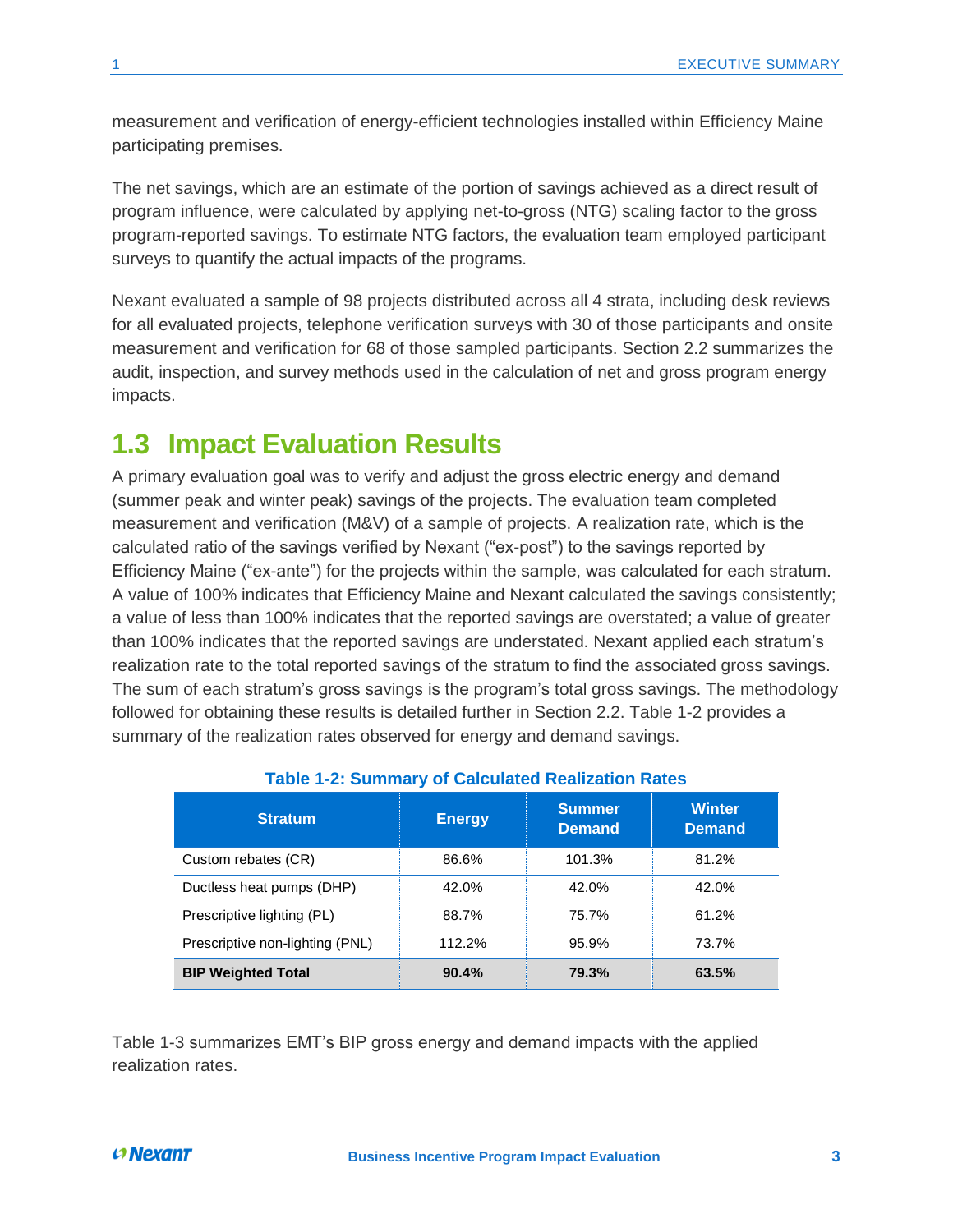<span id="page-8-0"></span>

| <b>Stratum</b>                               | <b>Verified Gross</b><br><b>Energy</b><br><b>Savings</b><br>(kWh) | <b>Verified Gross</b><br><b>Summer</b><br><b>Demand</b><br><b>Savings</b><br>(kW) | <b>Verified Gross</b><br><b>Winter</b><br><b>Demand</b><br><b>Savings</b><br>(kW) |
|----------------------------------------------|-------------------------------------------------------------------|-----------------------------------------------------------------------------------|-----------------------------------------------------------------------------------|
| Custom rebates (CR)                          | 6,739,399                                                         | 991                                                                               | 1.083                                                                             |
| Ductless heat pumps (DHP) <sup>1</sup>       | $-35.819$                                                         | -48                                                                               | 122                                                                               |
| Prescriptive lighting (PL)                   | 74,654,800                                                        | 9,230                                                                             | 8.073                                                                             |
| Prescriptive non-lighting (PNL) <sup>2</sup> | 8.943.455                                                         | 1.101                                                                             | 847                                                                               |
| <b>BIP</b> total                             | 90,301,835                                                        | 11,274                                                                            | 10,126                                                                            |

**Table 1-3: Gross Impact Evaluation Key Results**

*<sup>1</sup>DHP savings appear negative because they often pertain to measures in which gas heating equipment was removed and electric heating equipment was installed.*

*<sup>2</sup>One enrollment has been removed from the prescriptive non-lighting population. The project was erroneously submitted into one of the prescriptive non-lighting programs but should have undergone custom evaluation. The realization rate was of this project alone was found to be 3,000%*

In general, net impacts are a reflection of the degree to which the gross savings are a result of the program efforts and funds. Nexant calculated the net savings by applying a NTG ratio to the gross savings. The scaling factor, along with the gross savings, were developed using random sampling methods to select and survey representative projects. The resulting net energy and demand impacts are presented in [Table 1-4.](#page-8-1)

<span id="page-8-1"></span>

| Table 1-4. Net impact Evaluation Rey Results |                                     |                                                                 |                                                                                 |                                                                                 |  |
|----------------------------------------------|-------------------------------------|-----------------------------------------------------------------|---------------------------------------------------------------------------------|---------------------------------------------------------------------------------|--|
| <b>Stratum</b>                               | <b>Net-to-Gross</b><br><b>Ratio</b> | <b>Verified Net</b><br><b>Energy</b><br><b>Savings</b><br>(kWh) | <b>Verified Net</b><br><b>Summer</b><br><b>Demand</b><br><b>Savings</b><br>(kW) | <b>Verified Net</b><br><b>Winter</b><br><b>Demand</b><br><b>Savings</b><br>(KW) |  |
| Custom rebates (CR)                          | 0.77                                | 5,189,337                                                       | 763                                                                             | 834                                                                             |  |
| Ductless heat pumps (DHP)                    | 0.69                                | $-24.715$                                                       | $-33$                                                                           | 84                                                                              |  |
| Prescriptive lighting (PL)                   | 0.76                                | 56,737,648                                                      | 7,015                                                                           | 6,135                                                                           |  |
| Prescriptive non-lighting (PNL)              | 0.49                                | 4,382,293                                                       | 539                                                                             | 415                                                                             |  |
| <b>BIP</b> total                             | 0.72                                | 65,017,321                                                      | 8,117                                                                           | 7,290                                                                           |  |

### **Table 1-4: Net Impact Evaluation Key Results**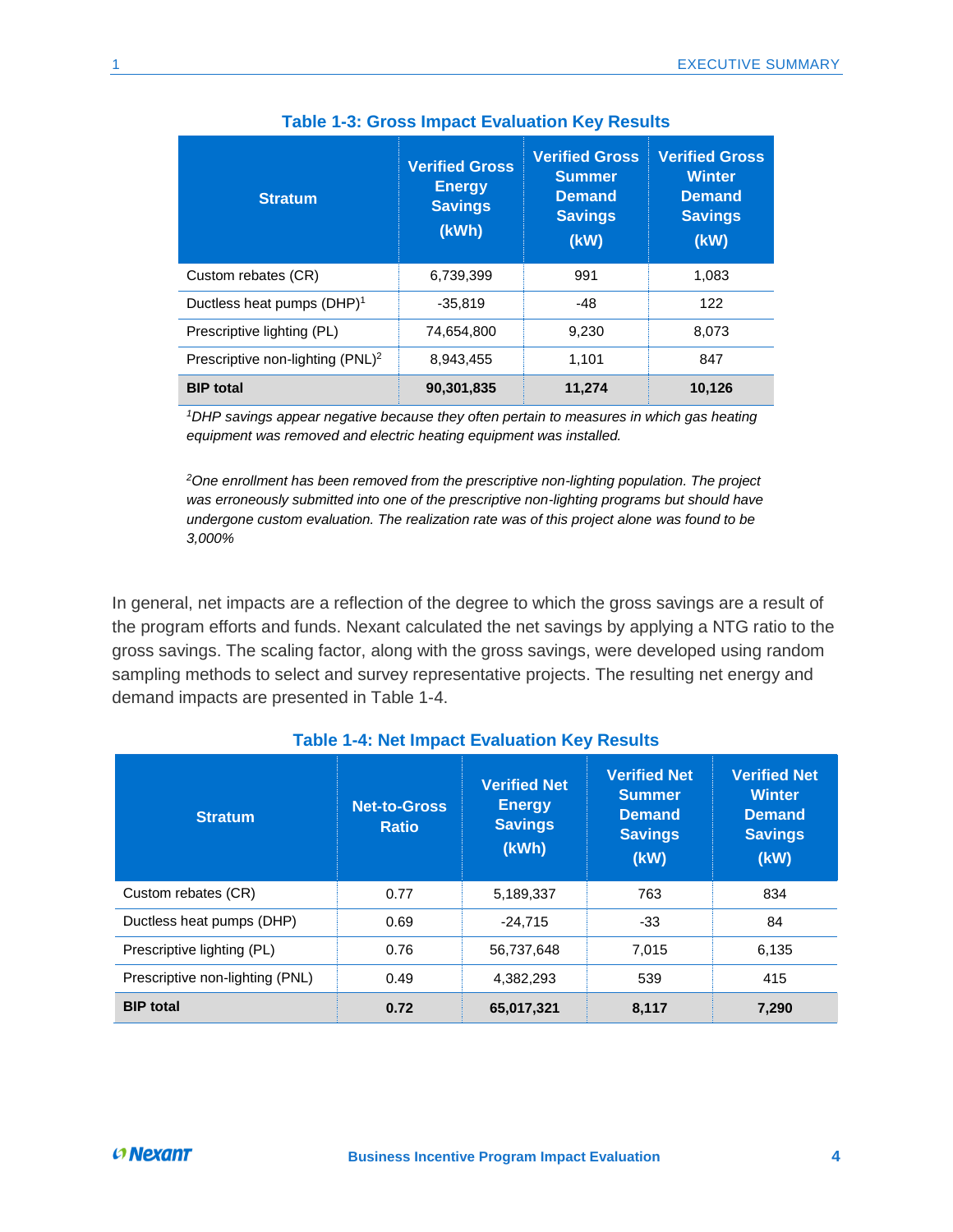## <span id="page-9-0"></span>**1.4 Cost-Effectiveness Results**

This report contains estimates of program cost effectiveness in accordance with the California Standard Practice Manual (CSPM) via the PAC and TRC test methods. The TRC test measures the costs of the program to society as a whole by including both the participant and utility costs; the PAC measures the costs of the program from the program administrator's point of view by only including those costs incurred by the program administrator. A TRC ratio of greater than one is considered cost-effective to society; a PAC ratio of greater than one is considered costeffective to the program administrator. [Table 1-5](#page-9-2) summarizes the results of the costeffectiveness assessments.

<span id="page-9-2"></span>

| <b>Stratum</b>            | <b>Gross Results</b> | <b>Net Results</b> |  |  |  |  |
|---------------------------|----------------------|--------------------|--|--|--|--|
| <b>PAC</b>                |                      |                    |  |  |  |  |
| Custom rebates            | 6.01                 | 4.33               |  |  |  |  |
| <b>DHPs</b>               | 1.31                 | 1.06               |  |  |  |  |
| Prescriptive lighting     | 3.25                 | 2.47               |  |  |  |  |
| Prescriptive non-lighting | 10.17                | 5.18               |  |  |  |  |
| <b>BIP</b> total          | 3.53                 | 2.58               |  |  |  |  |
|                           | <b>TRC</b>           |                    |  |  |  |  |
| Custom rebates            | 2.08                 | 1.91               |  |  |  |  |
| <b>DHPs</b>               | 0.56                 | 0.51               |  |  |  |  |
| Prescriptive lighting     | 1.75                 | 1.49               |  |  |  |  |
| Prescriptive non-lighting | 6.62                 | 4.50               |  |  |  |  |
| <b>BIP</b> total          | 1.81                 | 1.52               |  |  |  |  |

### **Table 1-5: Cost-Effectiveness Summary**

## <span id="page-9-1"></span>**1.5 Findings and Recommendations**

In general, Nexant found that Efficiency Maine's Technical Reference Manual (TRM) accurately estimated the reported savings for most measures. Specific opportunities for improvement within the 2015 TRM include:

Nexant observed that the assumed costs for lighting measures (Appendix E of the TRM) varied widely in accuracy. A comparison of the deemed costs with the invoiced costs for all lighting measures resulted in realization rates as low as 57% and as high as 1,003%. When Nexant analyzed the realization rates across the whole program and weighted them by incentive dollars contributed to the program, the overestimations and the underestimations averaged out to a realization rate of 113%. This rate meant that, in general, the costs in the TRM are understated, causing overstated TRC ratios. Nexant only completed this analysis for the prescriptive lighting stratum, but recommends that,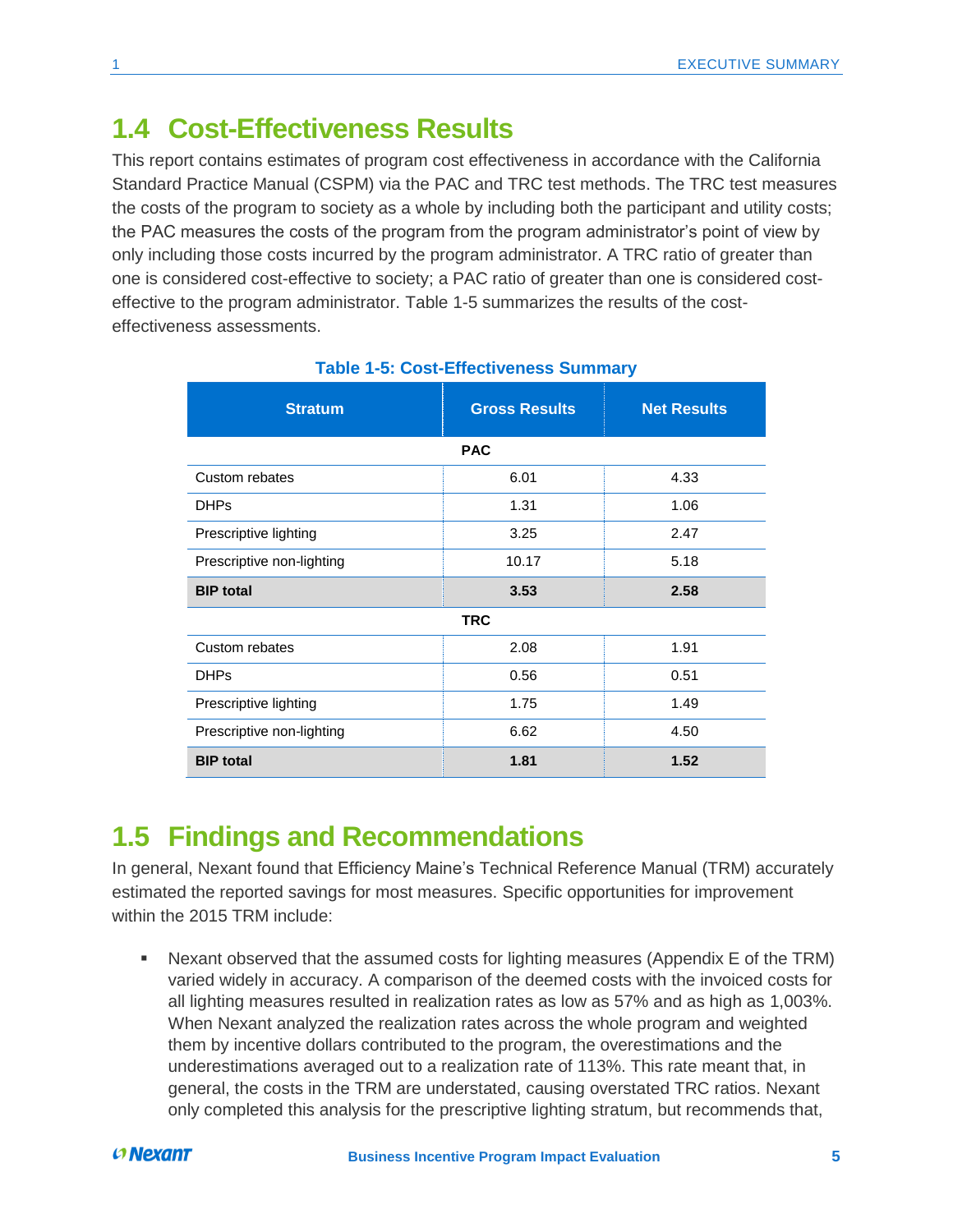in future program years, Efficiency Maine more thoroughly research the assumed costs associated with all TRM measures for accuracy of the TRC ratios. Further explanation of Nexant's analysis can be found in Section [3.3.2.](#page-44-0) Efficiency Maine did a full review of the TRMs when it relaunched the program after certain measures were suspended.

- Prescriptive measures include technologies that offer energy savings that can be accurately predicted, across applications, with limited input from the applicant. For these measures, Efficiency Maine uses industry standards and secondary research to assign deemed values to variables that directly affect the reported savings. This approach is typical of DSM programs, nationwide, and is acceptable for most parameters in the prescriptive measure programs. However, several parameters within Efficiency Maine's TRM were found to not be ideal candidates for this type of evaluation because they do not typically present with consistency across applications—for example, deemed wattages of installed light-emitting diode (LED) fixtures in the prescriptive lighting program and deemed sizes of installed fan motors in the prescriptive refrigeration program can vary widely from project to project. Since the 2015 TRM, Efficiency Maine has refined lighting bins in its TRM to reduce variability and fan motors are no longer an active measure.
- Efficiency Maine's algorithm for calculating energy savings from lighting retrofits included a term designed to capture the interactive effects on HVAC equipment, the factor was set to "1" for all measures. This factor could vary based on lighting equipment type, HVAC conditions and efficiencies, heating fuel type, and air temperature if Maine specific data is available. Recent studies in other jurisdictions found that these interactive effects can influence the demand savings by up to 23%, and the energy savings by up to 7%. This recommendation has already been satisfied as subsequent iterations of the TRM include more updated waste heat factor values.
- Winter demand realization rates were lower than summer demand realization rates across each stratum with the exception of ductless heat pumps, as detailed in Section [2.2.3.](#page-18-0) The difference in achieved winter and summer demand impacts is attributed to the high rate of seasonality found across businesses in Maine. There are a relatively high percentage of tourism-related businesses within the state that shut down operations for several months during the winter. Efficiency Maine has remedied this issue by modifying subsequent programs to exclude participation of seasonal businesses.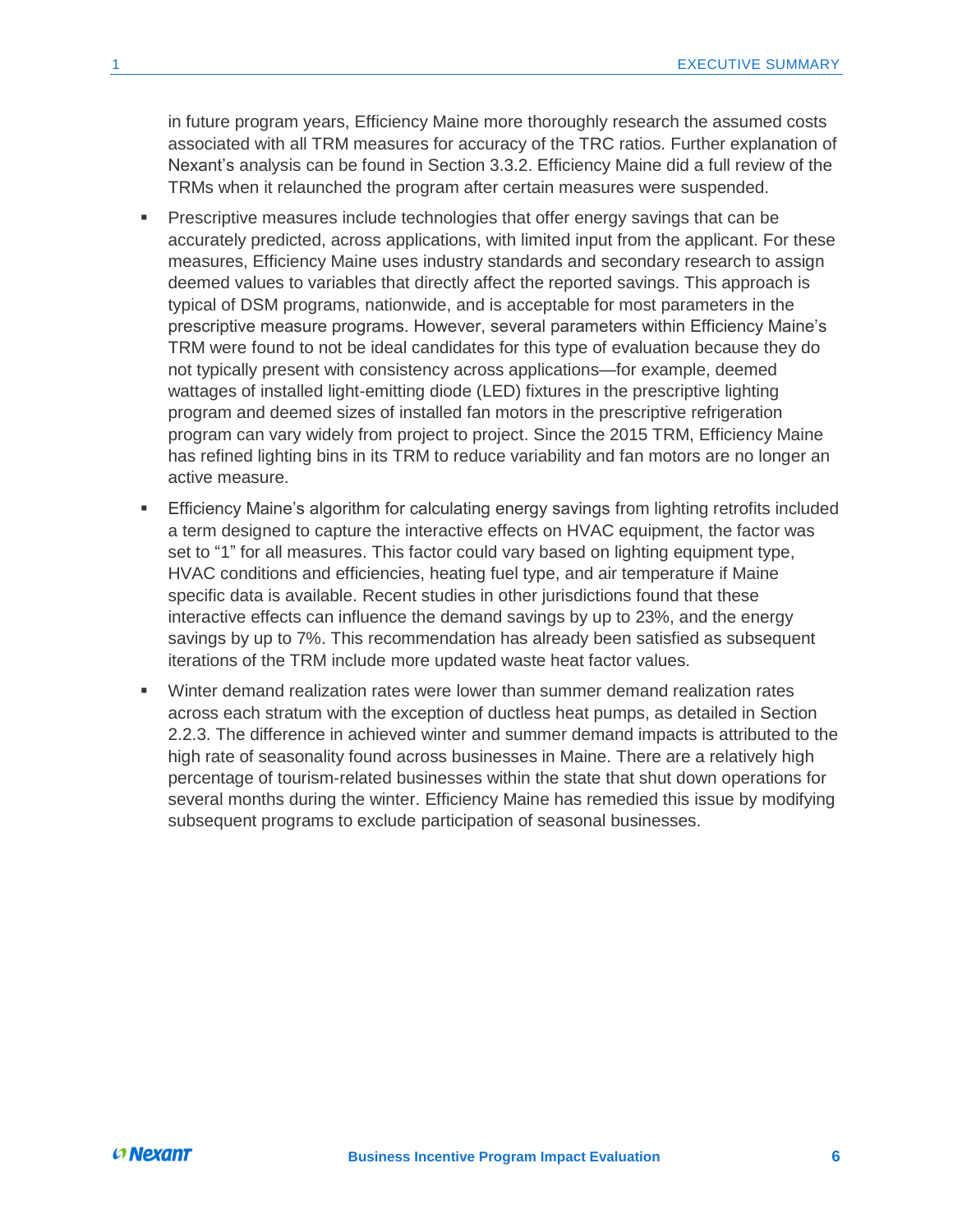# <span id="page-11-0"></span>**2 Methodology**

Efficiency Maine's Business Incentive Program (BIP) provided education, technical assistance, quality control, and financial incentives to encourage a wide range of energy-efficiency (EE) projects in commercial and industrial buildings throughout Maine. The program offered both prescriptive incentives and custom incentives for energy-efficient upgrades to lighting; heating, ventilation, and air conditioning (HVAC); variable frequency drives (VFD); refrigeration; compressed air; and agricultural systems.

To determine the savings achieved by BIP, Nexant evaluated the net and gross energy impacts through a combination of engineering analyses and on-site inspections of completed projects. Because it is not cost-effective to complete analysis and site inspection on a census of the implemented projects, the evaluation team verified energy savings for a representative sample of projects to draw statistically measurable results. For the net-to-gross evaluation activities, Nexant interviewed participants and qualified partners (QP's) of the Business Incentive program. Nexant also interviewed program staff internal to Efficiency Maine.

## <span id="page-11-1"></span>**2.1 Program Participation**

Efficiency Maine's BIP provided education, technical assistance, quality control, and financial incentives to encourage a wide range of energy-efficiency projects in commercial and industrial buildings throughout Maine. Projects that qualified for more than \$5,000 of incentives required pre-approval. The program offered both prescriptive incentives and custom incentives.

Prescriptive incentives were available for projects that save electricity through lighting, DHPs, HVAC, VFDs, refrigeration, compressed air, and agricultural equipment upgrades. Approximately 95% of program-sponsored projects were prescriptive.

Custom incentives were available for projects expected to result in energy savings, but were not eligible for prescriptive incentives because the project was too large or too complex. Costs and savings associated with custom projects vary by application and are generally large; to be eligible for non-prescriptive incentives, the project must have resulted in annual energy savings of 35,000 kWh or more. Custom incentives for retrofit projects were capped at 50% of the total cost of the efficiency project including labor, and at \$0.28 per first year of kWh saved.

Participation in the Fiscal Years 2014 and 2015 Business Incentive Program totaled 8,004 unique enrollments with savings of almost 100 GWh. [Table 2-1,](#page-12-0) [Table 2-2,](#page-12-1) and [Figure 2-1](#page-13-1) summarize the 2014 and 2015 BIP energy and demand program impacts by measure and strata.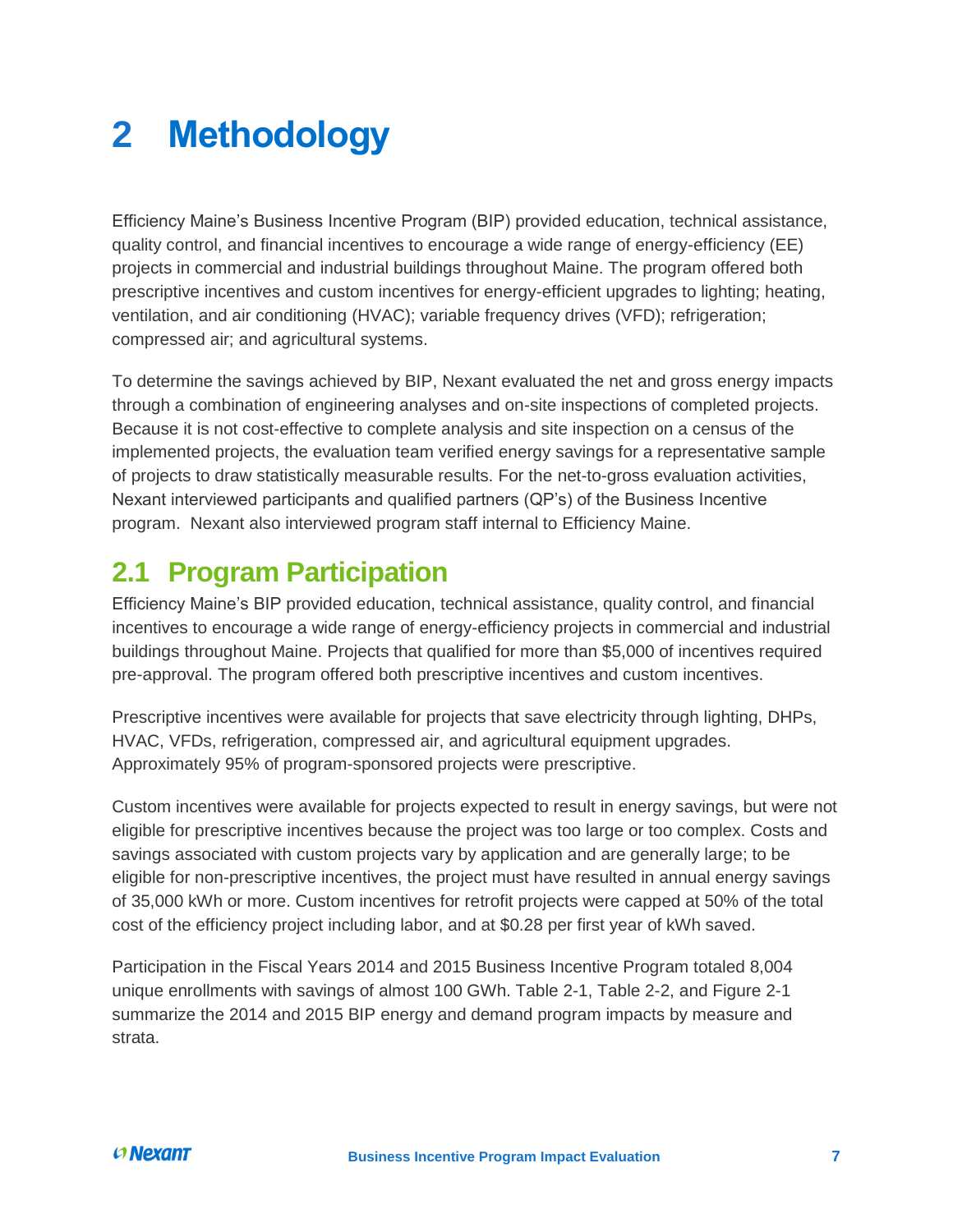| <b>Program</b>                             | <b>Number of</b><br><b>Enrollments</b> | <b>Ex-Ante</b><br><b>Savings</b><br>(kWh) | <b>Ex-Ante</b><br><b>Savings -</b><br><b>Summer</b><br>(kW) |
|--------------------------------------------|----------------------------------------|-------------------------------------------|-------------------------------------------------------------|
| <b>Custom Compressed Air</b>               | 10                                     | 1,286,227                                 | 165                                                         |
| Custom HVAC                                | 5                                      | 586,719                                   | 96                                                          |
| Custom Lighting                            | 29                                     | 2,284,247                                 | 580                                                         |
| <b>Custom Misc</b>                         | 15                                     | 2,758,238                                 | 856                                                         |
| Custom VFD                                 | 3                                      | 863,212                                   | 83                                                          |
| Prescriptive Agriculture                   | 14                                     | 663,144                                   | 178                                                         |
| Prescriptive Compressed Air                | 75                                     | 2,866,644                                 | 658                                                         |
| Prescriptive Ductless Heat Pump - Retrofit | 486                                    | $-85,228$                                 | 110                                                         |
| Prescriptive HVAC                          | 167                                    | 819,678                                   | 491                                                         |
| Prescriptive Lighting New Construction     | 649                                    | 18,378,942                                | 4,538                                                       |
| Prescriptive Lighting Retrofit             | 6,418                                  | 65,824,901                                | 17,240                                                      |
| Prescriptive Refrigeration                 | 90                                     | 769,244                                   | 106                                                         |
| Prescriptive VFD                           | 43                                     | 2,857,443                                 | 387                                                         |

### <span id="page-12-0"></span>**Table 2-1: 2014-2015 BIP Program Reported Energy and Demand Savings by Program**

### <span id="page-12-1"></span>**Table 2-2: 2014-2015 BIP Program Reported Energy and Demand Savings by Strata**

| <b>Stratum</b>                  | <b>Ex-Ante Energy</b><br><b>Savings</b><br>(kWh) | <b>Ex-Ante Summer</b><br><b>Demand Savings</b><br>(kW) | <b>Ex-Ante Winter</b><br><b>Demand Savings</b><br>(kW) |
|---------------------------------|--------------------------------------------------|--------------------------------------------------------|--------------------------------------------------------|
| Custom rebates (CR)             | 7,778,643                                        | 978                                                    | 1.334                                                  |
| Ductless heat pumps (DHP)       | $-85,228$                                        | $-115$                                                 | 290                                                    |
| Prescriptive lighting (PL)      | 84,203,844                                       | 12,201                                                 | 13,184                                                 |
| Prescriptive non-lighting (PNL) | 7.968.416                                        | 1.148                                                  | 1.150                                                  |
| <b>Total</b>                    | 99,856,674                                       | 14,213                                                 | 15,958                                                 |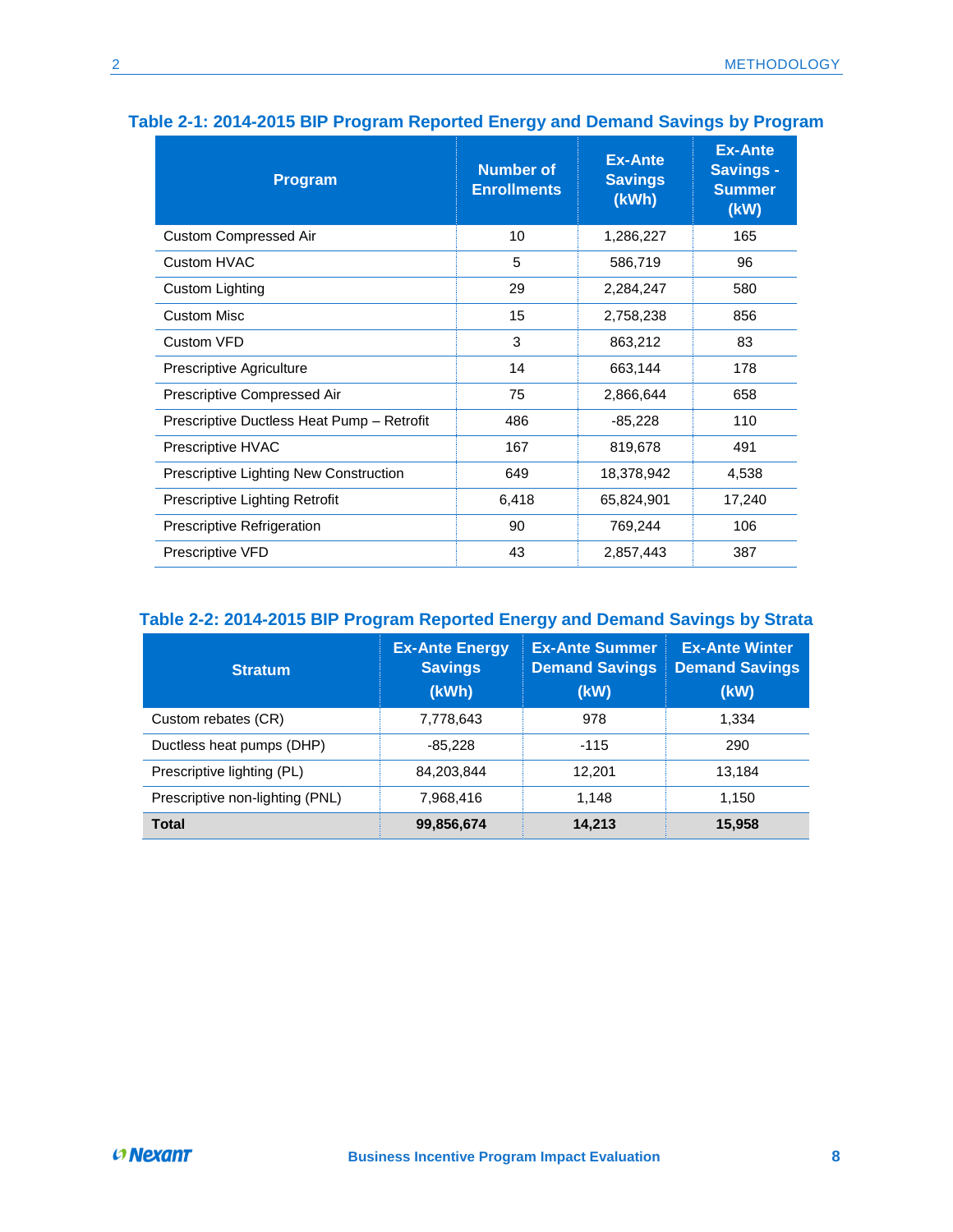

#### <span id="page-13-1"></span>**Figure 2-1: 2014-2015 BIP Program Reported Energy Shares by Strata**

## <span id="page-13-0"></span>**2.2 Impact Evaluation**

The primary determinants of impact evaluation costs are the sample size and the level of rigor employed in collecting the data used in the impact analysis. The accuracy of the study findings is in turn dependent on these parameters. Techniques that Nexant used to conduct the evaluation, measurement, and verification (EM&V) activities, and to meet the goals for this evaluation, include on-site inspections and measurements, telephone surveys, documentation review, secondary data source review, interviews with program participants.

The impact evaluation generally encompassed the following steps, which are described in further detail throughout this report:

- **EXECT** Design the Sample for Measurement and Verification (M&V): Review and M&V of all implemented projects is not plausible or cost-effective given the size of these programs. Consequently, a sample of projects was established for measurement and verification, which consisted of four strata of like projects.
- **EXP** Develop Program/Measure-Specific M&V Plans: Upon review of the program documents, a unique M&V plan was developed for each program and measure, including a metering protocol, as applicable. M&V methods for each measure type were developed with adherence to the International Performance Measurement and Verification Protocol (IPMVP).
- **EXECT** Participant Surveys and On-site Inspections: The file review for all sampled and reviewed projects included a desk review with a telephone survey with the participant. For a portion of the reviewed projects, on-site audits and measurement further detailed the information obtained during the file review necessary to calculate energy savings.
- **EXEDENT Calculate Impacts and Analyze Load Shapes:** Data collected via the on-site visits, desk reviews, and telephone surveys enabled the evaluation team to calculate gross verified energy and demand savings for each project or measure. Hourly load shapes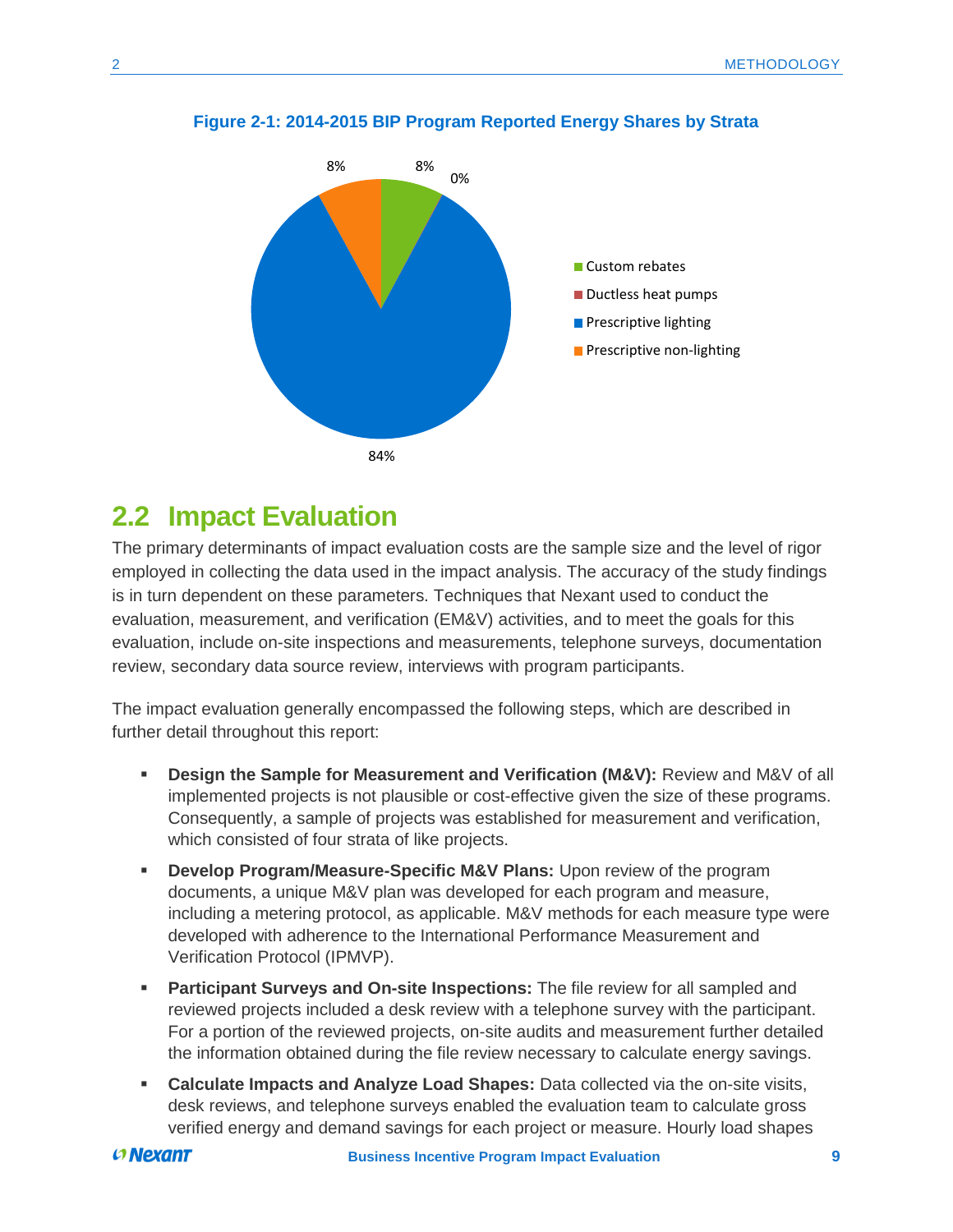are important in calculating system on-peak demand savings, especially when the measures installed have daily and seasonal variations in the operating schedule.

**Estimate Net Savings:** Net impacts are a reflection of the degree to which the gross savings are a result of the program efforts and funds. The evaluation team estimated free-ridership and spillover for each project in the impact sample utilizing self-report methods through surveys with program participants. The ratio of net verified savings to gross verified savings is the net-to-gross ratio as an applied scaling factor to the reported savings.

Total program gross savings are adjusted using the following equation:

**Equation 1: Algorithm for Total Gross Energy Savings**

 $kWh_{adi} = kWh_{ren} \cdot Realization Rate$ 

*Where:*

*kWhadj = kWh adjusted by the impact team for the program, the gross impact*

*kWhrep = kWh reported for the program*

*Realization rate = weighted average kWhadj / kWhrep for the research sample*

Demand (kW) savings are treated in a similar manner with realization rates being calculated separately for the winter and summer peak windows.

### <span id="page-14-0"></span>**2.2.1 Basis for Reported Savings**

The Efficiency Maine Technical Reference Manual (TRM) contains the algorithms and assumptions of each measure offered within the program. Efficiency Maine also programmed the algorithms and assumptions into their online tracking and reporting database "effRT", updating them as the TRM gets revised. Upon opening an enrollment, the applicant designates the equipment type utilized in the project. effRT looks up the corresponding algorithm and assumptions, and requires the user to insert any variables that the TRM does not deem. For example, the 2015 TRM provides the following equation for interior lighting fixture retrofits:

### **Equation 2: Algorithm for Reported Energy Saving Estimates**

 $kWh/yr = \frac{[Qty_{BASE} \cdot Watts_{BASE} - Qty_{EE} \cdot Watts_{EE}]}{1.000}$  $\frac{1}{1,000}$   $\rightarrow$   $\frac{1}{1,000}$   $\times$  HoursWk  $\times$  Weeks  $\times$  WHF<sub>e</sub>

[Table 2-3](#page-15-1) summarizes the source location for each parameter in Equation 1.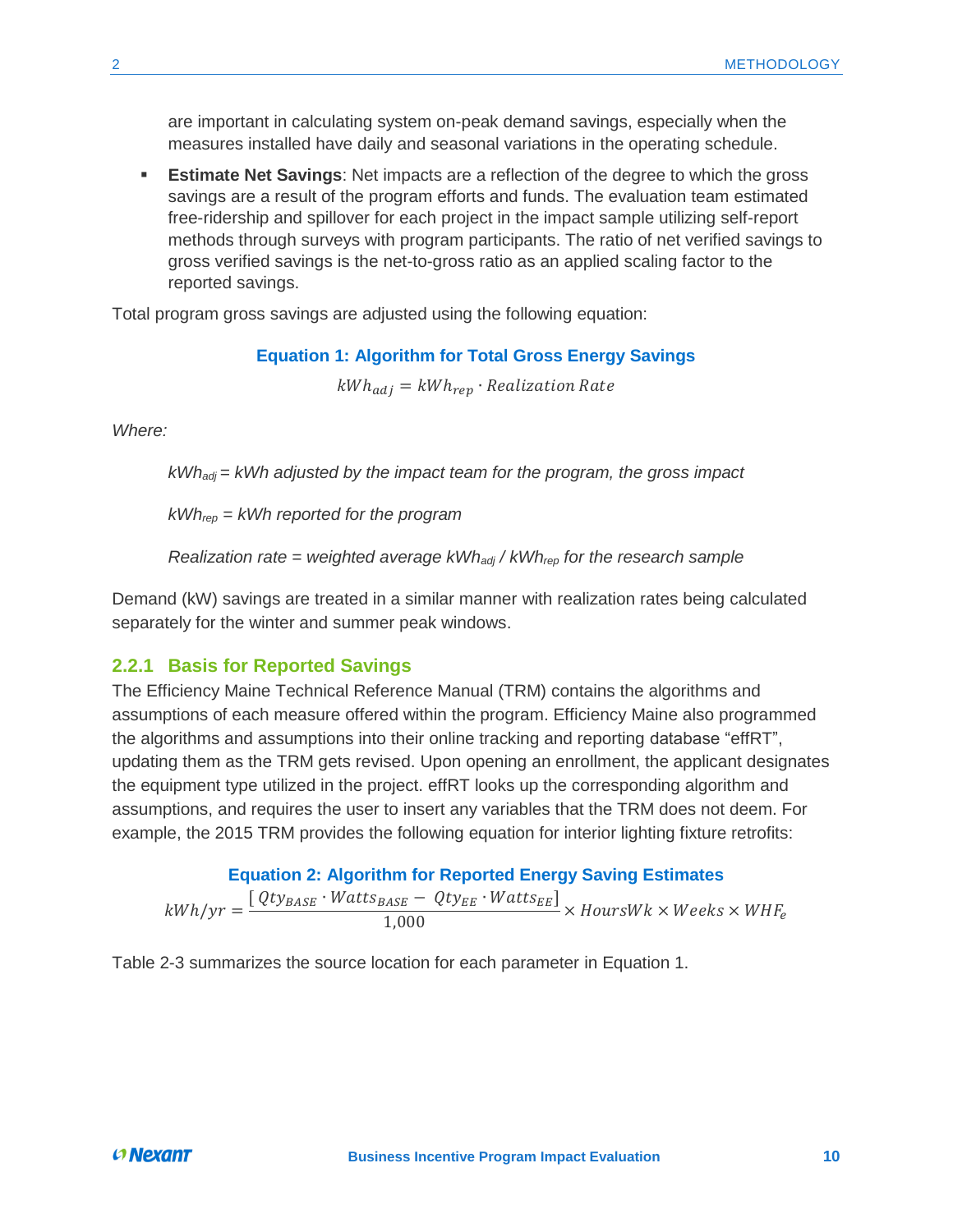<span id="page-15-1"></span>

| <b>Qty Base</b> | <b>Quantity of removed fixtures</b>              | <b>Source Location</b> |
|-----------------|--------------------------------------------------|------------------------|
| Watts Base      | Wattage of removed fixtures                      | TRM-deemed             |
| Qty EE          | Quantity of installed fixtures<br>User specified |                        |
| Watts EE        | Wattage of installed fixtures                    | TRM-deemed             |
| <b>HoursWk</b>  | Weekly hours of equipment<br>operation           | User specified         |
| Weeks           | Annual weeks of equipment<br>operation           | User specified         |
| <b>WHF</b>      | Waste heat factor                                | TRM-deemed             |

### **Table 2-3: Source Location of Reported Energy Saving Input Parameter - Example**

An applicant applying for this measure would be prompted to input the following into effRT:

- Existing fixture description
- Existing quantity
- **EXECUTE:** Installed fixture description
- Weekly hours of operation
- Weeks per year

effRT would then populate the algorithm with the corresponding values, drawing from the applicant inputs and the library of TRM-deemed assumptions, in order to calculate the reported energy savings, which are saved to the database at the time savings are calculated. As assumptions are updated within the TRM, algorithms are also changed in the stored library within effRT. Changes to assumptions only affect new applications that come in after the updates; changes do not retroactively affect projects with stored energy savings values.

### <span id="page-15-0"></span>**2.2.2 Prescriptive Lighting**

Nexant used an Excel template for lighting measures to collect field data, where applicable, and calculate savings. The tool was designed to accommodate multiple combinations of both TRMbased and custom-control strategies (described by an "SVG" factor), hours of use (HOU), coincidence factors (CF), and waste-heat factors (WHF), across different measures within one project. A brief overview of the tool's functionality is described below:

- Customer inputs recorded in effRT were transferred into the workbook by a Nexant engineer. The workbook replicated the reported savings as presented in effRT.
- A parallel calculation was completed using Nexant's revised inputs as discovered through the project file review, phone interview, or on-site inspection.
- HOU and CF were calculated by one of two methods. Initially, each calculator was populated with self-reported operating hours including holiday and seasonal schedules as obtained through customer interviews. If collected, metered hours of use was incorporated into the analysis. Analysis of logger data consisted of creating an 8,760 hour load shape for the logged piece of equipment, which dictated the logged fixture's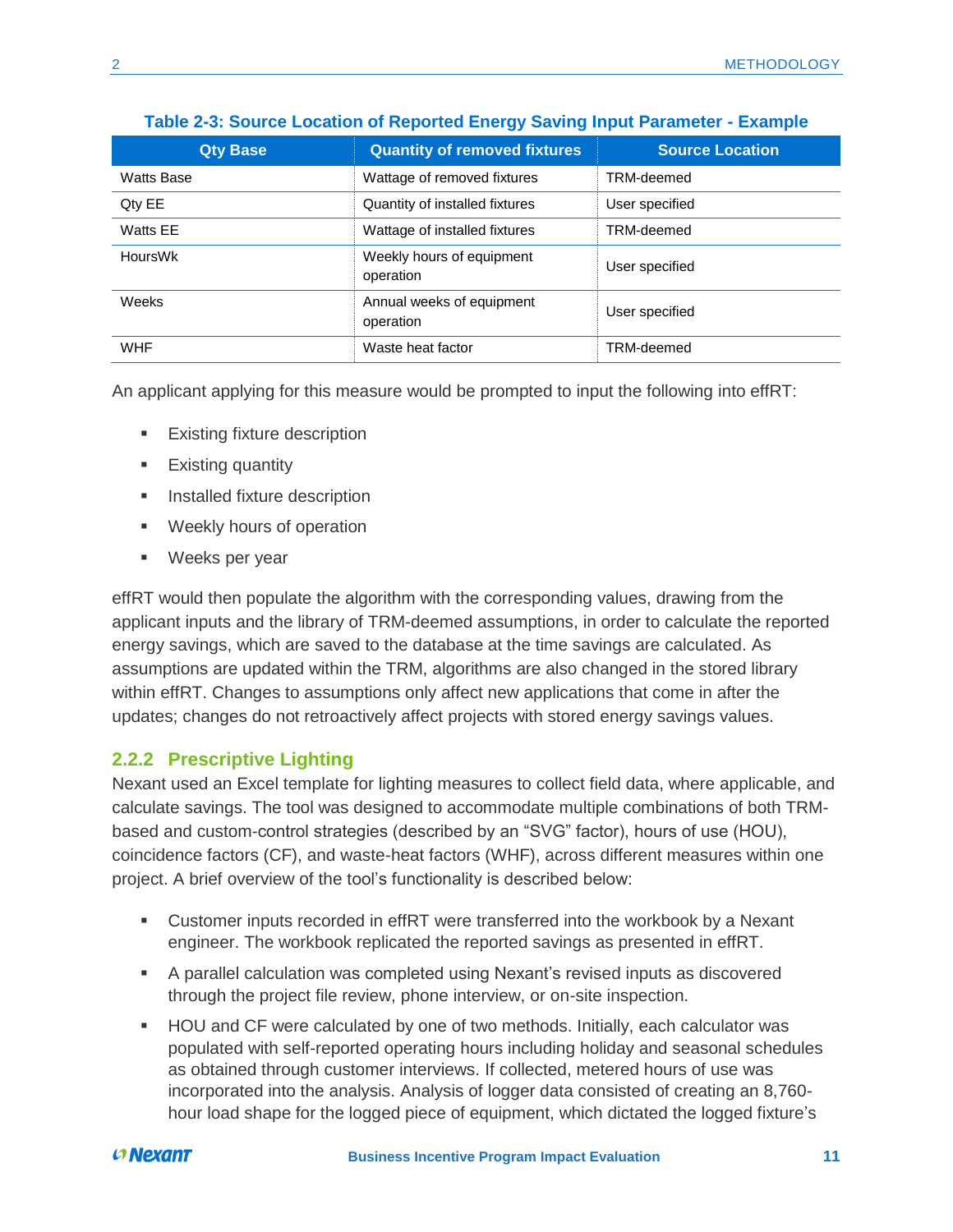hours of use, summer and winter coincidence factors, and energy period factors. For exterior photocell-controlled lighting, historical sunrise and sunset data was used in lieu of logger data to estimate pre- and post-retrofit energy consumption. In the event a site was logged, the HOU and CF determined by the logger override the self-reported schedules.

**•** The reported savings and verified savings were compared side by side to calculate the project-level realization rate.

One data collection and calculation file was created for each of the sampled prescriptive lighting projects. A supplemental roll-up tool was created to extract and compile the ex-ante savings, expost savings, and weighted key assumptions (HOU and CF) from each project-level analysis.

Nexant's roll-up tool extracted each project's calculated or observed HOU and CF values. The values were weighted by each line item within each calculator. Observed HOU values were weighted based on each line item's kWh savings contribution; observed CF values were weighted by each line item's kW savings contribution. The project-level averages were then weighted again by project-level savings contribution to create portfolio-level assumptions for comparison to EMT's TRM. The process is depicted using winter CF as an example in [Figure](#page-17-0)  [2-2.](#page-17-0)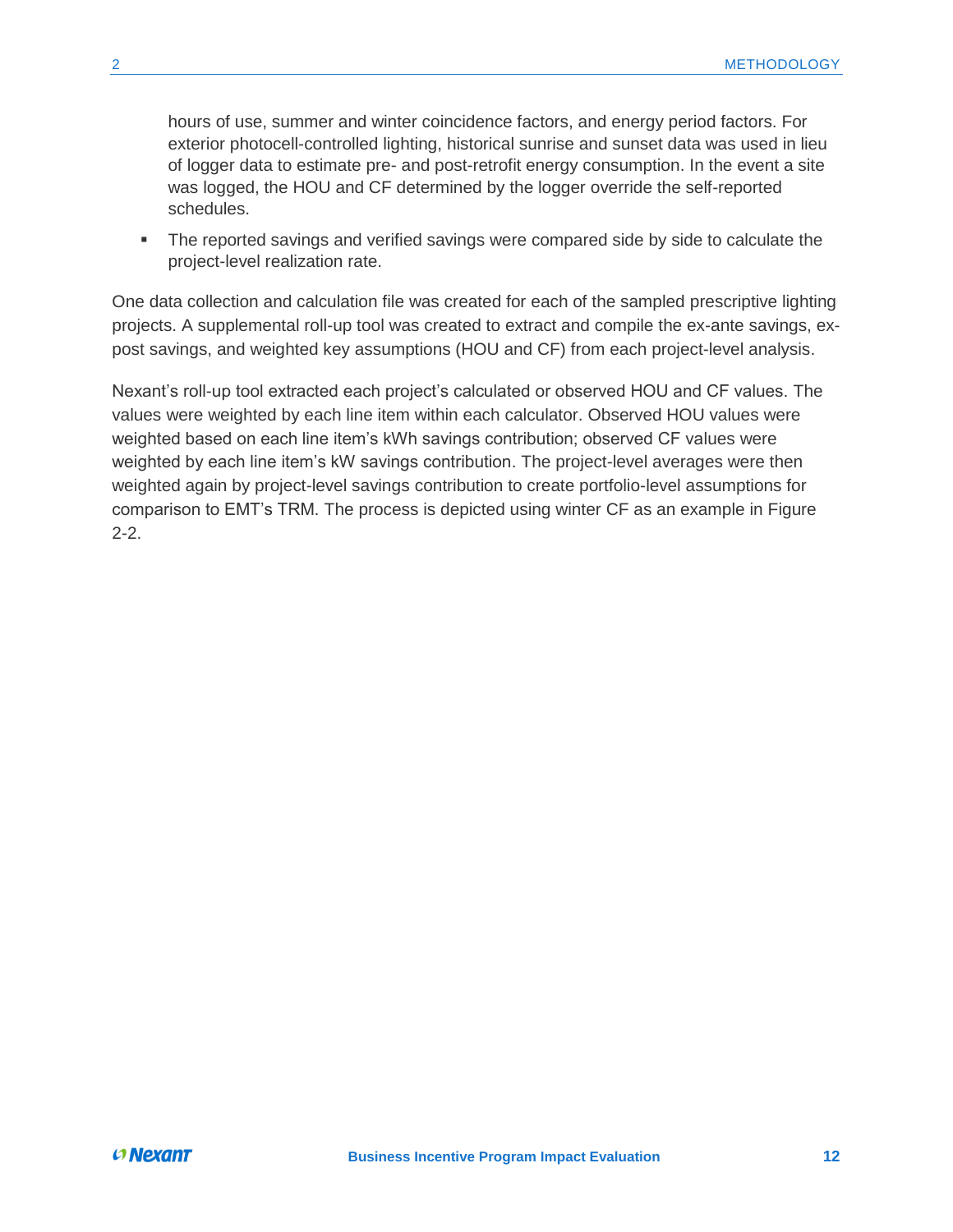### **Figure 2-2: Weighted Coincidence Factor Methodology**

Space-specific coincidence factors are calculated for each measure according the the customer's account of when the lights are operational in the space.

<span id="page-17-0"></span>

|                | <b>Customer-Supplied Schedule</b> |                       | <b>Calculation of Summer Demand</b> |         |         |         |         |                 |
|----------------|-----------------------------------|-----------------------|-------------------------------------|---------|---------|---------|---------|-----------------|
| <b>Measure</b> | Weekday<br>Lights On              | Weekday<br>Lights Off | Hour:                               | 1:00 PM | 2:00 PM | 3:00 PM | 4:00 PM | CF <sub>S</sub> |
| Measure 1      | $9:00$ AM                         | 3:00 PM               | % of time on                        | 1.0     | 1.0     | 0.0     | 0.0     | 50%             |
| Measure 2      | 9:00 AM                           | 5:00 PM               | % of time on                        | 1 O     | 1 ດ     | 10      | 1.0     | 100%            |
| Measure 3      | 4:00 PM                           | 10:00 PM              | % of time on                        | 0.0     | 0.0     | 0.0     | 1.0     | 25%             |
| Measure 4      | $9:00$ AM                         | 4:30 PM               | % of time on                        | 1.0     | 1.0     | 1.0     | 0.5     | 88%             |

#### Each line item is pre-populated with the site-specific calculated coincidence factor. This coincidence factor is overriden with logger data where available.

| (1 Logger Deployed) |       |      |  |  |  |
|---------------------|-------|------|--|--|--|
| <b>Savings</b>      |       |      |  |  |  |
| <b>Measure</b>      | (kWh) | СF   |  |  |  |
| <b>Measure 1</b>    | 50    | 0.50 |  |  |  |
| <b>Measure 2</b>    | 150   | 1.00 |  |  |  |
| <b>Measure 3</b>    | 500   | 0.25 |  |  |  |
| <b>Measure 4</b>    | 100   | 0.90 |  |  |  |

| (2 Loggers Deployed) |       |      |  |  |
|----------------------|-------|------|--|--|
| <b>Savings</b>       |       |      |  |  |
| <b>Measure</b>       | (kWh) | СF   |  |  |
| <b>Measure 1</b>     | 50    | 0.50 |  |  |
| <b>Measure 2</b>     | 150   | 0.85 |  |  |
| <b>Measure 3</b>     | 500   | 0.45 |  |  |
| <b>Measure 4</b>     | 100   | 0.88 |  |  |

|                  | (No Loggers Deployed) |      |  |  |  |
|------------------|-----------------------|------|--|--|--|
|                  | <b>Savings</b>        |      |  |  |  |
| <b>Measure</b>   | (kWh)                 | СF   |  |  |  |
| <b>Measure 1</b> | 50                    | 0.50 |  |  |  |
| <b>Measure 2</b> | 150                   | 1.00 |  |  |  |
| <b>Measure 3</b> | 500                   | 0.25 |  |  |  |
| <b>Measure 4</b> | 100                   | 0.88 |  |  |  |

| A weighted coincidence factor is created for each enrollment as the sumproduct of the line item savings<br>and its CF divided by the total enrollment savings. |                                                                                                                |
|----------------------------------------------------------------------------------------------------------------------------------------------------------------|----------------------------------------------------------------------------------------------------------------|
| <b>Weighted CF:</b><br><b>Weighted CF:</b><br>0.49<br>0.58                                                                                                     | <b>Weighted CF:</b><br>0.48                                                                                    |
|                                                                                                                                                                | <b>Stratum-Wide</b><br><b>Savings</b><br><b>Enrollment</b><br>(kWh)<br><b>CF</b>                               |
| The stratum-wide weighted coincidence factor is created as the sumproduct<br>of each enrollment's savings and its CF divided by the total sample savings.      | <b>Enrollment 1</b><br>800<br>0.49<br><b>Enrollment 2</b><br>800<br>0.58<br><b>Enrollment 3</b><br>800<br>0.48 |
|                                                                                                                                                                | <b>Weighted CF:</b><br>0.52                                                                                    |

This process was completed for interior and exterior fixtures separately, to appropriately mimic the EMT TRM. The TRM also specifies CF assumptions for refrigerated case lighting, lighting controls, and refrigerated case lighting controls. However, there were not enough instances of these measure types in the sample to create specific values for each.

Once program-wide CF values were calculated, the verified summer and winter demand savings were calculated for the sample as the sum of the change in connected load across all 66 projects multiplied by the Nexant-derived coincidence factor. This is analogous to the application of EMT's TRM as CF values are not open for user-input, but rather are deemed based on values pre-determined to be the best fit for the majority of applicants.

While Nexant did calculate an appropriate program-wide HOU value, the total energy savings for the sample were calculated as the sum of the individual energy savings recorded within each project-level calculator. This is comparable to the TRM calculation as the TRM requires the applicant to specify their own HOU rather than using a single deemed value for all applicants.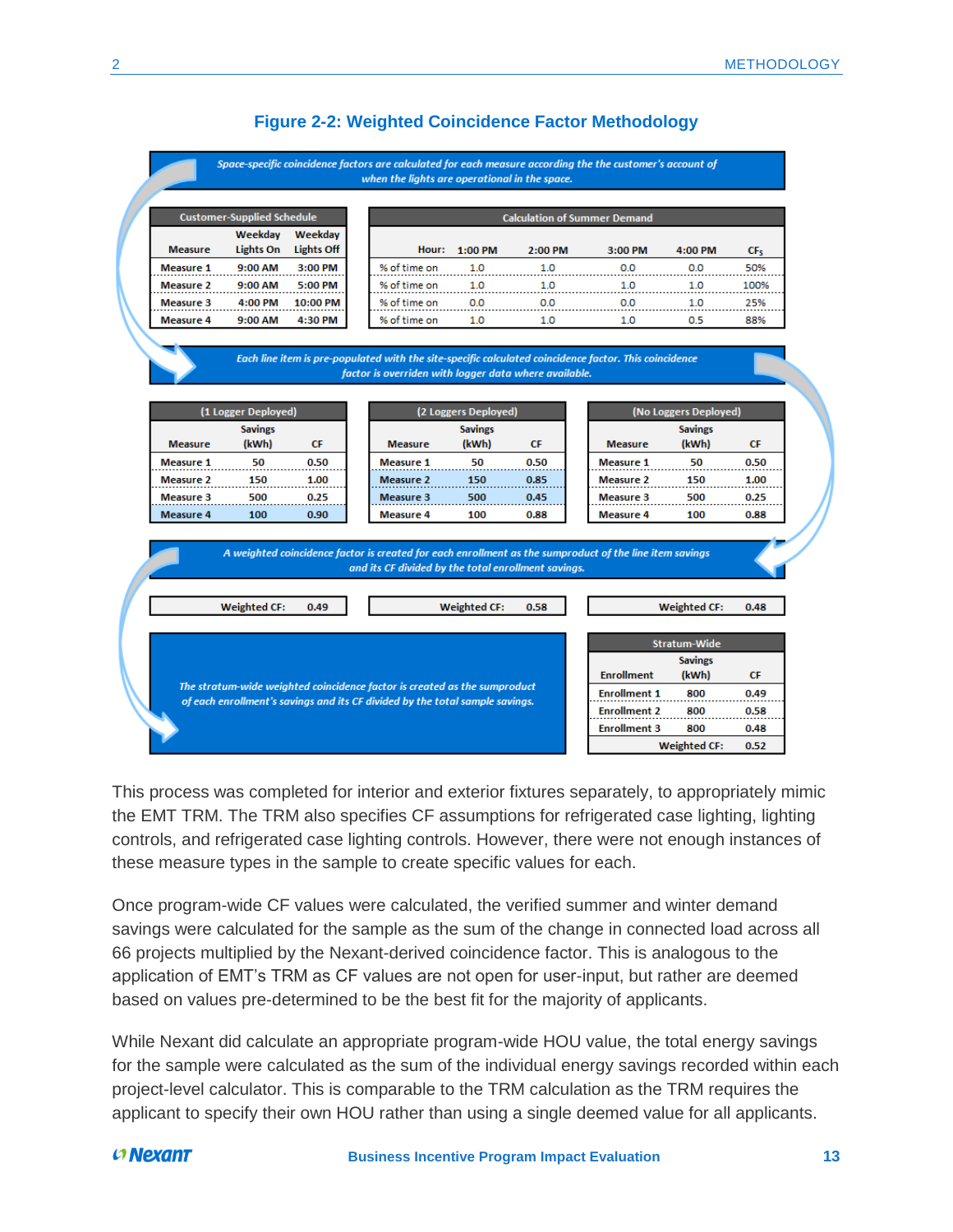The ratio of the ex-post to ex-ante savings observed in the 66-project sample was set as the realization rate for the prescriptive lighting stratum. This realization rate was then applied to the population reported savings to determine the verified gross savings.

### <span id="page-18-0"></span>**2.2.3 Ductless Heat Pumps**

Over the course of the evaluation period, the TRM algorithm and the assumptions surrounding ductless heat pumps went through a variety of changes as Efficiency Maine worked to continually improve the program offering. Furthermore, as discussed previously, retrofit ductless heat pump measures are unique in that they often provided an increase in electric energy usage as a tradeoff for reduced alternate fuel consumption (typically natural gas). Given the volatility of this particular measure over the course of the evaluation period, Nexant and Efficiency Maine agreed that it would be most appropriate to quantify energy impacts in kBtu moved, as opposed to electric energy savings (kWh). Nexant created a Microsoft Excel tool to facilitate these calculations, the functionality of which is described briefly below:

- Customer inputs recorded in effRT were transferred into the workbook by a Nexant engineer. The workbook replicated the TRM-based reported savings as presented in effRT.
- A Nexant on-site engineer obtained thermostat setpoints, setbacks, and operating schedules, and then input those parameters into the workbook to create an 8,760-hour profile of the expected indoor air temperature.
- **E** Hourly amp logging data was input into the workbook for comparison against the unit in question's capacity correction curve. The capacity correction curve specified the unit's maximum power draw and corresponding heating or cooling capacity, based on the indoor and outdoor air temperatures. The hourly kBtu moved for each system was estimated using [Equation 3.](#page-18-1)

**Equation 3: kBTU Moved by Ductless Heat Pump**

kBTU Moved = Logged Power *<u><del>Full Load Power</del>* \* Full Load Capacity</u>

<span id="page-18-1"></span>*Where:*

*Logged Power = True RMS power (kW) measured in the field with system running*

*Full Load Power = Rated full load power (kW) of DHP system* 

*Full Load Capacity = Rated cooling or heating capacity of the DHP system in kBtu/hr*

■ A regression was created of the kBTU moved as a function of both indoor and outdoor air temperature, which was then applied to a typical meteorological year (TMY) weather data to determine the annual kBTU moved by the equipment.

Each data collection and calculation template represented only one piece of equipment installed, even though many projects involved multiple units; thus, project-level savings were calculated individually based on available data and supplemented with TRM-based calculations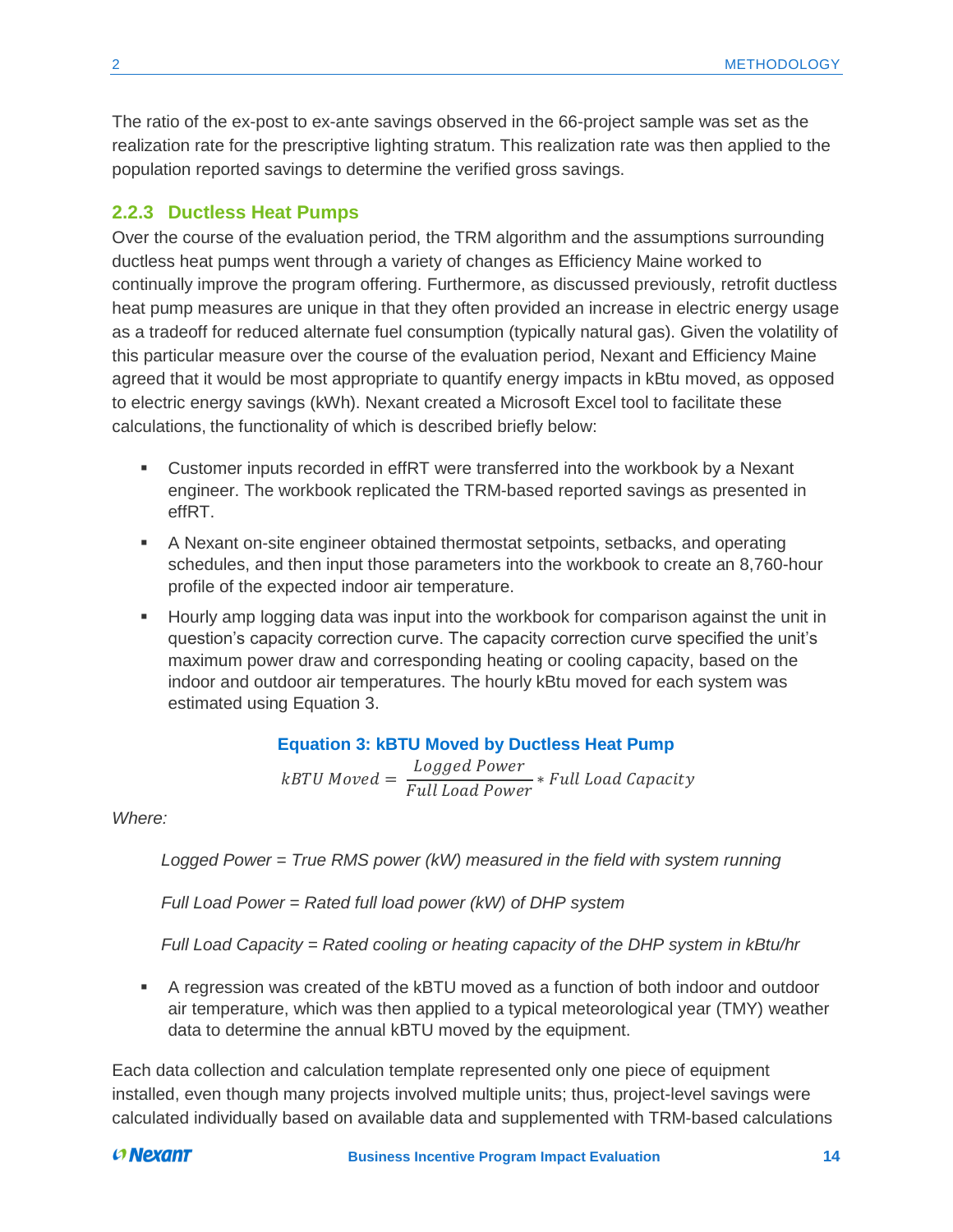when required. For example, if one project involved two 3-ton heat pumps and one 4-ton heat pump and only one of the 3-ton heat pumps was sub-metered, then savings would be calculated as two times the results of the 3-ton heat pump logger analysis plus an additional TRM-based savings estimate for the unlogged 4-ton heat pump system.

Once project-level savings were determined, a supplemental roll-up file was created to extract and compile the TRM-based and field-observed kBTU moved from each analysis. The realization rate for the equipment was taken as the observed kBTU moved by the equipment for the year, compared to the TRM-calculated kBTU moved. This realization rate was then applied to the project population–reported kWh and kW savings to determine the verified gross savings.

### <span id="page-19-0"></span>**2.2.4 Prescriptive Non-Lighting**

The sampled prescriptive non-lighting projects included HVAC, compressed air, refrigeration, and VFD measures. There was only a limited number of each of these different measures, so no standard calculators were made for the prescriptive non-lighting stratum. Custom data collection and calculation tools were designed for each project using the measure-specific TRM algorithm.

Project-level data was obtained from effRT and input into each custom calculator. A Nexant engineer then reviewed all project documentation, including invoices and cut sheets, and flagged areas of concern in the calculator. Each project then received either a telephone survey and desk review, or an on-site inspection to verify the flagged parameters. For sites that only received a desk review, participants were asked via phone interview about the flagged items in the calculator. For sites that received an on-site inspection, flagged areas of concern were inspected by a field engineer. Changes to the ex-ante assumptions were recorded in a separate tab of the calculator. All prescriptive non-lighting projects that received an on-site inspection also included installation of amp loggers for a period of up to 6 months to confirm the hours of use and coincidence factors of the key pieces of equipment and retrofitted areas.

Once each data collection and calculation tool was complete, a roll-up file was created to extract and compile the ex-ante and ex-post savings from each file. The ratio of the ex-post to ex-ante savings observed across all measure types in the 11-project sample was set as the realization rate for the prescriptive non-lighting stratum. This realization rate was then applied to the project population–reported savings to determine the verified gross savings.

### <span id="page-19-1"></span>**2.2.5 Custom Rebates**

The sampled custom rebates projects included HVAC, lighting, compressed air, refrigeration, and chiller measures. The four lighting projects within the sample were analyzed using the prescriptive lighting calculator. Because there was only a limited number of each of the remaining measures, no standard calculators were made for the custom rebates stratum. Rather, custom data collection and calculation tools were designed by a Nexant engineer for each remaining project. When applicable and available, calculators were designed to analyze 8,760-hour load shapes of installed equipment.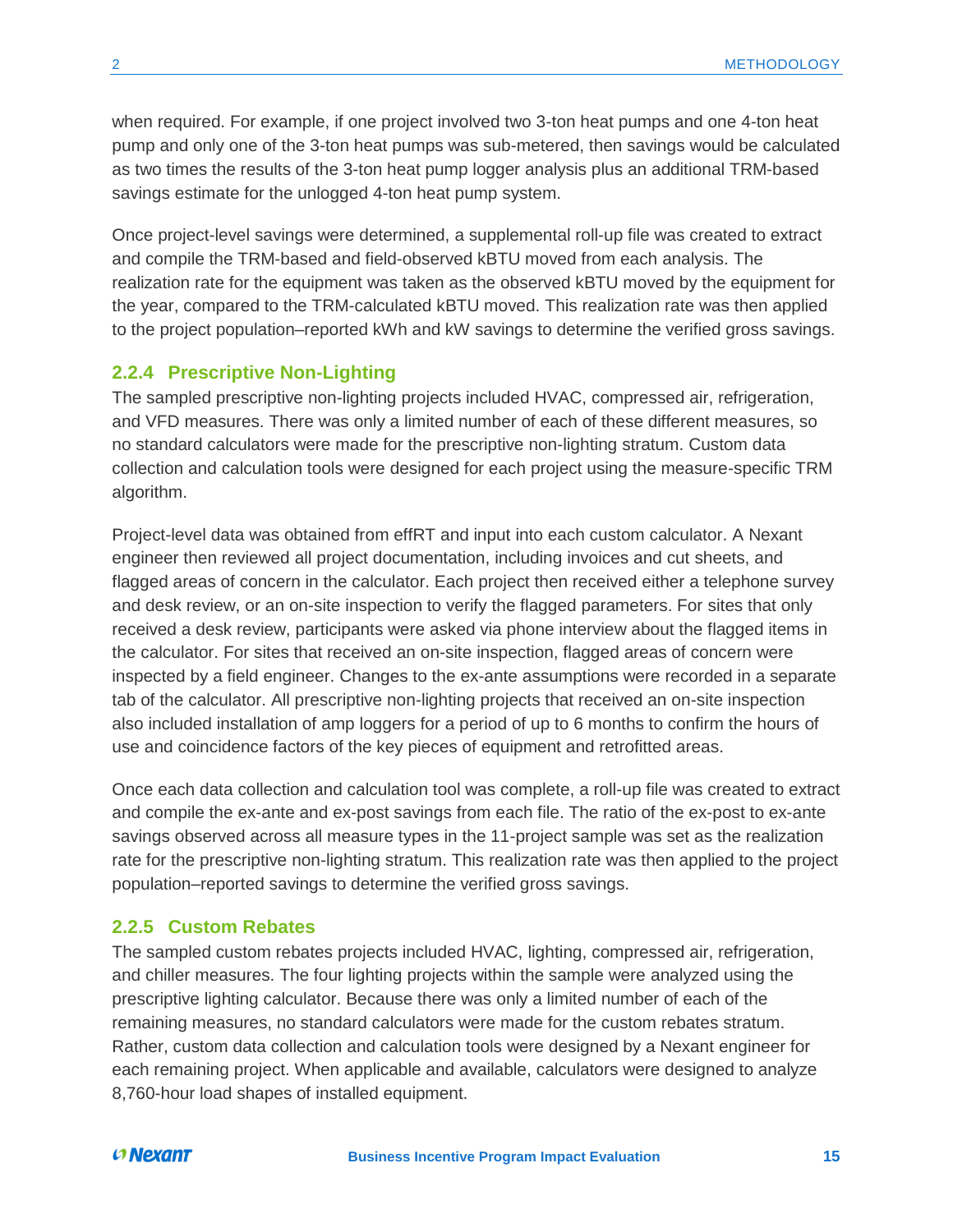Project-level data was obtained from effRT and input into each custom calculator. A Nexant engineer reviewed all project documentation, including invoices, savings calculations, and cut sheets, flagging areas of concern in his or her calculator. Each project then received either a telephone survey and desk review, or an on-site inspection to verify the flagged parameters. For sites that received a desk review, participants were asked via phone interview about the flagged items in the calculator. For sites that received an on-site inspection, flagged areas of concern were inspected by a field engineer. Changes to the ex-ante assumptions were recorded in a separate tab of the calculator. When available, the field engineer obtained trending data from the site contact. In other situations, amp loggers were installed for a period of up to 6 months in order to confirm the hours of use and coincidence factors of the key pieces of equipment and retrofitted areas.

Once each data collection and calculation tool was complete, a roll-up file was created to extract and compile the ex-ante and ex-post savings from each file. The ratio of the ex-post to ex-ante savings observed across all measure types in the 10-project sample was set as the realization rate for the custom rebates stratum. This realization rate was then applied to the project population–reported savings to determine the verified gross savings.

### <span id="page-20-0"></span>**2.2.6 Net-to-Gross Methodology**

Net savings are the savings directly attributable to a program and account for the actions that the participant would have taken in absence of the program (freeridership) and the actions taken by a participant outside of the program incentive (spillover). A program net-to-gross ratio (NTG) equals the net program energy impact divided by the gross program energy impact. Nexant derived net savings by adjusting the realized gross energy-savings estimates to account for freeridership and spillover. These adjustment factors are consistent with the State and Local Energy Efficiency Action Network Program Impact Evaluation Guide<sup>[1]</sup> and the chapter on net savings in the Uniform Methods Project (UMP).<sup>[2]</sup>

<span id="page-20-1"></span>To assess the impact of a program, evaluators generally consider freeridership and spillover.. For this evaluation, Nexant used the definition of the NTG ratio as shown in [Equation 4:](#page-20-1)

### **Equation 4: Net-to-Gross Calculation**

*NTG = 1 – Freeridership + Spillover*

Freeridership refers to a participant who, on some level, would have acquired the energyefficient equipment or taken action to reduce their energy use in the program's absence. The effect of freeriders reduces the gross savings attributable to the program.

 $\overline{a}$ 

<sup>[1]</sup> State and Local Energy Efficiency Action Network. Energy Efficiency Program Impact Evaluation Guide. December 2012.

<sup>[2]</sup> Under the UMP, the U.S. Department of Energy is preparing a framework and set of protocols for determining the energy savings from specific energy efficiency measures and programs. These protocols present methods for evaluating gross energy savings for common residential and commercial measures offered through utility demand-side management (DSM) programs, and are written by technical experts within the field and reviewed by industry experts. [\(https://www1.eere.energy.gov/office\\_eere/de\\_ump.html\)](https://www1.eere.energy.gov/office_eere/de_ump.html)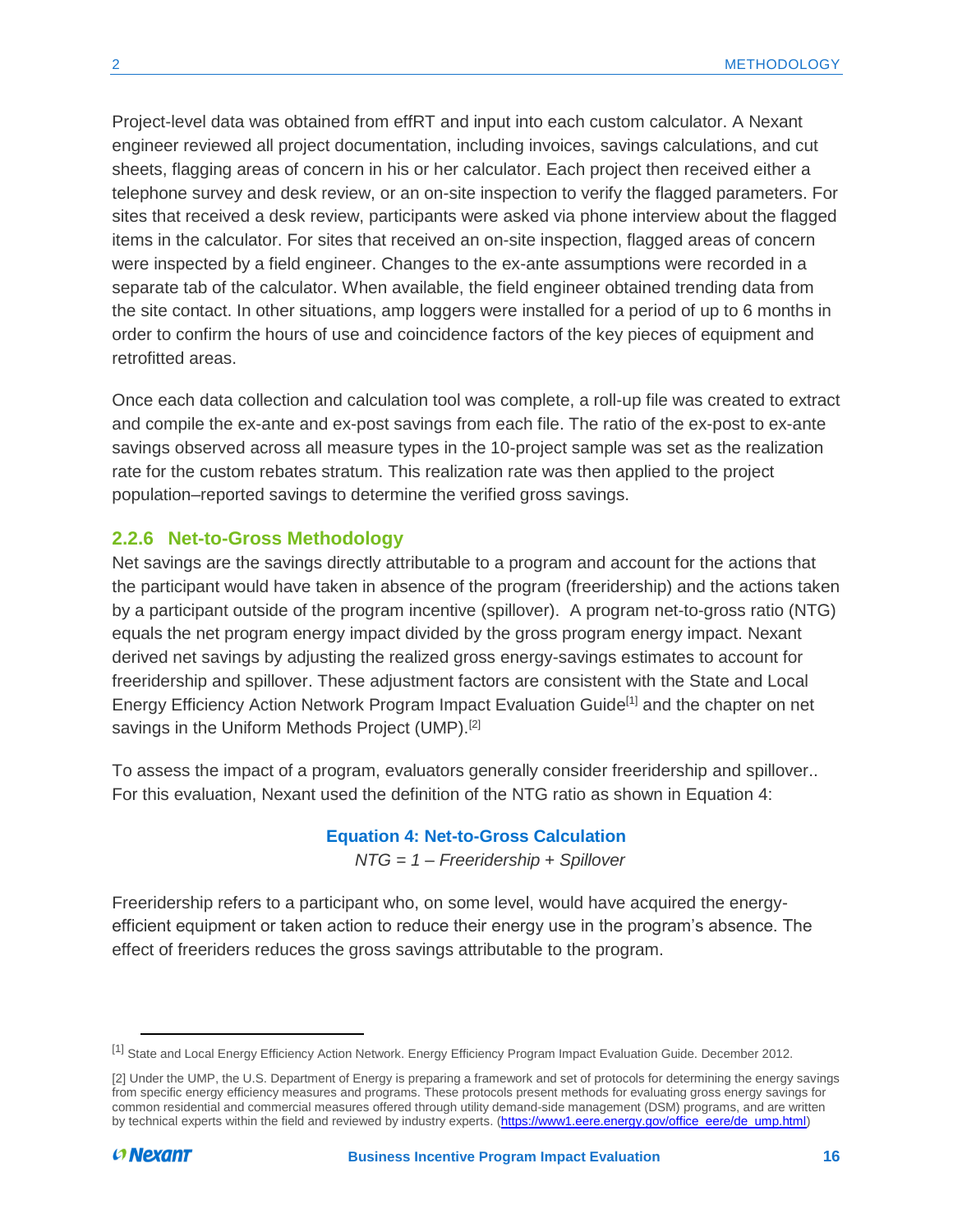Spillover refers to actions taken outside the program that reduce energy use, which are attributable to program participation. The evaluation team added spillover energy savings attributable to the program in the net savings estimate.

### <span id="page-21-0"></span>**2.2.6.1 Approach to Estimating Participant Freeridership**

The overall freeridership score was derived from two independently calculated elements, each of which is worth half of the total score: a stated intent/project change score and an influence score. These scores were calculated based on answers to questions that address two main components: how the project would have changed in the absence of the program (postpone or cancel project, reduce size or scope of project, choose less efficient equipment, or no change) and the influence of various program features on participation (incentives, marketing, technical assistance, Qualified Partner recommendation.) For contacts reporting that they would not have done anything different in absence of the program, the stated intention question is further checked by a question about whether the respondent's firm would have made funds available to cover the entire cost of the project. The score for the most influential element was taken as the influence score component of the total freeridership score.

Each element (stated intention and program influence) produced a range of freeridership values from 0 to 0.5 and were added together to produce a total freeridership score ranging from 0 (not a free-rider) to 1.00 (full free-rider).

### <span id="page-21-1"></span>**2.2.6.2 Approach to Estimating Participant Spillover**

Participant spillover questions seek to understand if the customer invested in additional energyefficiency measures for which they did not receive any Efficiency Maine incentives. The participant survey also asked for additional metrics that would enable Nexant to estimate attributable savings to these measures. Participant spillover savings were included based on: 1) survey responses indicating the installation of additional measures, and 2) the ability to quantify those savings.

The steps Nexant took to determine total program spillover were:

<span id="page-21-2"></span>1) Calculate total spillover savings for each participant as the sum of quantifiable measure savings, multiplied by the number of units, as shown in [Equation 5.](#page-21-2)

#### **Equation 5: Measure Spillover**

 $=$  Quantifiable Measure Savings  $\times$  Number of Units

<span id="page-21-3"></span>2) Total the savings associated with each program participant to calculate the overall participant spillover savings, as shown in [Equation 6.](#page-21-3)

### **Equation 6: Participant Spillover**

 $=\sum$  Total Survey Sample Spillover kWh Savings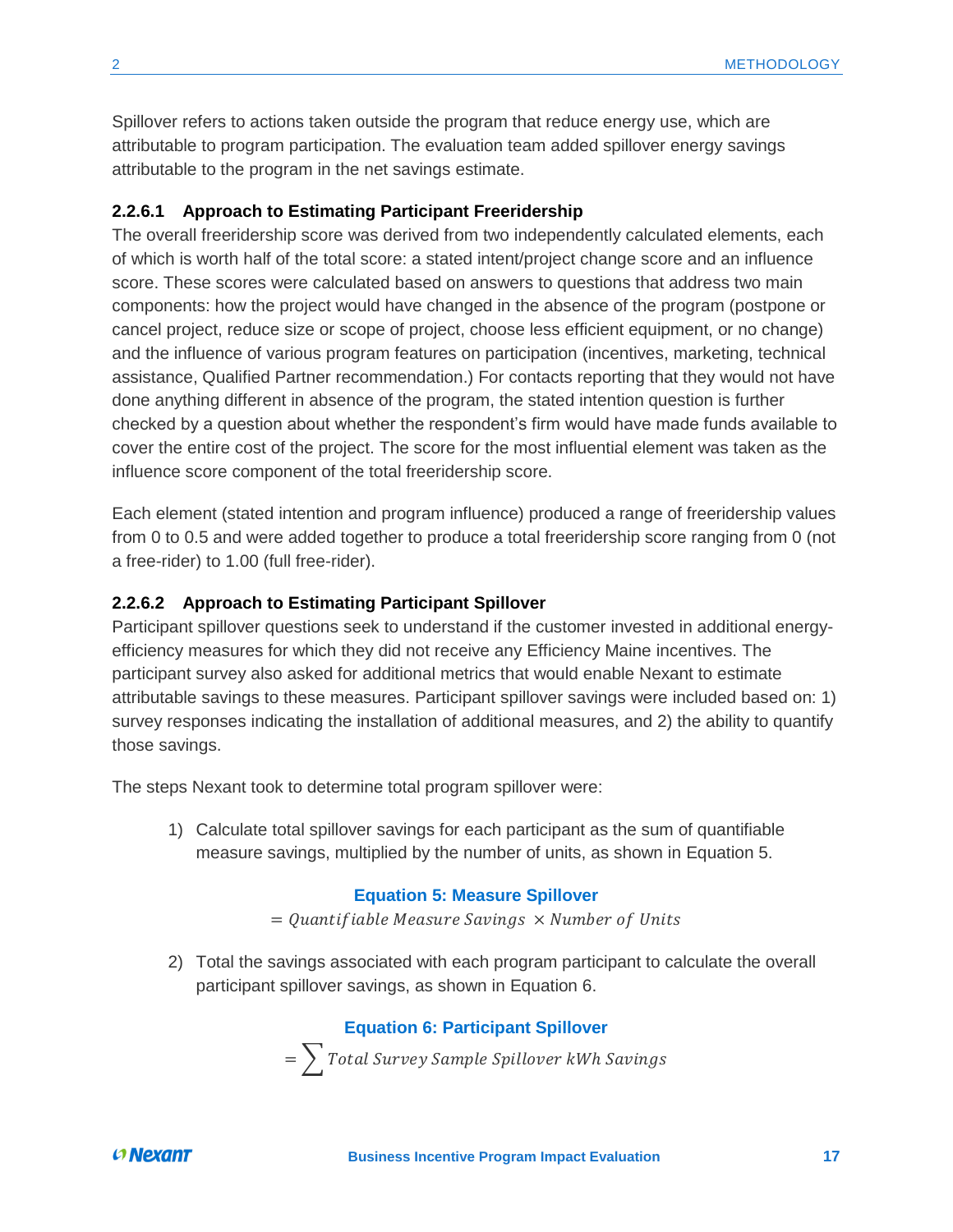3) Multiply the mean participant spillover savings for the sample by the total number of participants to estimate total participant spillover savings for the program, as shown in [Equation 7.](#page-22-3)

### <span id="page-22-3"></span>**Equation 7: Spillover kWh Savings Extrapolated to the Participant Population**

 $=\frac{\sum Survey Sample Spillover kWh\,Savings}{Sumelsed from 1.5cm (a)}$  $\frac{L}{L}$  ( $\frac{L}{L}$ )  $\frac{L}{L}$   $\frac{L}{L}$   $\frac{L}{L}$   $\times$  Program Participant Population

4) Divide the total participant spillover savings by the total program savings to yield a participant spillover percentage for inclusion in calculating the NTG ratio, as shown in [Equation 8.](#page-22-4)

#### **Equation 8: Spillover Percentage Estimate**

=  $\Sigma$  Spillover kWh savings extrapolated to the participant population Evaluated program population kWh Savings

### <span id="page-22-4"></span><span id="page-22-0"></span>**2.2.6.3 Net-to-Gross Error Estimation**

<span id="page-22-5"></span>Relative precision is calculated as the margin of error over the point estimate mean NTG value of each measure category, as outlined in [Equation 9](#page-22-5) through [Equation 11.](#page-22-6)

#### **Equation 9: Standard Error of the Mean**

= Standard Deviation of the Sample

√(Sample Size)

### **Equation 10: Margin of Error**

 $z = z -$  value at 90% confidence<sup>1</sup>  $\times$  Standard Error of the Mean

#### **Equation 11: Relative Precision**

= Margin of Error Sample Mean

### <span id="page-22-6"></span><span id="page-22-1"></span>**2.3 Sampling**

The sample frame for the evaluation included projects completed between July 1, 2013 and June 30, 2015. The following sections outline the sample approach for the impact evaluation and discuss the presentation of uncertainty in the findings.

### <span id="page-22-2"></span>**2.3.1 Impact Evaluation Sample Approach**

In evaluating Efficiency Maine's Business Incentive Program, Nexant looked specifically at a sample of project participants across the program. When a representative sample is selected and analyzed, the evaluation team can extrapolate the sample statistics to provide a reasonable estimate of the project population parameters. Therefore, when used effectively, sampling can improve the overall quality of an evaluation study. The alternative would have been a census

 $\overline{a}$  $1$  Z=1.645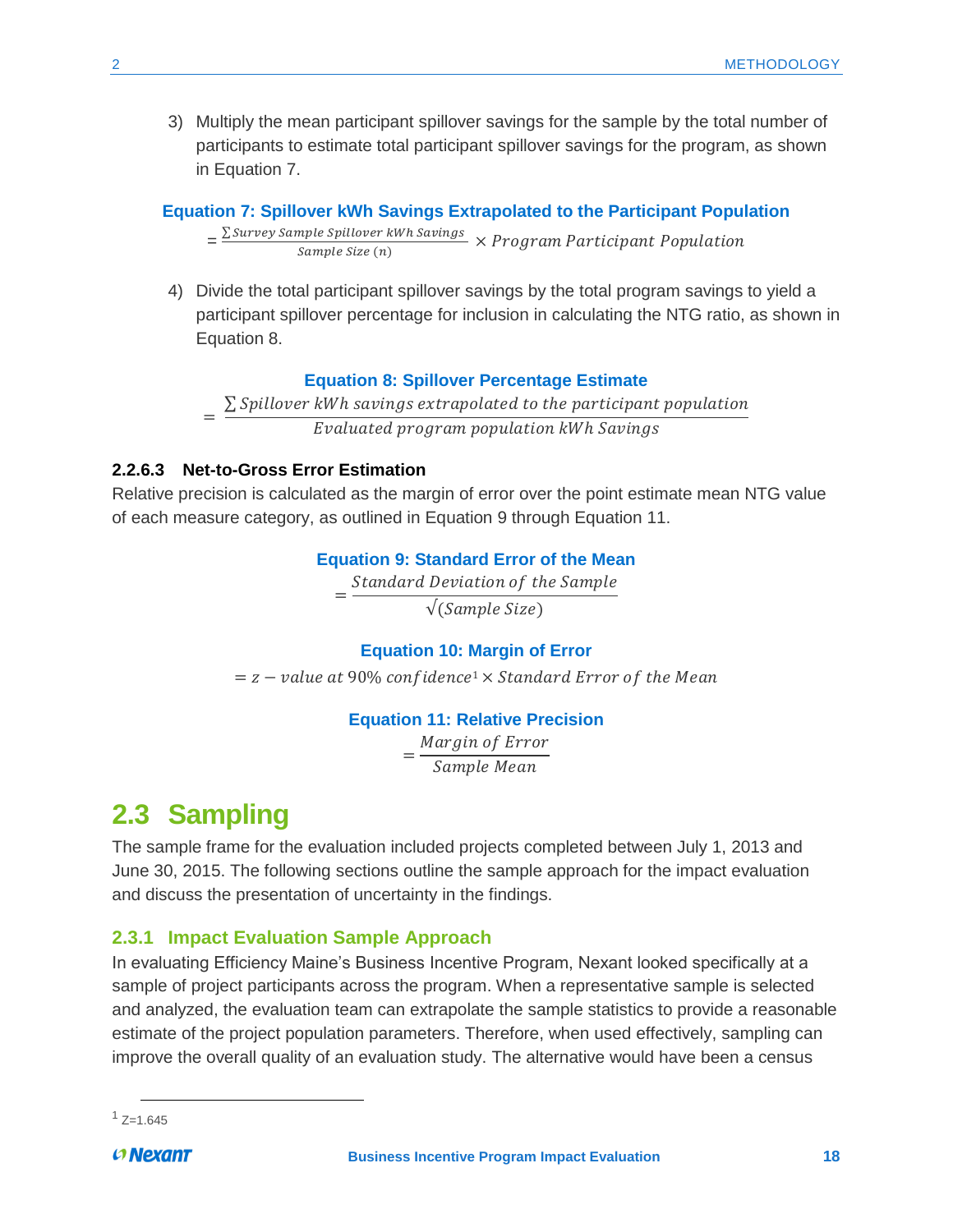evaluation approach, which would have involved surveying, measuring, or otherwise evaluating all projects within a population. A census approach would have eliminated sampling uncertainty, but it is resource-intensive for both the evaluation team and participating customers. By limiting the resource-intensive data collection and analysis to a random sample of all projects, the evaluation team was able to pay more attention to each project surveyed.

Nexant applied several objectives across the sampling effort. The most important objective was representativeness: the projects selected in the evaluation were representative of the project population and produced unbiased estimates of population parameters. A second objective was to consider the value of the information being collected—for example, the amount of the savings and uncertainty associated with the study area—and then allocating the appropriate level of evaluation resources.

Nexant used ratio estimation, or estimation using auxiliary information, to make inferences about program or stratum performance based on observations and measurements collected from the evaluation sample. This technique assumed that the ratio of the sum of the verified savings estimates, to the sum of the reported savings estimates, is representative of the program as a whole. This ratio is referred to as the *realization rate*, or *ratio estimator*, and is calculated as presented in [Equation 12.](#page-23-1)

### **Equation 12: Calculating Realization Rates**

Realization Rate =  $\sum_{i}^{n}$ Verified Savings  $\sum_{i}^{n}$  Reported Savings

<span id="page-23-1"></span>Where *n* is the number of projects in the evaluation sample. The realization rate is then applied to the claimed savings of each project in the project population to calculate gross verified savings.

### <span id="page-23-0"></span>**2.3.1.1 Stratification**

Nexant used two different types of random sampling in this evaluation. In simple random sampling, each sampling unit (customer/project/rebate/measure) has an identical likelihood of being selected in the sample. In stratified random sampling, two or more sub-groups, or strata, are identified from within a program population before the selection process. The probability of selection was different between strata and this difference must be accounted for when calculating results. The inverse of the selection probability is referred to as the "case weight"; evaluators use case weight when estimating impacts from stratified random samples. When using stratified random sampling, Nexant took great care to ensure that each sampling unit within the population belonged to no more than one stratum.

[Table 2-4](#page-24-1) shows a simplified example of stratified random sampling, based on a fictional program with two measures: LED exit signs and LED flood lights. Because exit signs were sampled at a lower rate (1-in-200) than floodlights (1-in-20), each sample point carries less weight in the overall program results than an individual floodlight sample point. In general, Nexant designed samples so that strata with high case weights had low per-unit impacts or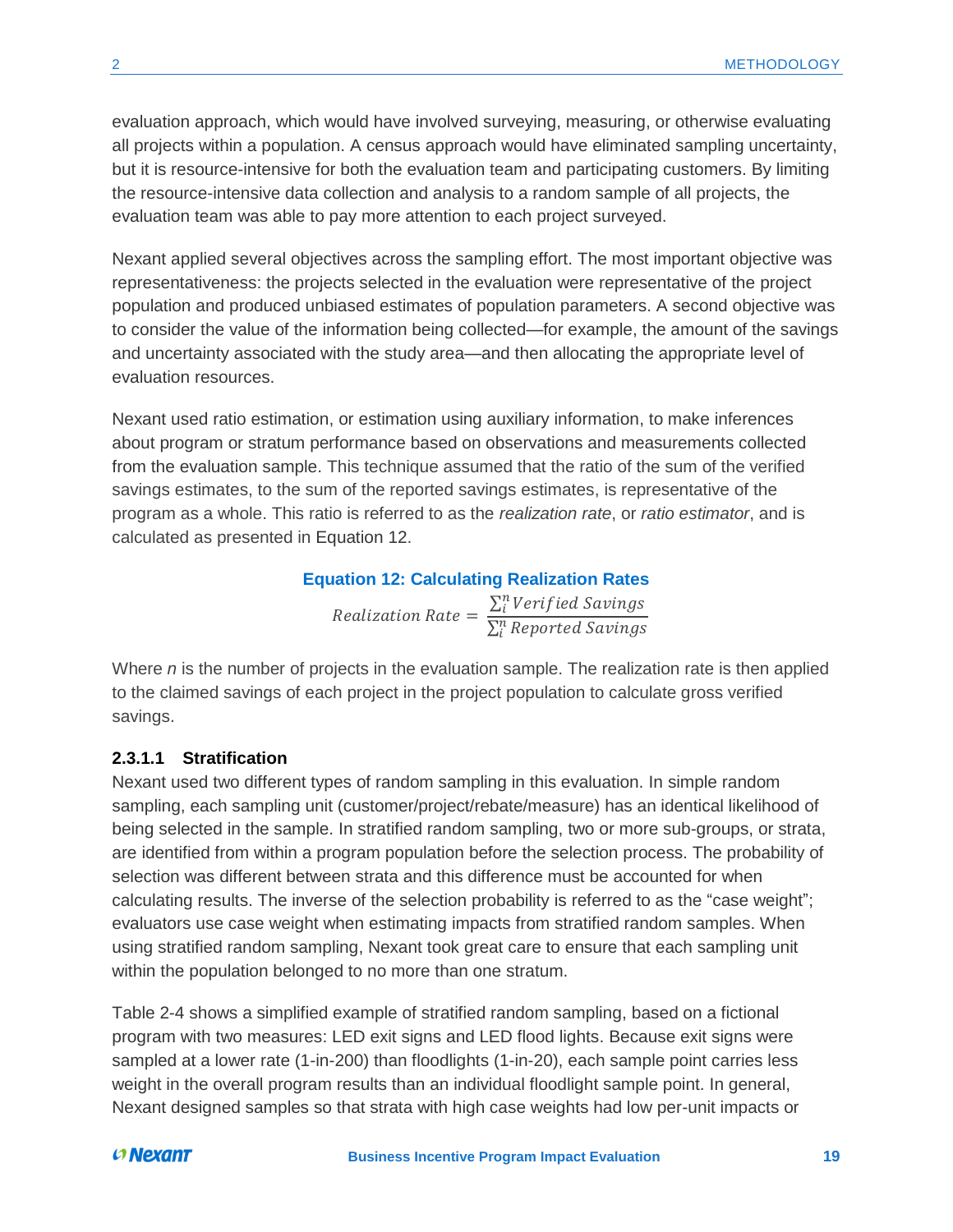<span id="page-24-1"></span>were well-understood measures, such as prescriptive lighting. Low case weights were reserved for large and complex measures, such as custom rebates and ductless heat pumps.

| <b>Measure</b>         | <b>Population</b><br><b>Size</b> | <b>Sample</b><br><b>Size</b> | Case<br>Weight |  |
|------------------------|----------------------------------|------------------------------|----------------|--|
| LED exit signs         | 6,000                            | 30                           | 200            |  |
| <b>LED</b> floodlights | 600                              | 30                           | 20             |  |

| <b>Table 2-4: Fictional Case Weights Example</b> |  |  |
|--------------------------------------------------|--|--|
|                                                  |  |  |

### <span id="page-24-0"></span>**2.3.1.2 Business Incentive Program Impact Sample**

Efficiency Maine provided Nexant with log-in credentials to their online portal, "Efficiency Maine Reporting & Tracking System" (effRT). Nexant pulled a full list of participating enrollment numbers in BIP, and then looked up all of the corresponding participant information to create a full list of participants and projects. The list was then collapsed to only show one project per installation address. The gross impact sample was selected at random from this collapsed list. [Table 2-5](#page-24-2) presents the targeted and achieved design for the gross impact evaluation sample. The sample emphasized the ductless heat pump stratum and de-emphasized the prescriptive lighting measures, despite their respectively converse contributions to the total program savings. This design was chosen for two reasons. First, prescriptive lighting measures are wellresearched and tend to show better alignment between estimated and verified savings, and therefore require fewer resources to analyze. Second, ductless heat pump measures often replace delivered fuel heating systems, making the total energy savings associated with the technology *appear* negative. The evaluation team chose to sample this measure more heavily to thoroughly study the performance of this dynamic measure.

| <b>Measure Category</b>          | <b>Share of</b><br><b>Program</b><br><b>Savings</b> | <b>Achieved</b><br><b>Sample</b><br><b>Size</b> |
|----------------------------------|-----------------------------------------------------|-------------------------------------------------|
| Custom rebates (CR)              | 8%                                                  | 10                                              |
| Prescriptive lighting (PL)       | 84%                                                 | 66                                              |
| Prescriptive non-lighting (PNL)  | 8%                                                  | 11                                              |
| Ductless heat pump (DHP)         | 11                                                  |                                                 |
| <b>Program Total Sample Size</b> | 98                                                  |                                                 |

### <span id="page-24-2"></span>**Table 2-5: Estimated and Achieved Gross Impact Samples by Stratum**

[Table 2-6](#page-25-1) shows the targeted and achieved distributions of primary data collection activities across the 98 sample points. Additional detail on each of the gross impact data collection activities is presented in Section [2.2.](#page-13-0)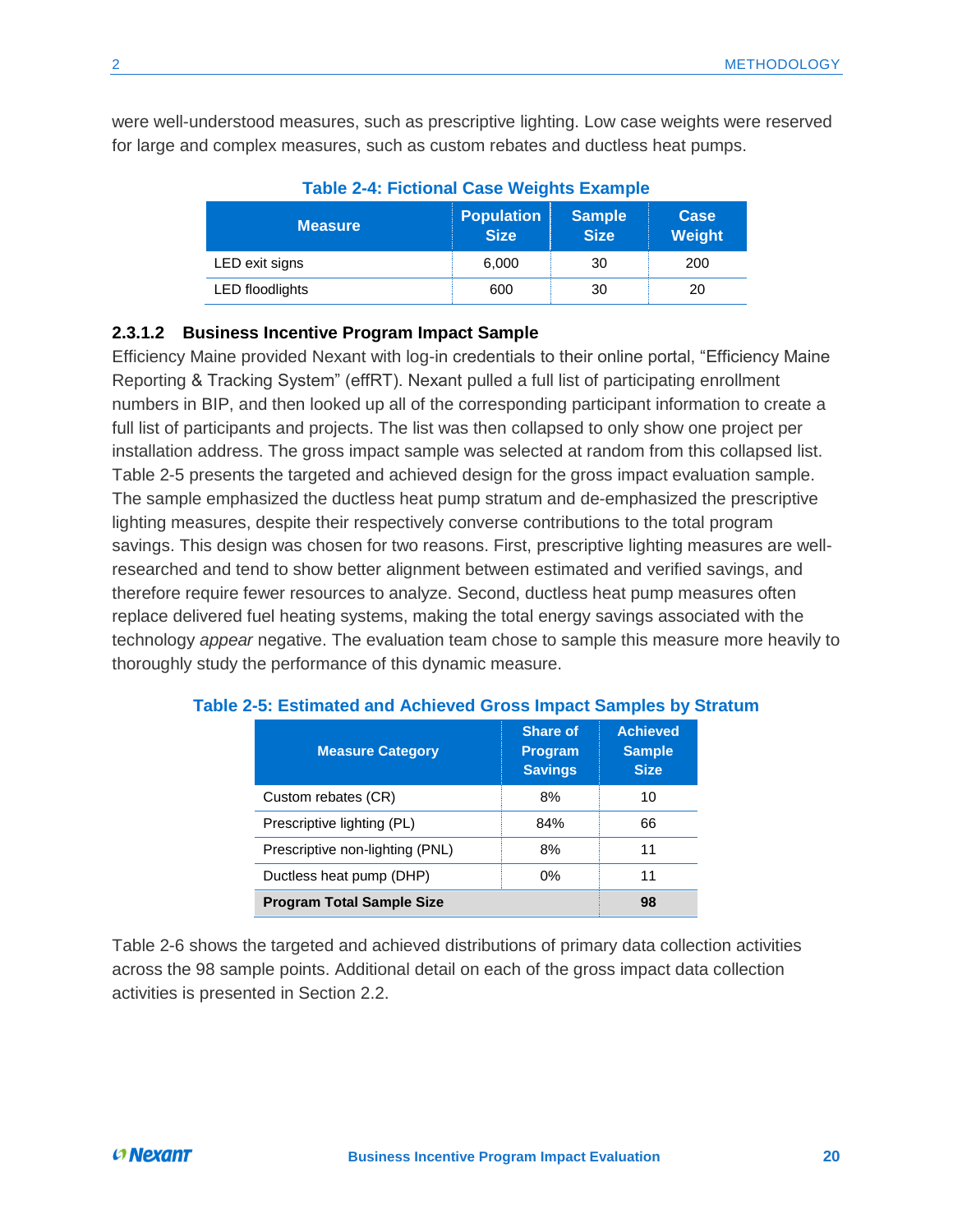| <b>Primary Data Collection Activity</b> | <b>Number of Target</b><br><b>Sites</b> | <b>Number of Achieved</b><br><b>Sites</b> |  |
|-----------------------------------------|-----------------------------------------|-------------------------------------------|--|
| Telephone surveys                       | 32                                      | 30                                        |  |
| Custom rebates (CR)                     | 4                                       | 2                                         |  |
| Prescriptive lighting (PL)              | 22                                      | 21                                        |  |
| Prescriptive non-lighting (PNL)         | 6                                       | $\overline{7}$                            |  |
| Site inspections                        | 40                                      | 42                                        |  |
| Custom rebates (CR)                     | 6                                       | 8                                         |  |
| Prescriptive lighting (PL)              | 18                                      | 19                                        |  |
| Prescriptive non-lighting (PNL)         | 5                                       | 4                                         |  |
| Ductless heat pumps (DHP)               | 11                                      | 11                                        |  |
| Logging of key parameters               | 56                                      | 61                                        |  |
| Custom rebates (CR)                     | 4                                       | 5                                         |  |
| Prescriptive lighting (PL)              | 40                                      | 41                                        |  |
| Prescriptive non-lighting (PNL)         | 2                                       | 4                                         |  |
| Ductless heat pumps (DHP)               | 10                                      | 11                                        |  |

#### <span id="page-25-1"></span>**Table 2-6: Target and Achieved Gross Impact Samples by Verification Approach**

### <span id="page-25-0"></span>**2.3.2 Presentation of Uncertainty**

An inherent risk, or uncertainty, accompanies sampling: the projects selected in the evaluation sample may not be representative of the program population as a whole with respect to the parameters of interest. As the proportion of sampled projects increases, the amount of sampling uncertainty in the findings decreases. The amount of variability in the sample also affects the amount of uncertainty introduced by sampling. A small sample drawn from a homogeneous population will provide a more reliable estimate of the true population characteristics than a small sample drawn from a heterogeneous population. Variability is expressed using an error ratio for programs that use ratio estimation.

<span id="page-25-2"></span>[Equation 13](#page-25-2) provides the formula for estimating error ratio.

### **Equation 13: Error Ratio**

$$
Error Ratio = \frac{\sum_{i=1}^{N} \sigma_i}{\sum_{i=1}^{N} \mu_i}
$$

[Equation 14](#page-25-3) shows the formula used to calculate the required sample size, based on the desired level of confidence and precision. The error ratio term is in the numerator, so the required sample size will increase as the level of variability increases.

**Equation 14: Required Sample Size**

$$
n_0 = \left(\frac{z * Error \ Ratio}{D}\right)^2
$$

<span id="page-25-3"></span>*Where:*

 $O$  Nexant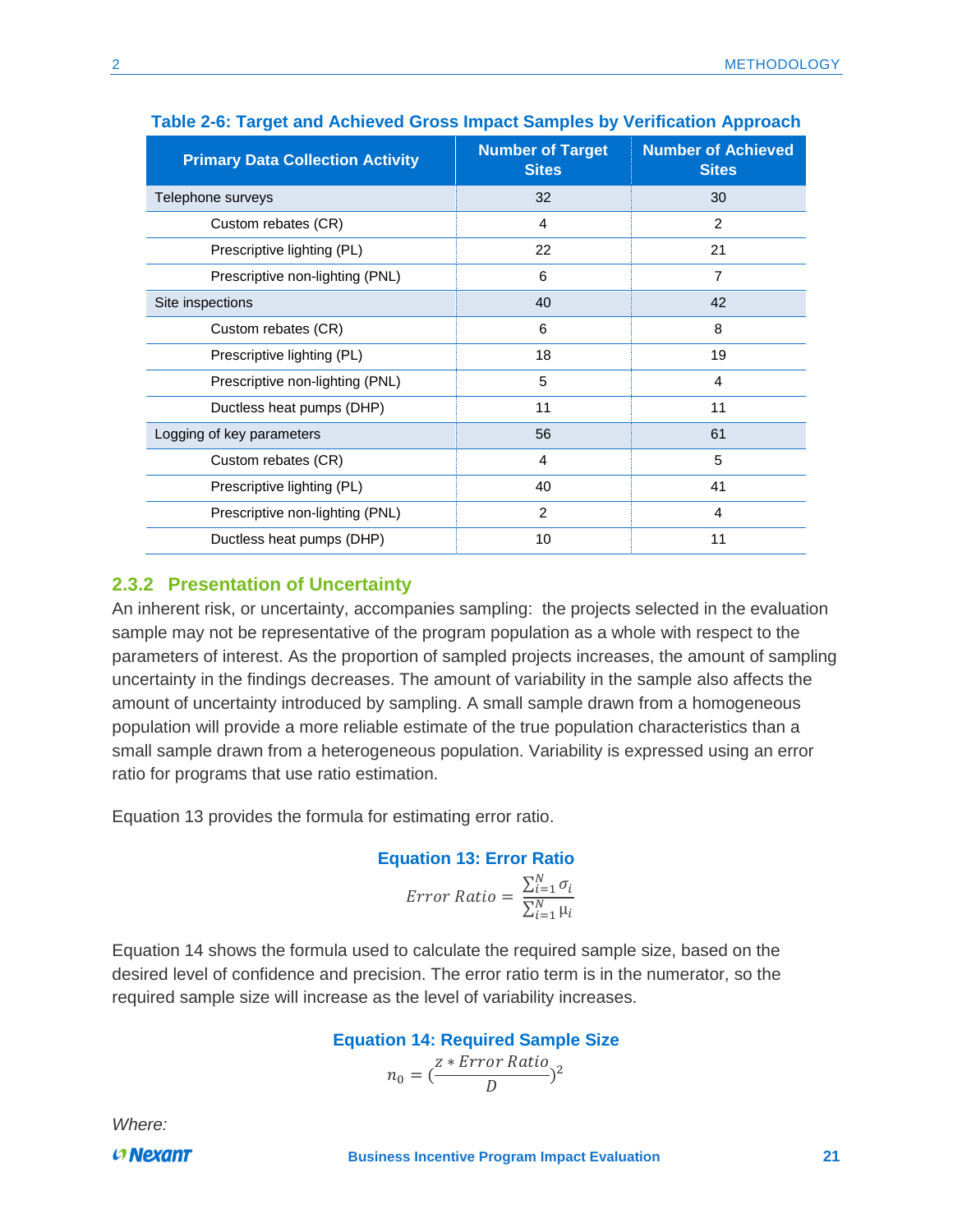- $n<sub>0</sub>$  = The required sample size before adjusting for the size of the population
- *Z* = A constant, based on the desired level of confidence (equal to 1.645 for 90% confidence two-tailed test)
- *Error Ratio* = Measure of variability (analogous to the coefficient of variation in meanper-unit estimation)
- *D* = Desired relative precision

The sample size formula shown in [Equation 14](#page-25-3) assumes that the population of the program is infinite and that the sample being drawn is reasonably large. In practice, this assumption is not always met. For sampling purposes, any population greater than approximately 7,000 may be considered infinite for the purposes of sampling. For smaller, or finite, populations, the use of a finite population correction factor (FPC) is warranted. This adjustment accounts for the extra precision that is gained when the sampled projects make up more than about 5% of the program savings. Multiplying the results of [Equation 14](#page-25-3) by the calculated FPC will produce the required sample size for a finite population.

Throughout this report, gross and net verified energy and demand savings are reported together with the associated margin of error introduced by sampling. Verified savings estimates always represent the point estimate of total savings, or the midpoint of the confidence interval around the verified savings estimate for the program. The margin of error surrounding a particular parameter estimate is the product of the standard error of the parameter of interest and a zstatistic calculated based on the desired confidence level and standard normal distribution. For alignment with ISO-New England's M-MVDR 80/10 requirements, the confidence levels and precision values presented in this report are at the 80% confidence level. The z-statistic associated with 80% confidence is 1.28.

Use of a z-statistic implies normality. The Central Limit Theorem shows that the means of sufficiently large random samples drawn from a population will follow a normal distribution, even if the population that is the source of the sample is not normally distributed. However, for sample sizes smaller than 30, the Central Limit Theorem begins to break down and the normality assumption is no longer valid. A t-distribution is the appropriate distribution to consider when drawing samples of fewer than 30 projects/measures. In some instances of small sample size (usually stratum-level findings), Nexant used t-statistic in the precision estimate. In this situation, the t-statistic replaced the z-statistic in [Equation 14](#page-25-3) and was calculated using the degrees of freedom (sample size minus the number of estimates). As the sample size becomes larger, the t-statistic gets closer to the z-statistic.

This report consistently reports the relative precision value associated with verified savings estimates. When evaluators or regulators use the term "90/10", the 10 refers to the relative precision of the estimate. An important attribute of relative precision to consider when reviewing achieved precision values is that it is "relative" to the impact estimate. Therefore, programs with low realization rates are likely to have larger relative precision values because the error bound (in kWh or kW) is being divided by a smaller number. This means two programs with the same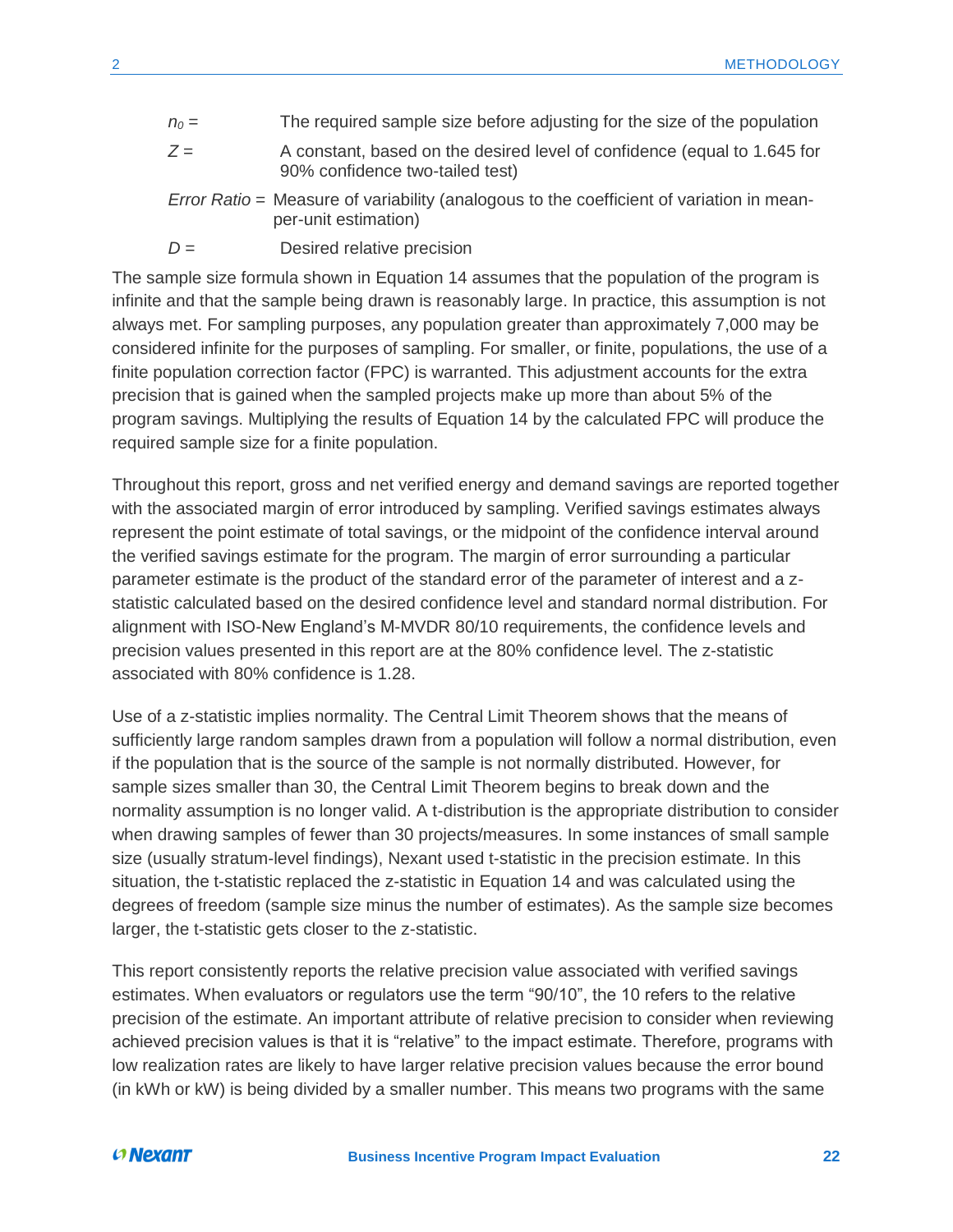reported savings and sampling error in absolute terms, may have different relative precision values.

In many cases, a program-level savings estimate requires summing the verified savings estimates from several strata. To calculate the relative precision for these program-level savings estimates, Nexant used [Equation 15](#page-27-2) to estimate the error bound for the program, as a whole, using the stratum-level error bounds.

### **Equation 15: Combining Error Bounds across Strata**

<span id="page-27-2"></span>Error Bound<sub>Program</sub> =  $\sqrt{Error Bound_{Stratum1}^2 + Error Bound_{Stratum2}^2 + Error Bound_{Stratum3}^2}$ 

Using this methodology, Nexant developed verified savings estimates for the program and an error bound for that estimate. The evaluation team then calculated the relative precision of the verified savings for the program by dividing the error bound by the verified savings estimate.

### <span id="page-27-0"></span>**2.4 Benefit-Cost Modeling**

Efficiency Maine's online portal contains a module called the Cost Benefit Analysis Tool (CBAT), which is capable of running custom cost-benefit analyses based on multiple user inputs. Because of the sophistication of Efficiency Maine's tool, and the lack of project-level insight available to recreate it, Nexant opted not to create a parallel benefit-cost modeling tool. Instead, a rigorous evaluation of the tool was conducted, and Nexant ultimately used CBAT to run both the total resource cost (TRC) test and program administrator cost test (PAC).

### <span id="page-27-1"></span>**2.4.1 CBAT Verification**

CBAT is designed to provide a cost-benefit analysis for any number of programs through any date range using the following default schedules and user-defined inputs:

#### *Programmed Values/Schedules*

- **Reported Savings**
- Avoided energy costs
- Avoided capacity costs
- **EXECUTE:** Line loss multiplier
- Incentive amounts
- Measure lives
- Incremental costs
- Measure-level energy period factors

#### **EXEC** Measure-level realization rate

Measure-level NTG ratios

### *User Inputs*

- Test type (TRC or PAC)
- Savings type (Net or Gross)
- Date range of interest
- Discount rate
- **Generation markup**
- Program(s) of interest
- Appropriate avoided cost schedule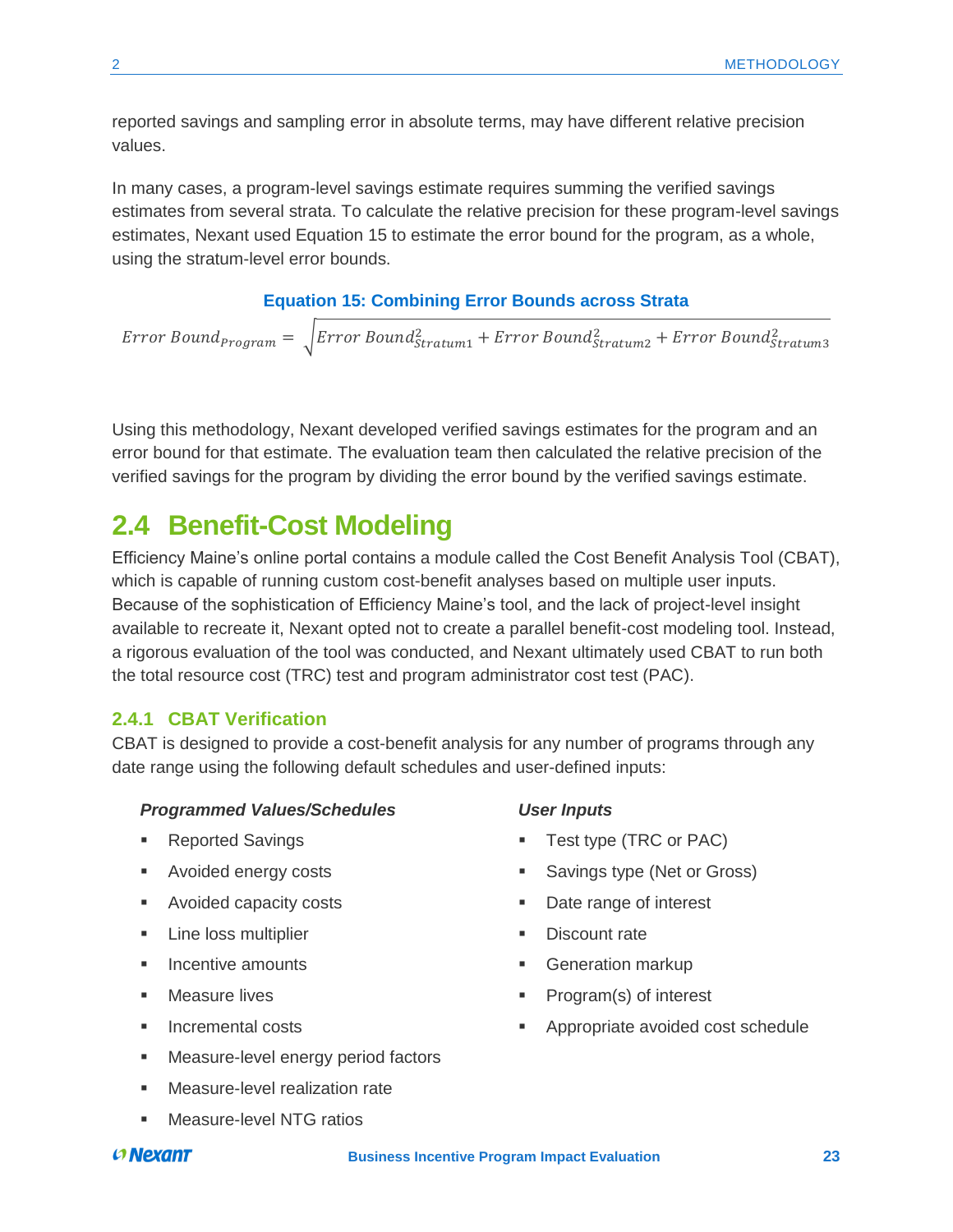Before using the tool for cost-benefit analysis, Nexant performed a series of tests to verify the tool was properly incorporating all schedules and values. Efficiency Maine provided Nexant with its 2015 avoided-costs schedule, and a document containing step-by-step instructions concerning CBAT programming. Nexant also downloaded all current and historical factor schedules for the time period of the evaluation from effRT. Nexant used Efficiency Maine's instructions to recreate the CBAT calculations in Microsoft Excel for comparison, and performed tests using small windows of time that included fewer than five projects each for verification. Key input parameters (i.e. savings type and discount rate) were changed across test runs to find errors that could have been associated with particular inputs. As errors were found, Nexant worked with Efficiency Maine to have them corrected until the results showed less than 1% error in all benefit and cost categories. [Table 2-7](#page-28-1) shows the final results of the CBAT verification exercise.

<span id="page-28-1"></span>

| <b>Benefit Type</b> | <b>Nexant</b><br><b>Calculation</b> | <b>CBAT</b><br><b>Calculation</b> | %<br><b>Difference</b> |
|---------------------|-------------------------------------|-----------------------------------|------------------------|
| Total benefits      | \$3,139.30                          | \$3,139.04                        | $< 0.1\%$              |
| Total costs         | \$1,929.79                          | \$1,929.79                        | $0\%$                  |
| <b>TRC Ratio</b>    | 1.63                                | 1.63                              | $< 0.1\%$              |

### **Table 2-7: Errors Noted in CBAT Recreation**

Nexant only found one error within the CBAT module as a result of this verification exercise. Originally, CBAT did not apply line losses to demand calculations, although it did appropriately include them for energy calculations. Nexant presented this issue to Efficiency Maine, and it was corrected.

In the midst of the evaluation, Efficiency Maine updated CBAT to allow for calculation of savings using multiple avoided cost tables should inputs span multiple years. After this update, Nexant again performed a verification of the tool. One error was found within one of the avoided cost tables, which was immediately corrected.

### <span id="page-28-0"></span>**2.4.2 CBAT Adaptation for Evaluator Use**

CBAT is designed to use summer and winter peak demand savings that are stored within effRT (as opposed to calculating them based on change in connected load and assigned coincidence factors). Although this was not a shortcoming of effRT, it created the need for a workaround to enable the use of Nexant's observed coincidence factors for the PL and DHP strata.

Utilizing the roll-up tools that were previously used to aggregate savings across each stratum, Nexant was able to create stratum-specific factor tables from the individual analysis workbooks. These factor schedules included realization rates, freeridership rates, and spillover rates for all strata, as well as coincidence factors and energy period factors for the PL and DHP strata. These factor tables were uploaded to override the default assumption schedules previously put in place by Efficiency Maine. Then, Nexant ran CBAT for each stratum separately, tabulating the benefits and costs of each run in a supplemental Microsoft Excel workbook.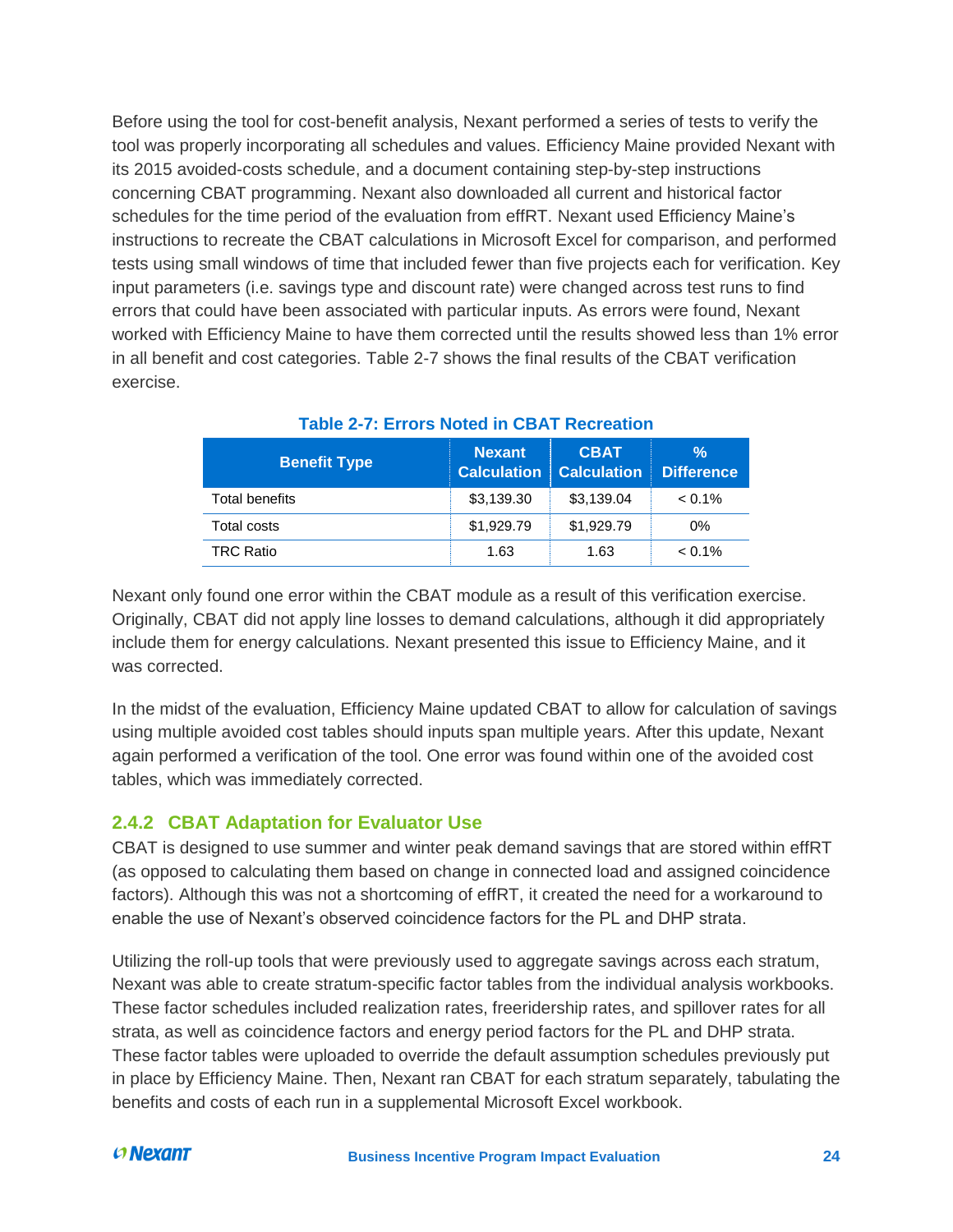As CBAT ultimately does not use the factor tables to calculate summer and winter kW at the time the module is run, additional steps were required in order to use the evaluator-developed coincidence factors for the prescriptive lighting and ductless heat pump strata. First, CBAT was run in "calculated" mode, which provided a report of the kWh, winter kW, and summer kW associated with each measure within the report. The report was then downloaded, and the summer and winter kW values were discarded. CBAT was then switched to "manual" mode, in which the user specifies the kWh, winter kW, and summer kW associated with each measure. Nexant populated these values with the kWh reported from the calculated run, and the winter and summer kW hours calculated based on reported measure-level kW savings with evaluatorderived coincidence factors applied. The benefits of these runs were then input into the supplemental Excel workbook replacing the previously recorded benefits.

The program costs had to be added into the supplemental Excel workbook as CBAT does not account for these costs when run at the program level. These costs can be entered into CBAT manually for inclusion, but will only be applied at the portfolio level. Nexant found the program costs for the two evaluation years in Efficiency Maine's annual reports and allocated them to each stratum based on relative contribution of incentive dollars to the portfolio. Incentive dollars, as opposed to kWh savings, were used to weight the strata because of the negative savings associated with the ductless heat pump measures. With all of the components assembled, the final TRC and PAC ratios were calculated in Microsoft Excel.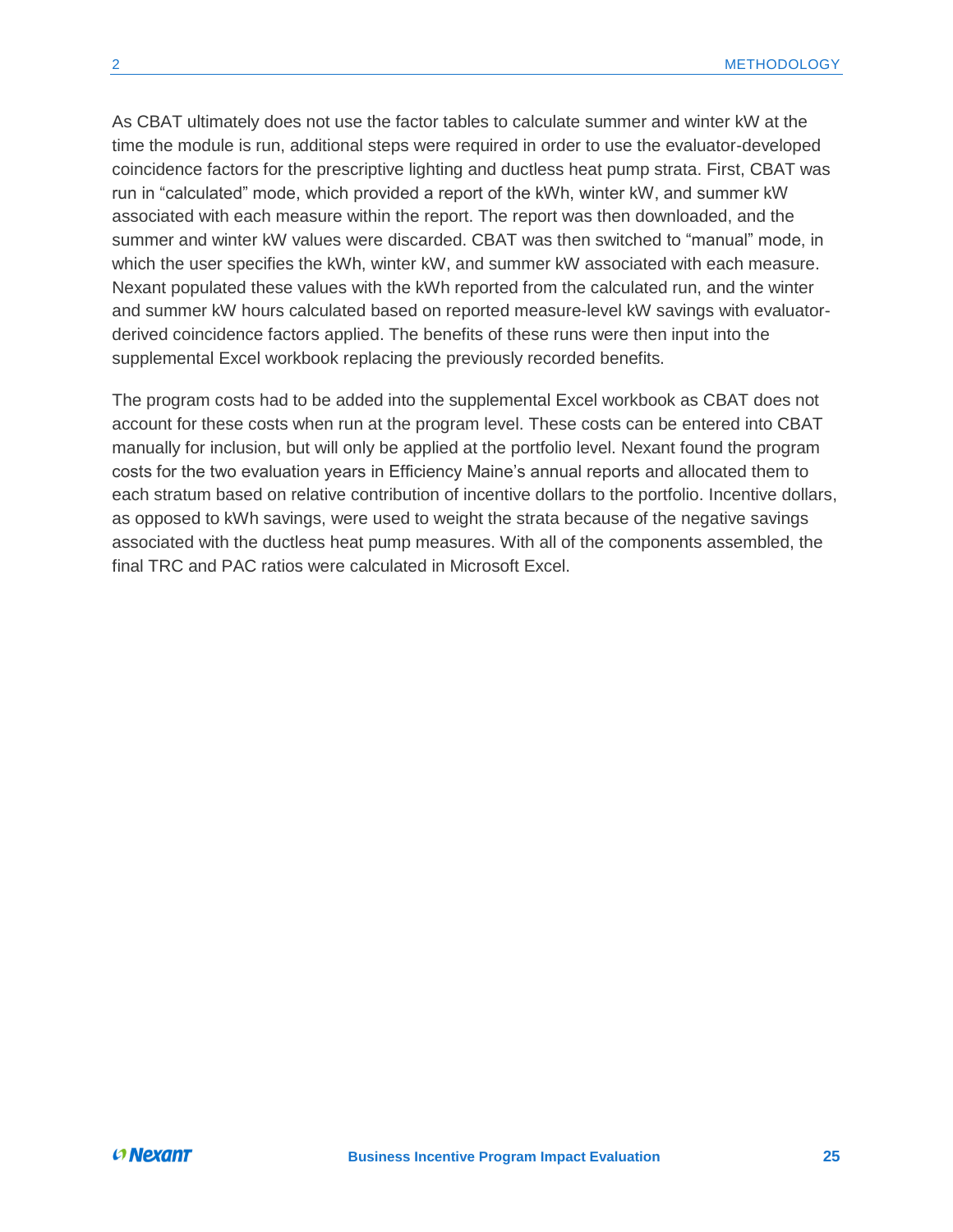# <span id="page-30-0"></span>**3 Findings and Results**

This section provides the summary of findings and results for the impact evaluation. Refer to section 2.3 for more information on the impact evaluation methodology.

## <span id="page-30-1"></span>**3.1 Gross Impact Estimates**

The first step of the impact evaluation was to determine the gross energy and demand savings associated with BIP. Nexant accomplished this by examining a sample of representative projects within each of the four strata. The accuracy of Efficiency Maine's reporting for the representative sample was applied to the population of projects within each stratum. Nexant developed the program-wide savings as the summation of the individual stratum savings. This section presents the results of the evaluation of the representative samples and Nexant's findings.

### <span id="page-30-2"></span>**3.1.1 Energy Impacts**

The realization rates and gross energy impact estimates calculated as described in Section [2.2](#page-13-0) are presented in [Table 3-1.](#page-30-4) In summary, BIP saved more than 90 million kWh in ex-post gross savings with a realization rate of 90%. The selected sample meets the estimated precision and confidence goals with  $\pm$  8% precision at the 80% confidence level.

<span id="page-30-4"></span>

| <b>Stratum</b>            | Ex-Ante<br><b>Savings</b><br>(kWh) | <b>Realization</b><br>Rate<br>(96) | <b>Ex-Post</b><br><b>Savings</b><br>(kWh) | <b>Relative Precision</b><br>at 80% Confidence<br>(%) |
|---------------------------|------------------------------------|------------------------------------|-------------------------------------------|-------------------------------------------------------|
| Custom rebates            | 7,778,643                          | 86.6%                              | 6,739,399                                 | $\overline{\phantom{a}}$                              |
| Ductless heat pumps       | $-85.228$                          | 42.0%                              | $-35.819$                                 | $\overline{\phantom{a}}$                              |
| Prescriptive lighting     | 84,203,844                         | 88.7%                              | 74,654,800                                | $\overline{\phantom{0}}$                              |
| Prescriptive non-lighting | 7,968,416                          | 112.2%                             | 8,943,455                                 | ۰                                                     |
| <b>Total</b>              | 99,865,674                         | 90.4%                              | 90,301,835                                | 7.8%                                                  |

### **Table 3-1: BIP 2014-2015 Gross Energy Impact Estimates**

### <span id="page-30-3"></span>**3.1.1.1 Custom Rebates**

In general, the reported savings associated with the projects in the custom rebates stratum tended to be accurate. The low realization rate was a direct result of three projects each having a realization rate of less than 60%.

The first of these projects was a custom lighting project carrying a realization rate of 36%. Custom lighting projects used lighting power density (LPD) calculations to compare the efficiency of the lighting installed to a code-allowed wattage per square foot for the space type in question. In this instance, however, only a portion of the lights falling within the retrofitted square footage was included in the analysis. When using LPD calculations, all lighting present in the space must be accounted for, regardless of whether it is part of the retrofit or not; otherwise, the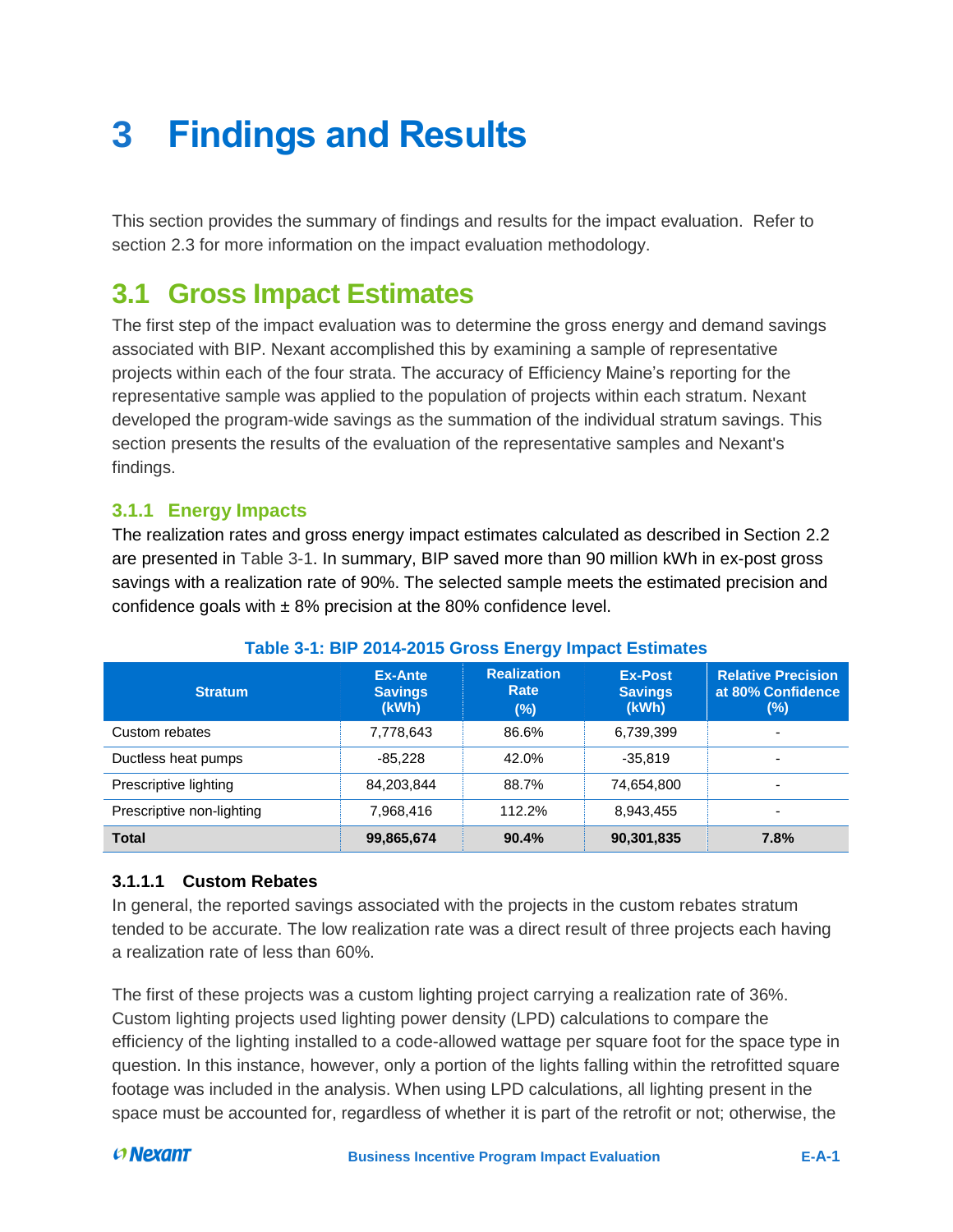watts per square foot within the space will be understated, and the savings overstated. This was the case in this instance. This could be rectified by evaluating projects as a one-for-one retrofit, or by including the wattages of the remaining inventory of fixtures in the calculations. Nexant chose to analyze this project as a one-for-one retrofit, using the standard prescriptive lighting calculator as the full lighting inventory was unavailable.

The remaining two outliers in the custom rebates stratum resulted from discrepancies between the observed hours of operations, and the hours of operation quoted on the application. Each piece of equipment—an air compressor and a chiller—was projected to operate year-round. However, logging indicated that both pieces of equipment were only used as backups, with operating hours of less than 1,000 hours annually.

### <span id="page-31-0"></span>**3.1.1.2 Ductless Heat Pump Findings**

The low realization rate observed in the ductless heat pump stratum reinforces some of the motivations for changes that were implemented throughout the course of this evaluation. One major change was a reduction in the TRM-provided effective full-load heating hours (EFLH $_H$ ) assumption. The evaluation found the average  $EFLH<sub>H</sub>$  of the 15 sampled units to be approximately 1,904 hours per year, which supported EMT's decision to reduce the stipulated TRM assumption.

Of the 15 heat pump systems evaluated, eight had reported savings based upon the older TRM  $EFLH<sub>H</sub>$  value. The remaining seven had claimed savings based on a more recent TRM hours per year assumption. This had major implications on the realization rate. For each heat pump logged, Nexant recreated the TRM-expected reported savings using both  $EFLH<sub>H</sub>$  values. The results of this analysis are provided in [Table 3-2,](#page-31-1) and suggest that Efficiency Maine's decision to reduce the  $EFLH<sub>H</sub>$  assumption improved the accuracy of their reported savings values for all projects completed after the adjustment.

| <u>wwis a milliand of milliard and continual all passives them to milliard community in the second state of the s</u><br><b>Evaluation Method</b> | <b>TRM-Based kBTU</b><br><b>Moved</b> | <b>Verified kBTU</b><br><b>Moved</b> | <b>Realization Rate</b><br>(%) |
|---------------------------------------------------------------------------------------------------------------------------------------------------|---------------------------------------|--------------------------------------|--------------------------------|
| $EFLH_H = 2.976$ hours                                                                                                                            | 1.093.243                             | 479.022                              | 44%                            |
| $EFLH_{H} = 1,503$ hours                                                                                                                          | 665,615                               |                                      | 73%                            |

### <span id="page-31-1"></span>**Table 3-2: Impact of EFLH<sup>H</sup> Assumption on Ductless Heat Pump Realization Rates**

Further reductions to the overall ductless heat pump realization rate were attributed to a seasonality issue. The largest project in the sample, accounting for 51% of the reported kBTU moved, was a lodging facility that closes for business during the winter. The project included installation of new ductless heat pumps in 18 guest rooms. Nexant installed amp loggers on four units and found the  $EFLH<sub>H</sub>$  value to range from 690 hours to 1,238 hours. The realization rate of this project was only 7% because of the facility's winter closure. Removing this project from the sample increased the stratum's realization rate to 62.0%.

Efficiency Maine also made another major change to the ductless heat pump program since the conclusion of the evaluation period. Throughout the evaluation period, the ductless heat pump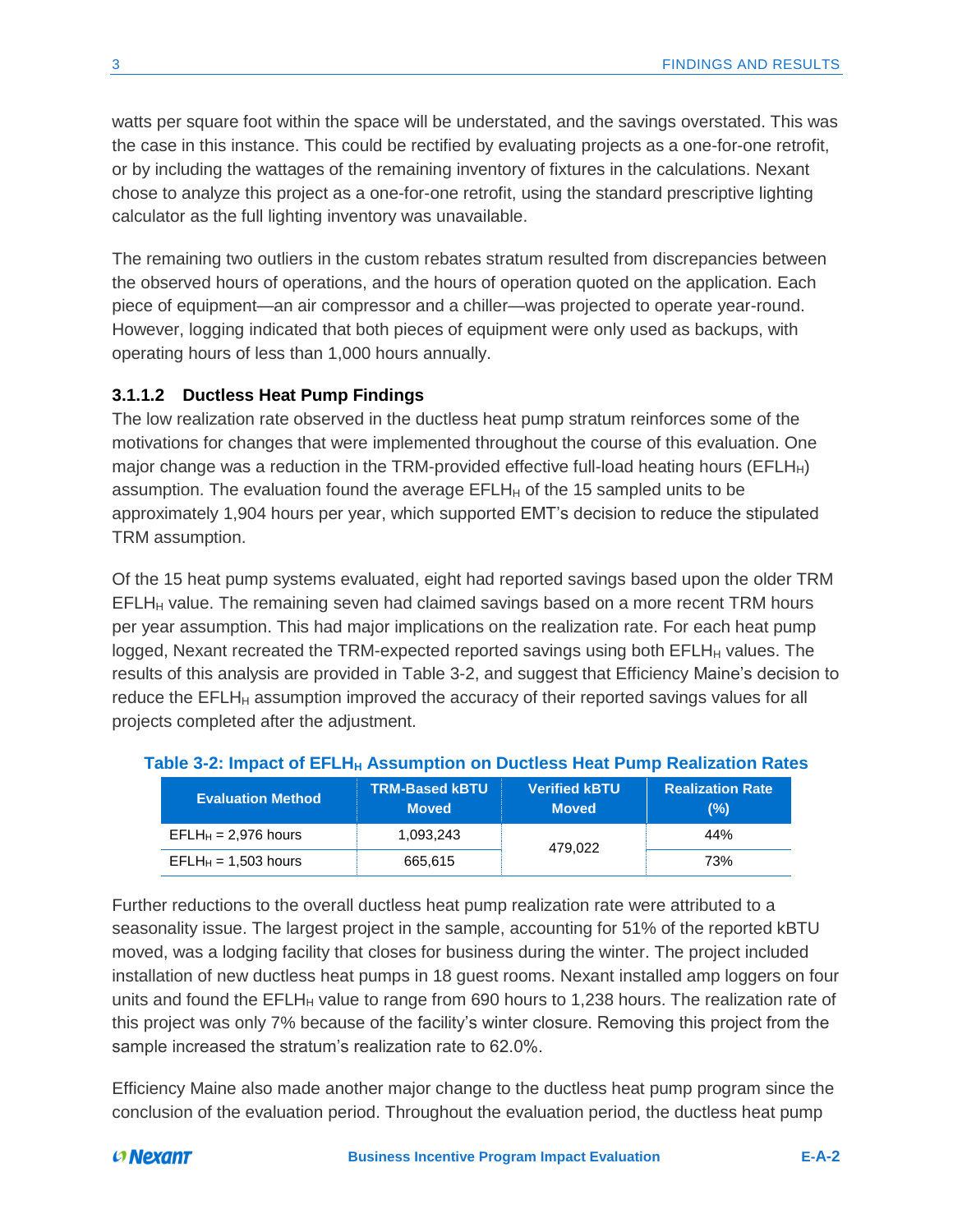measure was used to describe ductless heat pumps installed to supplement existing heating systems or to replace window air-conditioning. The baseline heating fuel and air conditioning details were inputs available to the applicant, which were used to configure the baseline consumption. The 2016 TRM however described this measure as a ductless heat pump installed as a primary heating system in new-construction projects. The 2016 TRM calculated the baseline consumption assuming the facility would be heated with new ductless heat pumps that only meet minimum federal efficiency requirements; the savings then being only for the incremental efficiency over the minimum code. Calculating the savings in this fashion removes the implications of the fuel-switching aspect that was prevalent during Nexant's evaluation. However, with the savings being a function solely of the change in efficiency of the unit,  $EFLH<sub>H</sub>$ will play a larger role in future calculations than it did in previous iterations of the measure.

Because of the restructuring of this measure, the projects sampled as part of this evaluation can no longer be considered representative of projects that will participate in future program years. Based on the  $EFLH<sub>H</sub>$  analysis summarized in [Table 3-2](#page-31-1) Nexant stresses the importance of Efficiency Maine's confidence in their  $EFLH<sub>H</sub>$  assumptions moving forward, but cannot provide an updated value given the restructuring of the measure.

### <span id="page-32-0"></span>**3.1.1.3 Prescriptive Lighting Findings**

As expected, the stratum-wide realization rate of the prescriptive lighting program was the highest within the portfolio. Project-level realization rates within the stratum ranged from 2.7% to 366% with a major outlier at 1,762%. This outlier was the result of technical issues that Efficiency Maine experienced as they upgraded their online tracking portal from an older to a newer version. Because the reported savings associated with this project were minimal (reported: 7,737 kWh, verified: 136,333 kWh), it did not affect the overall realization rate of the stratum. Other recurring issues that affected the realization rates were poor correlations between observed and reported hours of use, often as a result of seasonal business closures, inaccurate LED wattage assumptions, and failure to include full lighting inventories for LPDbased savings calculations (as previously discussed in Section [3.1.1.1\)](#page-30-3).

#### *Annual Operating Hours*

The TRM algorithm for prescriptive lighting measures includes an "HoursWk" term and a "Weeks" term. These terms represent the hours of use per week and the weeks of use per year respectively, and are to be supplied by the user in effRT. effRT multiplies the values together to arrive at an annual HOU. The 2015 TRM noted that if actual hours were unknown, deemed values were to be used. [Table 3-3](#page-33-0) presents a comparison of the TRM-deemed and observed HOU values determined by Nexant through data logging. More detailed results of the logger analysis are presented in [Appendix A.](#page-48-0) The analysis included calculation of summer and winter coincidence factors, and the energy period factors of each logger installed.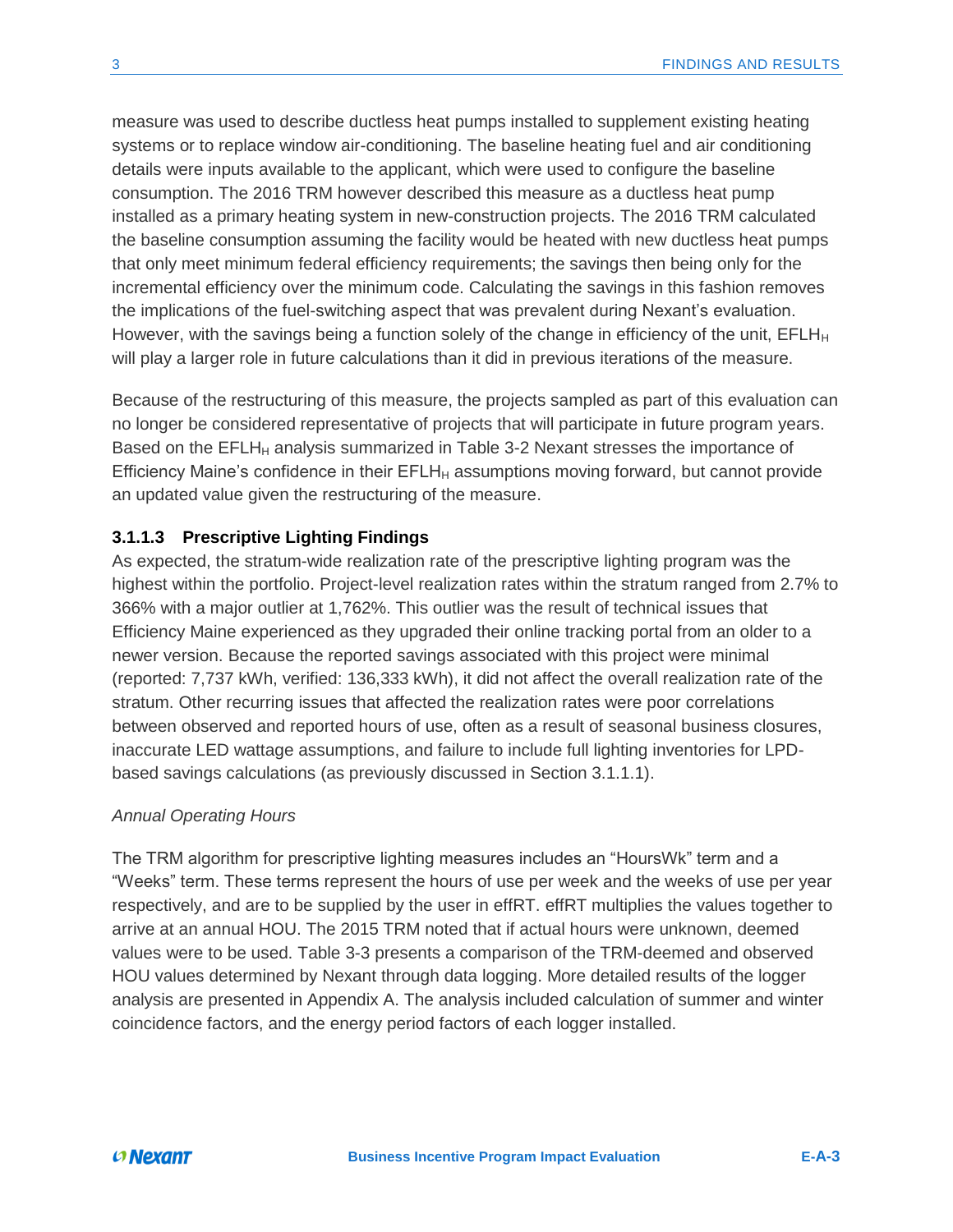<span id="page-33-0"></span>

| <b>Building Type</b> | <b>Logged Sites</b> | <b>Average Logged</b><br><b>Hours of Use</b> | <b>TRM Deemed Hours</b><br>of Use |
|----------------------|---------------------|----------------------------------------------|-----------------------------------|
| Exterior             | $\star$             | 4,832                                        | 4,380                             |
| Garage/Repair        | 3                   | 3,590                                        | 4,056                             |
| K-12 Schools         | 1                   | 2,946                                        | 2,187                             |
| Lodging (Common)     | $\overline{2}$      | 1,617                                        | 3,064                             |
| Lodging (Guest)      | 1                   | 3,912                                        | 3,064                             |
| Manufacturing        | $\overline{7}$      | 3,877                                        | 2,857                             |
| Office               | 5                   | 6,793                                        | 3,100                             |
| Other                | 5                   | 3,248                                        | 2,278                             |
| Restaurant           | $\overline{4}$      | 4,384                                        | 4,182                             |
| Retail               | 6                   | 2,313                                        | 4,057                             |
| Warehouse            | 4                   | 4,378                                        | 2,602                             |

### **Table 3-3: Deemed and Observed Lighting Hours of Use**

*\*Exterior spaces were not logged. Nexant used historical sunrise and sunset data recorded in Bangor and Portland, Maine, to create an 8,760 load shape of expected photocell operation. Nexant assumed the lights would come on one half-hour before dusk and stay on until one halfhour after dawn.*

The table shows a poor correlation between observed and deemed values for most building types logged; however, this is inconsequential because the reported savings for all 66 projects in the prescriptive lighting sample were calculated using customer-supplied HOU values.

Nexant's evaluation found that many of the sites operate seasonally; however, the applicants in these cases frequently input 52 as the "Weeks" term, suggesting applicants may have been confused about which value they should be using for this term, or how this value would be used by the database. Ongoing discussions with EMT on this topic led to a change in program rules whereby seasonal facilities are no longer allowed to participate in future program years.

### *Inaccurate LED Wattage Assumptions*

The prescriptive lighting program assigned assumed wattages to installed LEDs based on the lamp or fixture type. For example, all LED A-Lamps were assumed to be 10 watts. However, the description "A-Lamp" represents the shape of the bulb, and has no bearing on the wattage. "Osram Sylvania's 2015 Lamp and Ballast Catalog" <sup>1</sup> provides wattages of their full line of LED A-lamps, which range from 4 to 17 watts. Although 10 watts may be a good approximation, given the small range of available wattages in this instance, many other fixture types can see larger ranges of possible wattages. Since the period under evaluation, the program has refined the lighting bins to provide more narrow ranges of wattages to improve the accuracy of the deemed wattage and measure costs.

 $\overline{\phantom{a}}$ 

<sup>&</sup>lt;sup>1</sup> "Osram Sylvania's 2015 Lamp and Ballast Catalog" is available at <u>http://assets.sylvania.com/assets/onlinemedia/ihdp/Lamp-and-</u> [Ballast-Catalog/#?page=0.](http://assets.sylvania.com/assets/onlinemedia/ihdp/Lamp-and-Ballast-Catalog/#?page=0)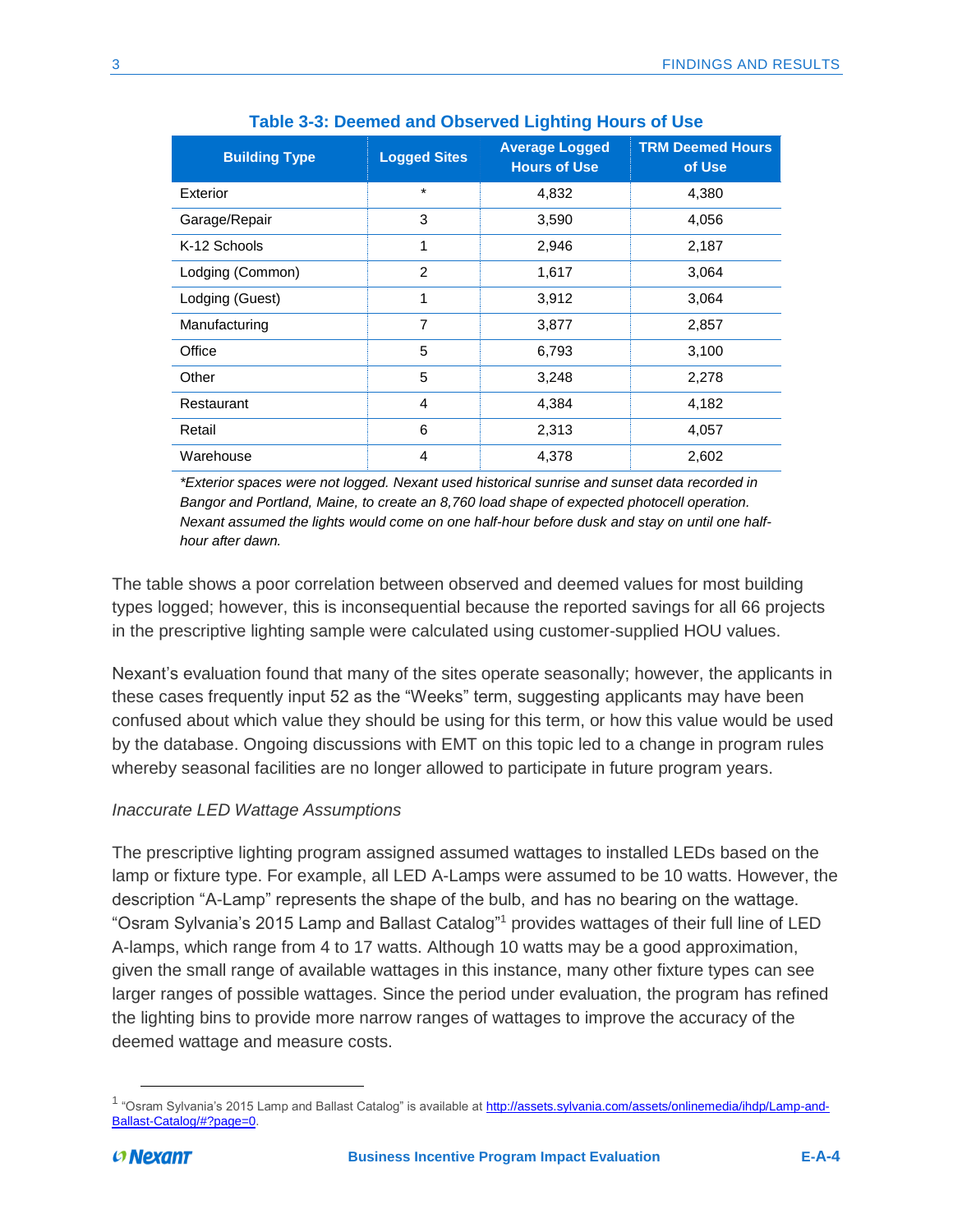[Figure 3-1](#page-34-0) shows a comparison of the verified wattages and deemed wattages of all LED fixtures included in the prescriptive lighting sample. Each blue dot represents one unique instance of each measure code; the red dots represent the average observation across each measure code.

<span id="page-34-0"></span>

**Figure 3-1: Verified versus Deemed Wattages of LED Fixtures**

In general, the graph shows good alignment between verified and deemed wattages for fixtures that carry low assumed wattages. However, at higher assumed wattages, the assumptions appear to be less accurate. [Table 3-4](#page-35-1) tabulates the results of all 13 LED measure codes encountered in the evaluation sample.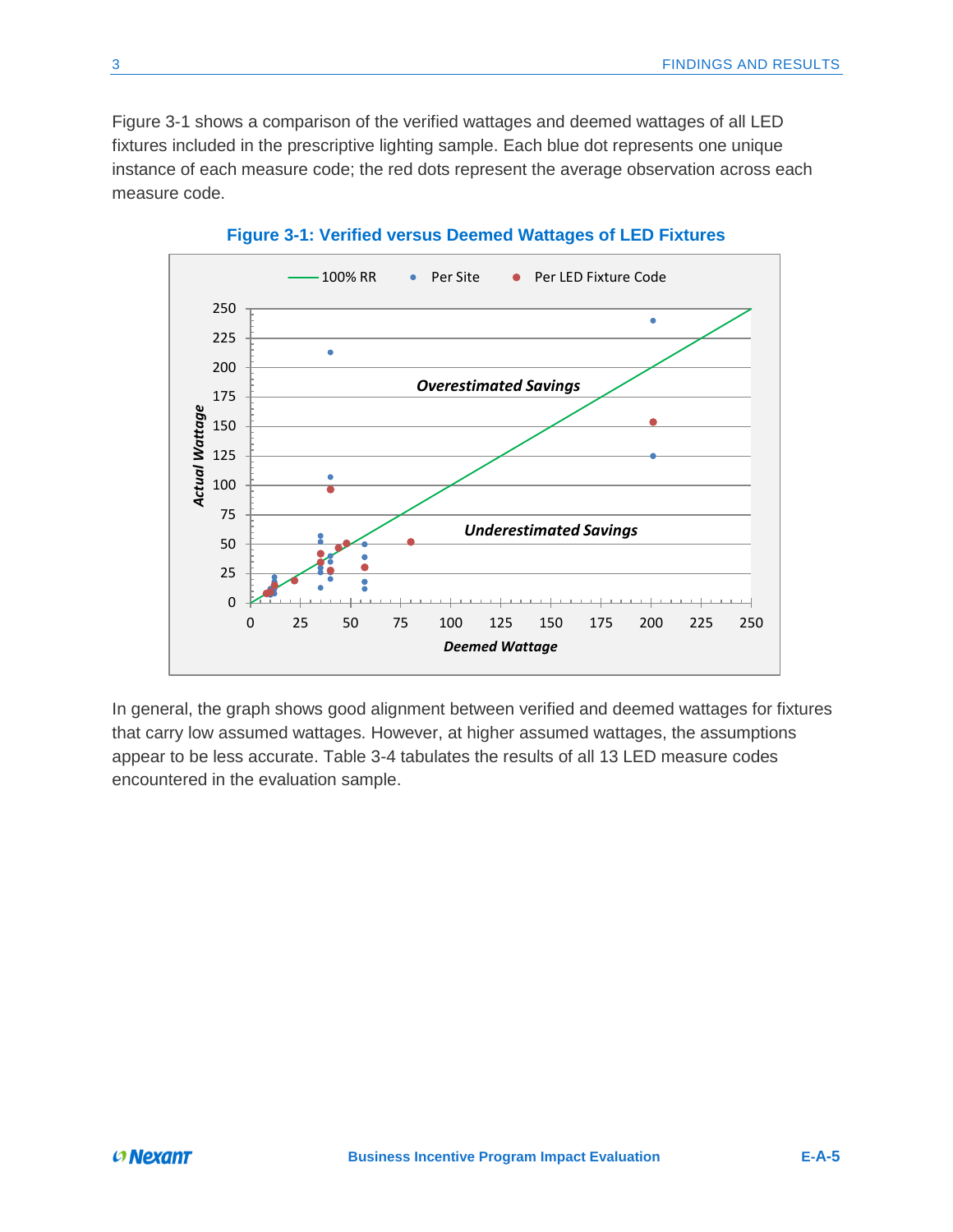<span id="page-35-1"></span>

| <b>LED Measure Description</b>   | <b>Sample Size</b> | <b>Deemed</b><br><b>Wattage (W)</b> | Average<br><b>Verified</b><br><b>Wattage (W)</b> | <b>Savings Result</b> |
|----------------------------------|--------------------|-------------------------------------|--------------------------------------------------|-----------------------|
| LED 1x4 recessed fixture > 40W   | 2                  | 48                                  | 51                                               | understated           |
| LED 2x2 recessed fixture $<$ 50W | $\overline{2}$     | 40                                  | 28                                               | overstated            |
| LED 2x4 recessed fixture $<$ 50W |                    | 44                                  | 47                                               | understated           |
| LED A                            | 5                  | 10                                  | 9                                                | no effect             |
| LED D                            | 4                  | 12                                  | 15                                               | understated           |
| LED flood/spot $<$ 100W          | 8                  | 57                                  | 31                                               | overstated            |
| LED high/low bay fixture > 120W  | 4                  | 201                                 | 154                                              | overstated            |
| LED linear ambient $<$ 50W       | 3                  | 35                                  | 42                                               | understated           |
| LED PAR 20                       | 3                  | 8                                   | 8                                                | no effect             |
| LED PAR 38                       | 2                  | 22                                  | 19                                               | overstated            |
| LED pole-mounted < 50W           | 4                  | 40                                  | 97                                               | understated           |
| LED pole-mounted 50W-100W        |                    | 80                                  | 52                                               | overstated            |
| LED wall pack                    | 6                  | 35                                  | 35                                               | no effect             |

| <b>Table 3-4: Verified and Deemed Wattages of LED Fixtures</b> |  |  |  |  |  |  |  |  |  |
|----------------------------------------------------------------|--|--|--|--|--|--|--|--|--|
|----------------------------------------------------------------|--|--|--|--|--|--|--|--|--|

Note that of the four sample points in the "LED pole-mounted <50W" measure, two fixtures were found to be greater than the allowable 50 watts. The correct measure for these two projects would have been "LED pole-mounted 50W–100W".

### *Waste Heat Factors*

Finally, Nexant noted that while Efficiency Maine's algorithm for calculating energy savings associated with lighting retrofits included a term designed to capture the interactive effects on the use of HVAC equipment, the factor was set to "1" for all measures A recent statewide study in a neighboring jurisdiction found that these interactive effects can influence the energy savings by up to 7%. Subsequent iterations of the TRM provided updated values.

### <span id="page-35-0"></span>**3.1.1.4 Prescriptive Non-Lighting Findings**

In general, most of the projects in the prescriptive non-lighting stratum hovered around a 100% realization rate, with one extreme outlier that carried a realization rate of 1,762%. This project entailed installation of eight high-efficiency evaporator fan motors in refrigerated warehouses. The 2015 TRM deemed motor sizes of 132 watts (approximately 1/10 HP) for the pre-retrofit motor, and 40 watts (approximately 1/30 HP) for the post-retrofit motor for this measure. The eight motors installed in this instance were 1.5 HP, which drew 1,119 watts each—a difference of 1,079 for each motor, all of which operated 8,760 hours annually. This project is not representative of other projects in the prescriptive non-lighting stratum, and as such, has been removed from all reported and verified savings calculations, precision calculations, and cost/benefit results.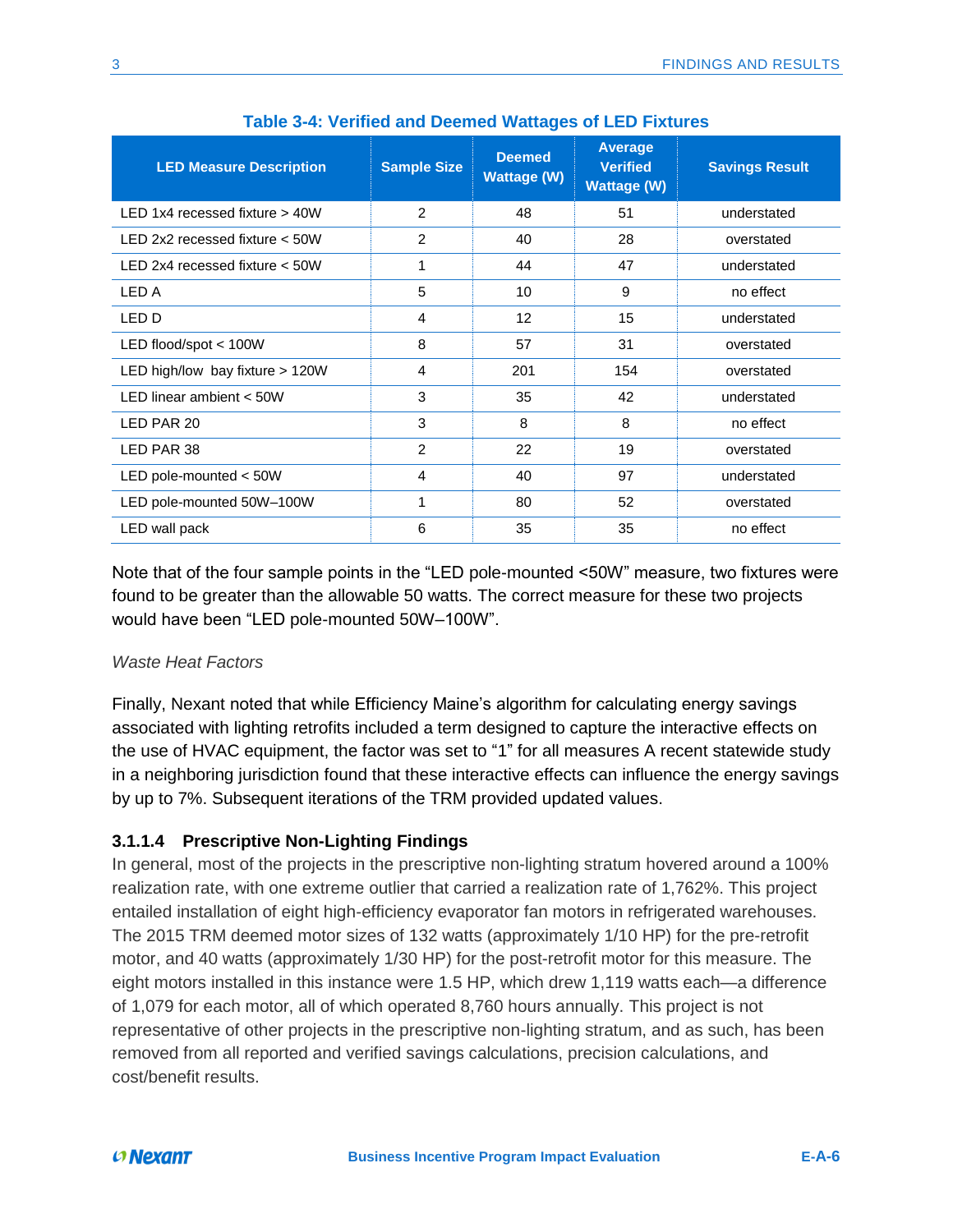### <span id="page-36-0"></span>**3.1.2 Summer Demand Impacts**

Efficiency Maine's TRM defines the summer peak window as 1:00 PM to 5:00 PM on nonholiday weekdays in June, July, and August consistent with ISO NE. The realization rates and gross demand impact estimates corresponding to this window are presented in [Table 3-5.](#page-36-3)

<span id="page-36-3"></span>

| <u>rapic J-J. Oross Jummer Demand impact Lsumates</u> |                                          |                                      |                                          |                                                       |  |  |
|-------------------------------------------------------|------------------------------------------|--------------------------------------|------------------------------------------|-------------------------------------------------------|--|--|
| <b>Stratum</b>                                        | <b>Ex-Ante</b><br><b>Savings</b><br>(KW) | <b>Realization</b><br>Rate<br>$(\%)$ | <b>Ex-Post</b><br><b>Savings</b><br>(KW) | <b>Relative Precision</b><br>at 80% Confidence<br>(%) |  |  |
| Custom rebates                                        | 978                                      | 101.3%                               | 991                                      |                                                       |  |  |
| Ductless heat pumps <sup>1</sup>                      | $-115$                                   | 42.0%                                | -48                                      |                                                       |  |  |
| Prescriptive lighting                                 | 12.201                                   | 75.7%                                | 9,230                                    |                                                       |  |  |
| Prescriptive non-lighting                             | 1,148                                    | 95.9%                                | 1.101                                    |                                                       |  |  |
| <b>Total</b>                                          | 14,213                                   | 79.3%                                | 11,274                                   | 7.6%                                                  |  |  |

### **Table 3-5: Gross Summer Demand Impact Estimates**

<sup>1</sup>The realization for the ductless heat pump stratum relies solely on the reported and verified kBTU moved and as such is the same for all evaluation parameters (energy, summer demand, and winter demand). This is explored in more detail in Section 3.2.2.

Anomalies and trends that affect the summer demand realization rates of the custom rebates and prescriptive non-lighting strata were previously discussed in detail in Sections [3.1.1.1](#page-30-3) through [3.1.1.4.](#page-35-0)

### <span id="page-36-1"></span>**3.1.2.1 Ductless Heat Pump Findings**

The realization rate for the ductless heat pump stratum presented in [Table 3-7](#page-37-1) is not specific to demand impacts. As discussed in Section [2.2.3,](#page-18-0) this realization rate was created by comparing the TRM-assumed annual kBTU moved to the observed kBTU moved, and applied to energy and demand impacts alike. However, Nexant noted that Efficiency Maine's program used a summer coincidence factor of 37.2% for ductless heat pump measures, where the evaluation found the summer coincidence of the logged units to be only 20%. On-site interviews revealed that many ductless heat pumps operate in fan-only mode in the summer.

### <span id="page-36-2"></span>**3.1.2.2 Prescriptive Lighting Findings**

Efficiency Maine's TRM assigns summer coincidence factors to lighting measures in groups as shown in Table 4-6.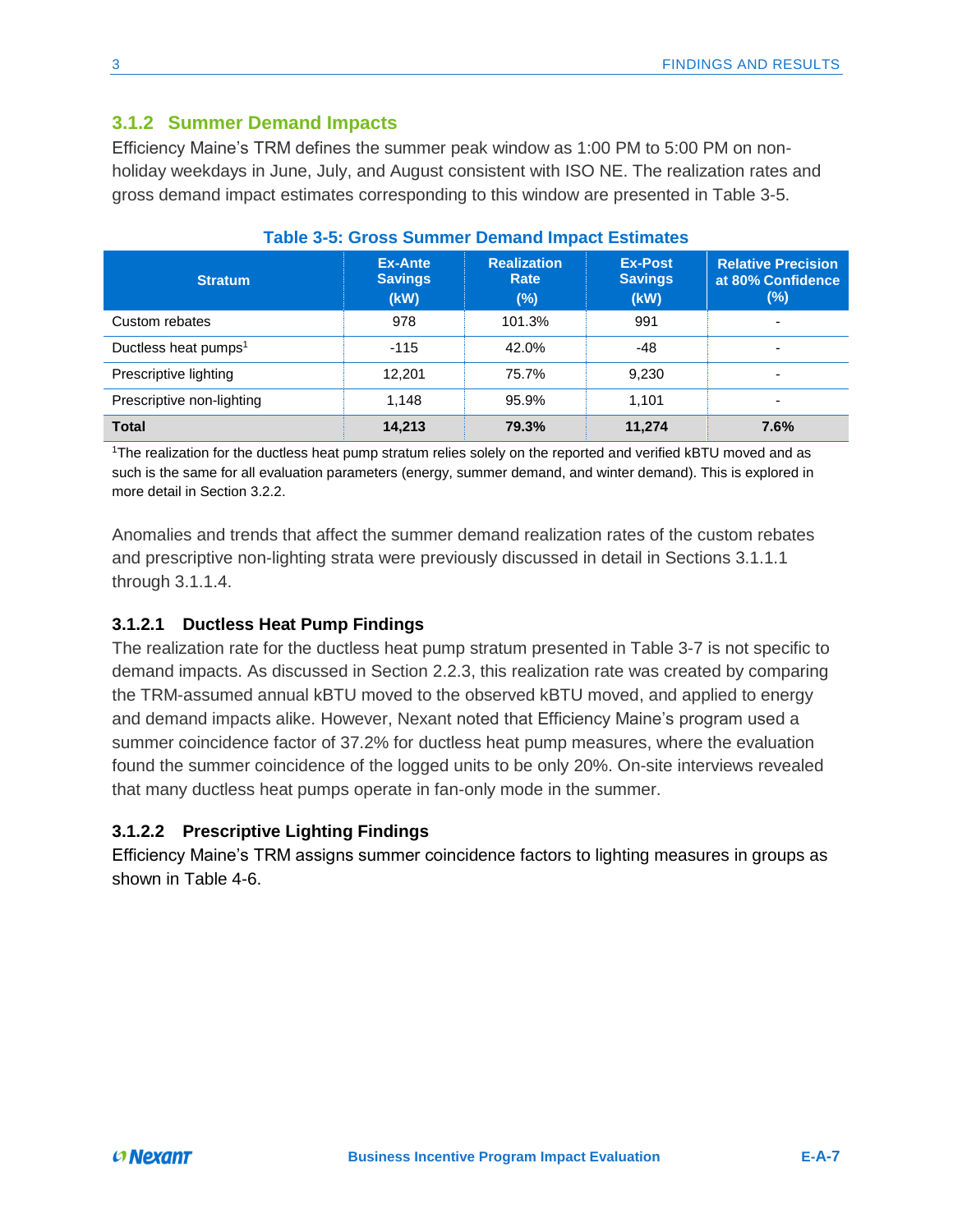| <b>Measure Type</b>             | CF <sub>s</sub> |
|---------------------------------|-----------------|
| Interior fixtures               | 76.0%           |
| <b>Exterior fixtures</b>        | 3.7%            |
| Interior lighting controls      | 18.0%           |
| LED exit signs                  | 100.0%          |
| Fixtures in refrigerated spaces | 90.8%           |

### **Table 3-6: Deemed Summer Coincidence Factors**

For cost-effectiveness calculation purposes, Nexant created a stratum-wide summer coincidence factor from the 66 evaluated projects, as described in Section [2.2.2.](#page-15-0) The result of this analysis was a stratum-wide interior summer coincidence factor of 66.0% and an exterior factor of 0%. Note that this value was calculated as a function of the measure mix evaluated. If the measure mix of the program were to change significantly, this value would need to be reexamined.

Finally, Nexant noted that although Efficiency Maine's algorithm for calculating energy savings achieved by lighting retrofits included a term designed to capture the interactive effects on the use of HVAC equipment, the factor was set to "1" for all measures Recent statewide studies have shown that these interactive effects can influence the demand savings by up to 23%. Subsequent iterations of the TRM incorporated updated considerations for interactive effects.

### <span id="page-37-0"></span>**3.1.3 Winter Demand Impacts**

Efficiency Maine's TRM defines the winter peak window as 5:00 PM to 7:00 PM on non-holiday weekdays in December and January consistent with ISO NE. The realization rates and gross demand impact estimates corresponding to this window are presented in [Table 3-7.](#page-37-1)

<span id="page-37-1"></span>

| <b>Stratum</b>                   | Ex-Ante<br><b>Savings</b><br>(kW) | <b>Realization</b><br>Rate<br>(%) | <b>Ex-Post</b><br><b>Savings</b><br>(kW) | <b>Relative</b><br><b>Precision at 80%</b><br><b>Confidence</b><br>$(\%)$ |
|----------------------------------|-----------------------------------|-----------------------------------|------------------------------------------|---------------------------------------------------------------------------|
| Custom rebates                   | 1,334                             | 81.2%                             | 1,083                                    | ۰                                                                         |
| Ductless heat pumps <sup>1</sup> | 290                               | 42.0%                             | 122                                      | ۰                                                                         |
| Prescriptive lighting            | 13,184                            | 61.2%                             | 8,073                                    | ٠                                                                         |
| Prescriptive non-lighting        | 1,150                             | 73.7%                             | 847                                      | ۰                                                                         |
| <b>Total</b>                     | 15,958                            | 63.5%                             | 10,126                                   | 10.9%                                                                     |

### **Table 3-7: Gross Winter Demand Impact Estimates**

<sup>1</sup>The realization for the ductless heat pump stratum relies solely on the reported and verified kBTU moved and as such is the same for all evaluation parameters (energy, summer demand, and winter demand). This is explored in more detail in Section 3.2.2.

Winter demand realization rates were significantly lower than summer demand realization rates. The precision surrounding these estimates was also lower than that of other parameters. These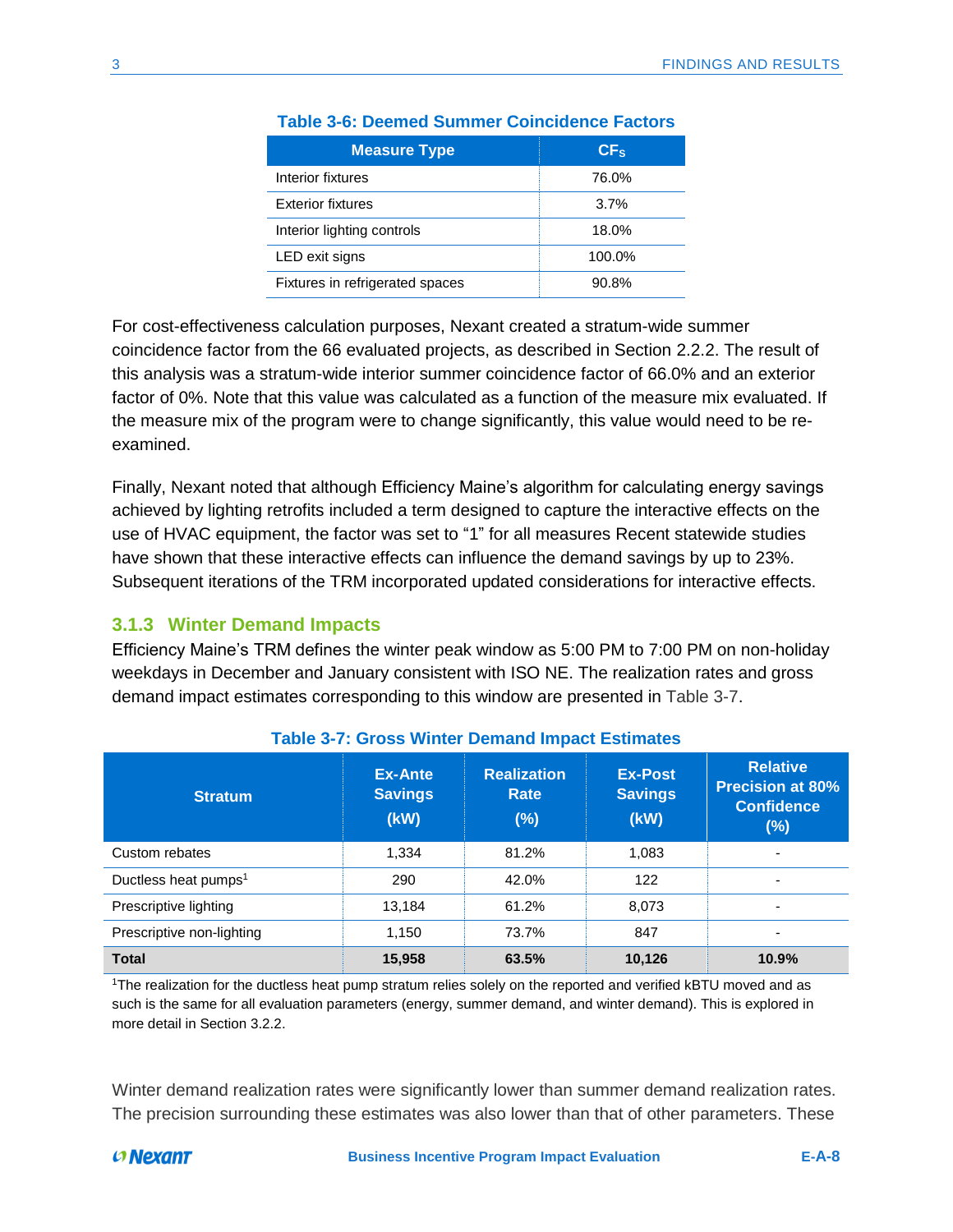results were largely caused by seasonality as many businesses in the area close for the winter season.

To understand the extent of the seasonality issue, Nexant examined the precision of the winter demand impact estimates for the prescriptive lighting stratum only. [Figure 3-2](#page-38-0) shows the weekly unemployment filing statistics for the state of Maine over the duration of the evaluation period as reported by the Maine Department of Labor, Center for Workforce Research and Information<sup>2</sup>. In both program years, unemployment rates saw steep increases of up to 150% starting in October and lasting through March, which coincided with Efficiency Maine's winter peak window occurring December through January.

<span id="page-38-0"></span>

### **Figure 3-2: Statewide Number of Weekly Unemployment Claims**

In keeping with the Department of Labor's research, Nexant's sample of 66 prescriptive lighting projects found that 22 sites observed seasonal operation coinciding with the winter peak window. Of the 22, 9 were closed completely for the season; the remaining 13 observed reduced hours of operation for the winter season. [Table 3-8](#page-39-1) shows the 22 facilities with observed seasonality, the claimed weeks of operation as found in the effRT application completed by the customer, and the Nexant calculated winter coincidence factor. For comparison, the standard winter coincidence factor for interior lighting fixtures as deemed by the 2015 TRM was 76%. Note that only three applicants used the "Weeks" term to describe the seasonality of their facility appropriately.

 $\overline{a}$ 

<sup>&</sup>lt;sup>2</sup> Center for Workforce Research and Information is publicly available a[t http://www.maine.gov/labor/cwri/ui.html#tables.](http://www.maine.gov/labor/cwri/ui.html#tables)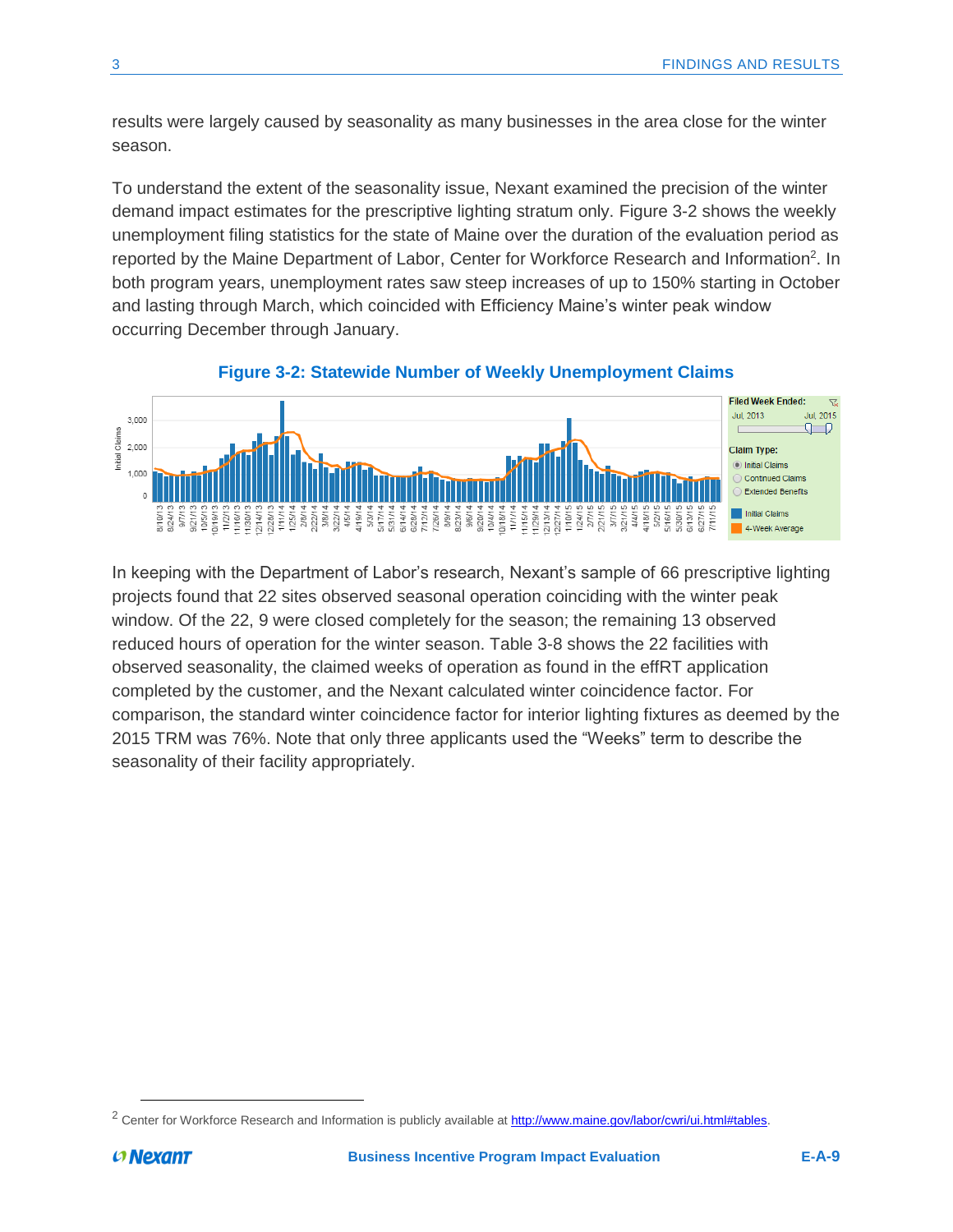| <b>Enrollment</b> | <b>Building Type</b> | <b>Claimed Weeks</b><br>of Operation | <b>Observed</b><br><b>Winter</b><br><b>Coincidence</b> |
|-------------------|----------------------|--------------------------------------|--------------------------------------------------------|
| 187797            | Restaurant           | 26                                   | 0%                                                     |
| 187802            | Lodging (Common)     | 20                                   | 0%                                                     |
| 187810            | Lodging              | 52                                   | 0%                                                     |
| 187812            | Retail               | 52                                   | 0%                                                     |
| 187866            | Retail               | 52                                   | 0%                                                     |
| 212081            | Retail               | 52                                   | 16%                                                    |
| 212085            | Office               | 52                                   | 38%                                                    |
| 245281            | Manufacturing        | 52, 50                               | 32%                                                    |
| 246521            | Garage/Repair        | 52                                   | 35%                                                    |
| 250543            | Office               | 52                                   | 8%                                                     |
| 250719            | Other                | 25                                   | 0%                                                     |
| 252195            | Office               | 52                                   | 0%                                                     |
| 258831            | Office               | 52                                   | 0%                                                     |
| 265351            | Retail               | 52                                   | 12%                                                    |
| 266984            | Manufacturing        | 52                                   | 14%                                                    |
| 285299            | Other                | 52                                   | 28%                                                    |
| 285369            | Lodging              | 52, 51                               | 13%                                                    |
| 286585            | Garage/Repair        | 52                                   | 0%                                                     |
| 287964            | Garage/Repair        | 52                                   | 30%                                                    |
| 293856            | Garage/Repair        | 52                                   | 6%                                                     |
| 249218            | Lodging (Common)     | 52, 30                               | 11%                                                    |
| 282981            | Retail               | 52                                   | 31%                                                    |

### <span id="page-39-1"></span>**Table 3-8: Seasonal Facilities Observed in the Prescriptive Lighting Sample**

In total, these 22 sites accounted for 70kW (or 24%) of the sample-wide reported winter demand savings (291 kW). The total verified savings of these sites was only 13kW, providing this subset of sampled sites with a realization rate of only 4%. Given the unemployment statistics presented by the Department of Labor, Nexant does not believe the sample to be biased towards these seasonal facilities. Efficiency Maine has already taken steps to alleviate this issue by not allowing seasonal businesses to participate in future programs.

### <span id="page-39-0"></span>**3.1.3.1 Ductless Heat Pump Findings**

Just as Efficiency Maine had reduced the EFLH assumptions associated with ductless heat pump measures, they also increased the winter coincidence factor. In December 2013, the winter coincidence factor was set at 55.7%. By September 2014, the winter coincidence recorded in the factor schedule was 68.0%. The evaluation found the winter coincidence of the logged units to be 63.0%. However, this observation has no bearing on the winter demand realization rate provided in [Table 3-7](#page-37-1) because the realization rate was created by comparing the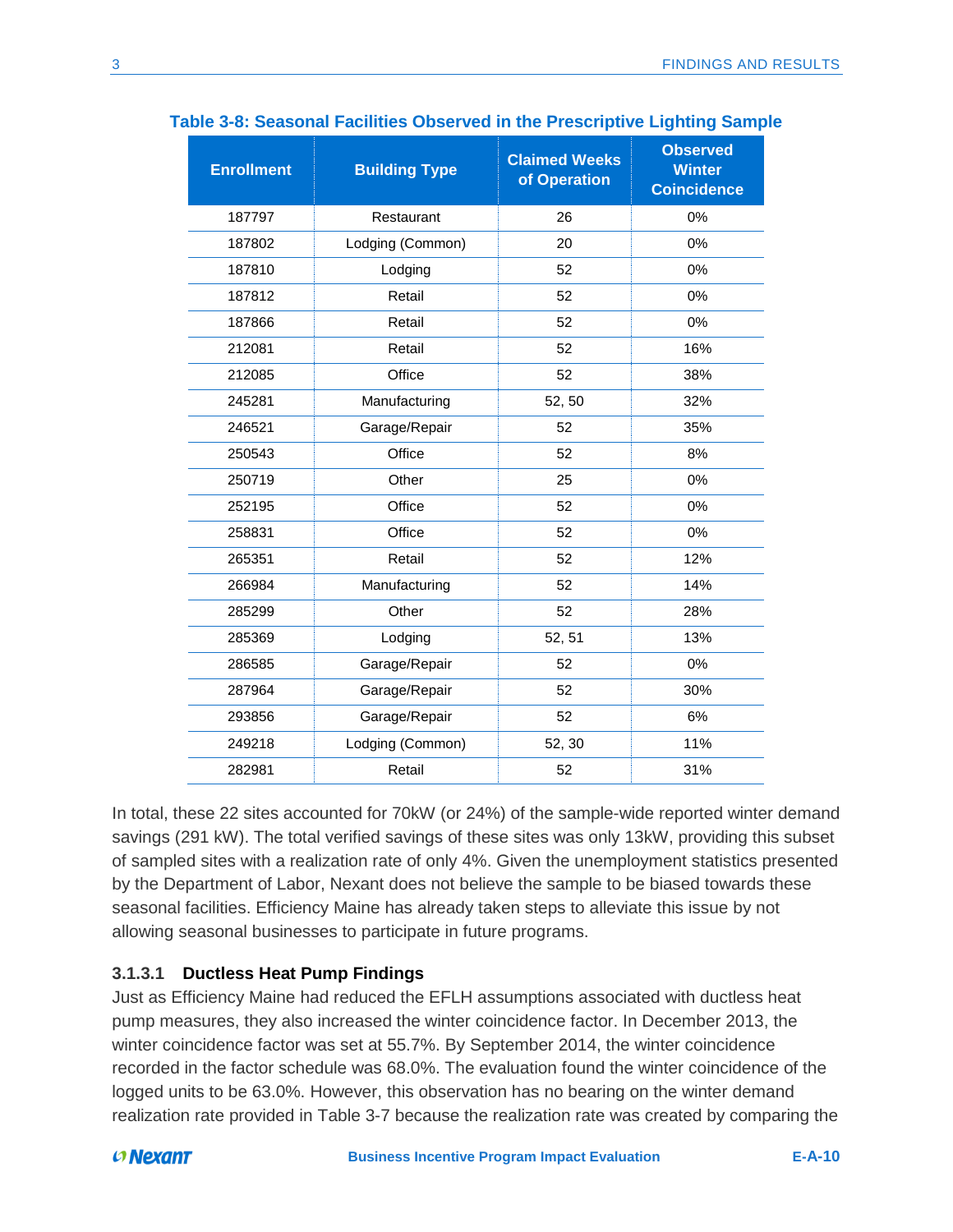TRM-assumed annual kBTU moved to the observed kBTU moved, and then applied to energy and demand impacts alike.

### <span id="page-40-0"></span>**3.1.3.2 Prescriptive Lighting Findings**

Efficiency Maine's TRM assigns winter coincidence factors to lighting measures in groups as shown in Table 4-9.

| <b>Measure Type</b>             | CF <sub>w</sub> |
|---------------------------------|-----------------|
| Interior fixtures               | 63.0%           |
| <b>Exterior fixtures</b>        | 70.2%           |
| Interior lighting controls      | 12.0%           |
| LED exit signs                  | 100.0%          |
| Fixtures in refrigerated spaces | 84.7%           |

**Table 3-9: Deemed Winter Coincidence Factors**

For cost-effectiveness calculation purposes, Nexant created a stratum-wide winter coincidence factor from the 66 prescriptive lighting calculator workbooks, as previously discussed in Section [2.2.2.](#page-15-0) The result of this analysis was a stratum-wide interior lighting winter coincidence factor of 66% and an exterior factor of 100%. Note that this value was calculated as a function of the measure mix evaluated. If the measure mix of the program were to change significantly, this value should be re-examined.

### <span id="page-40-1"></span>**3.2 Net Savings Estimates**

Net savings are the savings directly attributable to a program and account for the actions that the participant would have taken in absence of the program (freeridership) and the actions taken by a participant outside of the program incentive (spillover). Questions asked during the phone surveys and onsite visits were used to collect data needed to determine net savings for Efficiency Maine's BIP, including the basis of customer decisions to participate and to collect information on participant spillover. Net savings were derived by adjusting the realized gross energy-savings estimates to account for these freeridership and spillover estimates.

### <span id="page-40-2"></span>**3.2.1 Participant Freeridership**

As outlined in Section [2.2.6.1,](#page-21-0) the overall freeridership score was derived from two independently calculated elements, each of which is worth half of the total score: a stated intent/project change score and an influence score. Each element (stated intention and program influence) produced a range of freeridership values from 0 to 0.5 and were added together to produce a total freeridership score ranging from 0 (not a free-rider) to 1.0 (full freerider). [Table 3-10](#page-41-2) presents the scores of each component by measure category.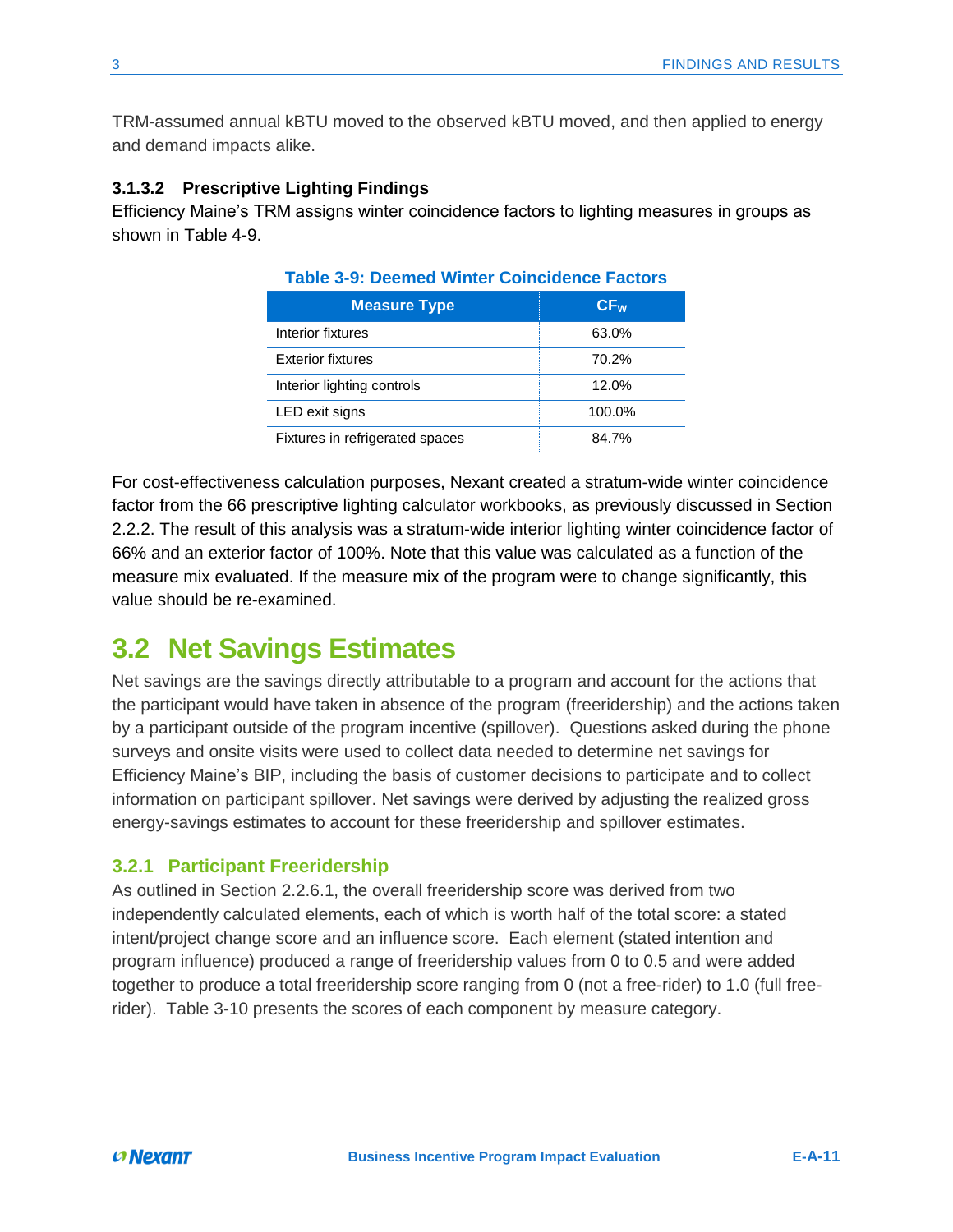<span id="page-41-2"></span>

| <b>Measure Category</b>   | <b>Number of</b><br><b>Respondents</b> | <b>Intention Score</b> | <b>Influence Score</b> | <b>Estimated</b><br><b>Freeeridership</b><br><b>(Intention Score</b><br>+ Influence) |
|---------------------------|----------------------------------------|------------------------|------------------------|--------------------------------------------------------------------------------------|
| Custom rebates            | 19                                     | 0.22                   | 0.03                   | 0.25                                                                                 |
| Ductless heat pumps       | 29                                     | 0.23                   | 0.10                   | 0.33                                                                                 |
| Prescriptive lighting     | 46                                     | 0.19                   | 0.07                   | 0.26                                                                                 |
| Prescriptive non-lighting | 21                                     | 0.42                   | 0.10                   | 0.52                                                                                 |

### **Table 3-10: Participant Freeridership Estimate**

### <span id="page-41-0"></span>**3.2.2 Participant Spillover**

Participant spillover questions seek to understand if the customer invested in additional energyefficiency measures for which they did not receive any Efficiency Maine incentives. The survey also asks for additional metrics that would enable Nexant to estimate attributable savings to these implemented measures. Participant spillover savings were included based on: 1) survey responses indicating the installation of additional measures, and 2) the ability to quantify those savings. Inability to quantify those savings leads to an understated spillover value. For example, spillover savings were not included from forty-two respondents who stated that they would have applied for a rebate if the program had not been suspended. Thus, Nexant was able to estimate spillover savings for 21 projects [\(Table 3-11\)](#page-41-3).

### **Table 3-11: Participant Spillover Estimate**

<span id="page-41-3"></span>

| <b>Project</b><br><b>Count</b> | <b>Quantifiable</b><br><b>Spillover Savings</b> | <b>Evaluated</b><br><b>Program</b><br><b>Population kWh</b> | % Spillover |
|--------------------------------|-------------------------------------------------|-------------------------------------------------------------|-------------|
| 21                             | 83,376 kWh                                      | 5,228,148 kWh                                               | 1.6%        |

### <span id="page-41-1"></span>**3.2.3 Net-to-Gross Estimates**

Using the values for freeridership and spillover presented in the sections above, Nexant calculated NTG values by measure category, as outlined in [Table 3-12.](#page-42-3) Estimated precision is also presented.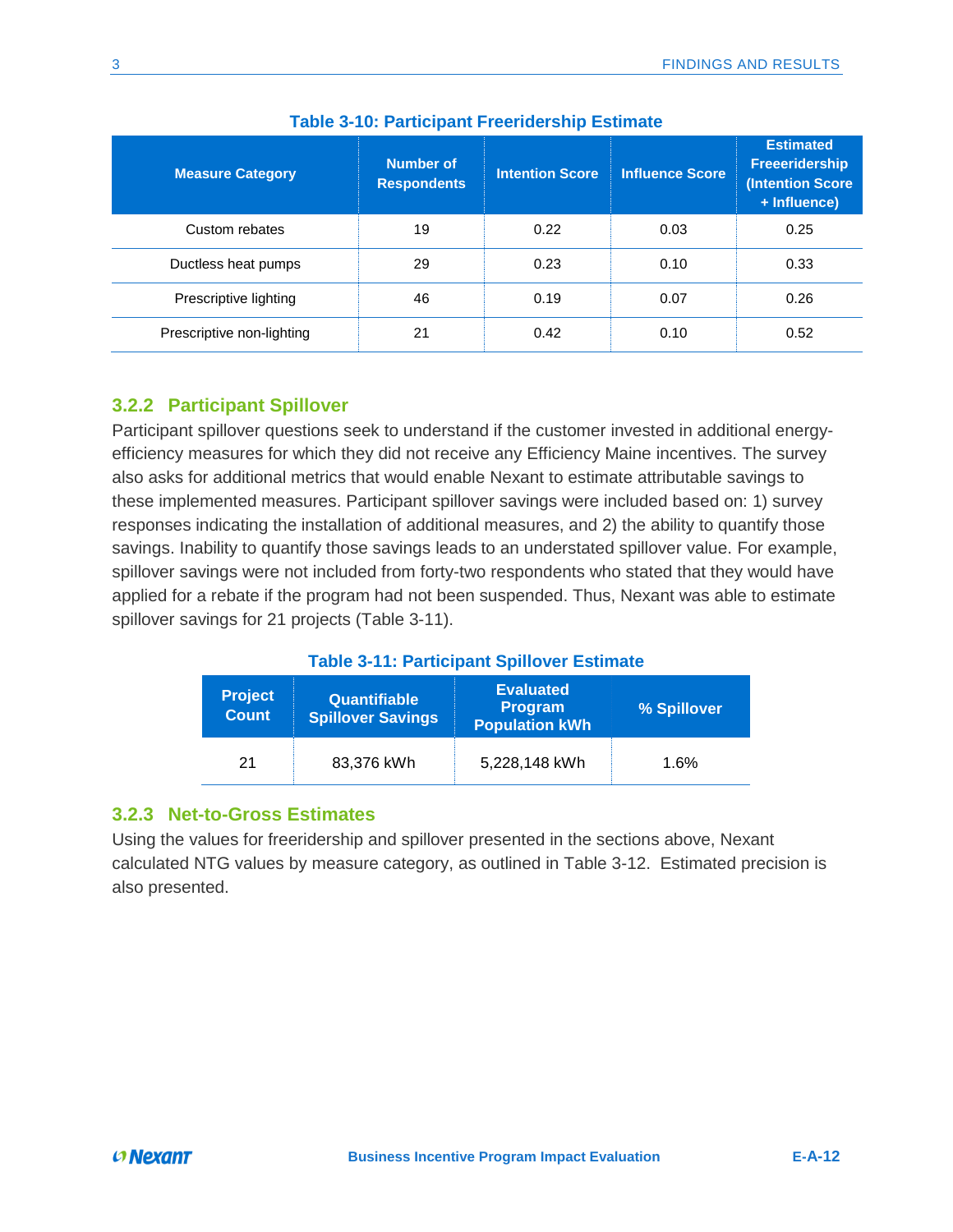<span id="page-42-3"></span>

| <b>Measure Category</b>   | <b>Number of</b><br><b>Respondent</b><br>s | <b>Estimated</b><br><b>Freeeriders</b><br>hip | <b>Estimated</b><br><b>Participant</b><br><b>Spillover</b> | <b>NTG Ratio</b> | Margin of<br><b>Error</b> | <b>Relative</b><br><b>Precision</b> |
|---------------------------|--------------------------------------------|-----------------------------------------------|------------------------------------------------------------|------------------|---------------------------|-------------------------------------|
| Custom rebates            | 19                                         | 0.25                                          | 0.02                                                       | 0.77             | $+0.08$                   | 17.3%                               |
| Ductless heat pumps       | 29                                         | 0.33                                          | 0.02                                                       | 0.69             | $+0.07$                   | 10.7%                               |
| Prescriptive lighting     | 46                                         | 0.26                                          | 0.02                                                       | 0.76             | $+0.06$                   | 8.2%                                |
| Prescriptive non-lighting | 21                                         | 0.52                                          | 0.02                                                       | 0.49             | $+0.07$                   | 14.8%                               |
| <b>BIP Program</b>        |                                            |                                               |                                                            | 0.72             |                           | 6.0%                                |

### **Table 3-12: BIP Net-to-Gross Estimates**

Nexant found the program-level NTG ratio to be 0.72 (72%) with ±6% precision at the 80% confidence level.

### <span id="page-42-0"></span>**3.2.4 Net Energy Impacts**

The net energy impacts are the product of the calculated gross energy savings and the net-togross ratios. The net energy impacts for the BIP are summarized in [Table 3-13.](#page-42-4)

<span id="page-42-4"></span>

| <b>Stratum</b>                   | <b>Gross Energy</b><br><b>Savings</b><br>(kWh) | <b>NTG Ratio</b> | <b>Net Energy</b><br><b>Savings</b><br>(kWh) |  |  |
|----------------------------------|------------------------------------------------|------------------|----------------------------------------------|--|--|
| Custom rebates                   | 6,739,399                                      | 0.77             | 5,189,337                                    |  |  |
| Ductless heat pumps <sup>*</sup> | $-35,819$                                      | 0.69             | $-24,715$                                    |  |  |
| Prescriptive lighting            | 74,654,800                                     | 0.76             | 56,737,648                                   |  |  |
| Prescriptive non-lighting        | 8,943,455                                      | 0.49             | 4,382,293                                    |  |  |
| <b>BIP Weighted Total</b>        | 90,301,835                                     | 0.72             | 65,017,321                                   |  |  |

### **Table 3-13: BIP Net and Gross Energy Impacts**

*\*DHP savings appear negative because they often pertain to measures in which gas heating equipment was removed and electric heating equipment was installed.*

## <span id="page-42-1"></span>**3.3 Cost-Effectiveness Estimates**

Nexant analyzed the cost-effectiveness of the BIP at the program and stratum-level based on the Total Resource Cost Test (TRC) and the Program Administrator Cost Test (PAC). The TRC test measures the costs of the program to society as a whole by including both the participant and program administrator costs. The PAC measures the costs of the program from the program administrator's point of view by only including those costs incurred by the program administrator. A TRC ratio of greater than one is considered cost-effective to society; a PAC ratio of greater than one is considered cost-effective to the program administrator.

### <span id="page-42-2"></span>**3.3.1 Cost Effectiveness Inputs**

The use of CBAT for cost-effectiveness testing required the following inputs, which were provided by Efficiency Maine for Nexant's use: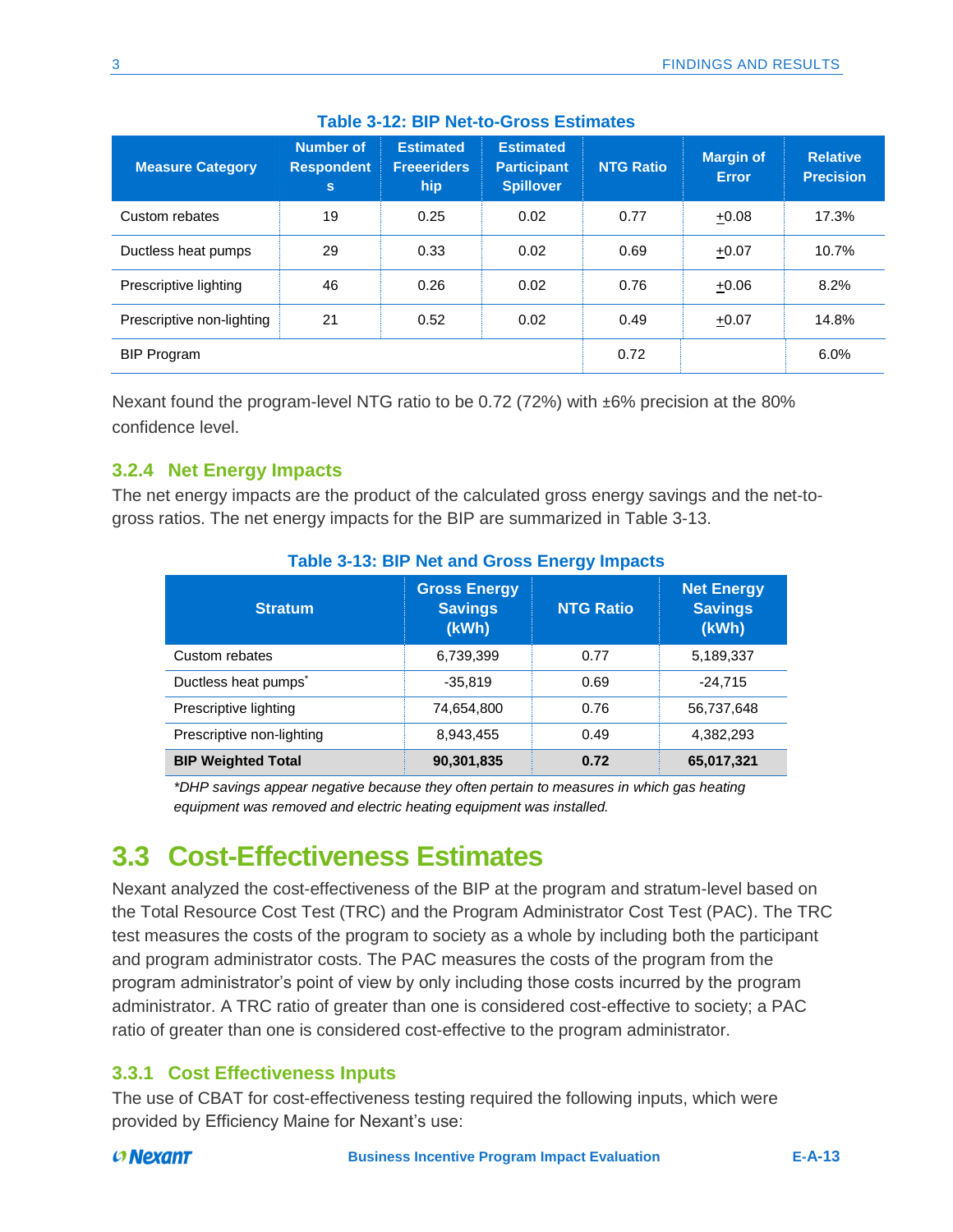- Generation markup (8.00%)
- Discount rate (2.43%)

Other inputs that are tracked and stored in effRT for use by CBAT include:

- 2015 avoided energy costs
- 2015 avoided capacity costs
- Incentive amounts
- Measure life
- Measure incremental cost
- Measure energy period factors

The final input into the calculations, program delivery costs, were taken from Efficiency Maine's 2014 and 2015 annual reports.

As discussed in Section [2.4.2,](#page-28-0) Nexant created custom factor schedules for use by CBAT. Realization and NTG rates were calculated independently for each stratum; however, energy period factors and coincidence factors could only be updated for measures that were analyzed using 8,760-hour load shapes, which included the ductless heat pump and prescriptive lighting strata. The coincidence factors and energy period factors for the custom rebates and prescriptive non-lighting strata were left as-is when loaded into CBAT. The custom factors that Nexant used for cost-effectiveness calculations are summarized in [Table 3-14](#page-43-0) and [Table 3-15.](#page-44-1) Note that the energy period factors in Table 4-30 were calculated as a function of the measure mix evaluated. If the measure mix of the program changes significantly, these schedules should be re-examined.

<span id="page-43-0"></span>

| <b>Stratum</b>        | <b>Winter Peak</b><br><b>EPF</b> | <b>Winter Off</b><br><b>EPF</b> | <b>Summer Peak</b><br><b>EPF</b> | <b>Summer Off</b><br><b>EPF</b> |
|-----------------------|----------------------------------|---------------------------------|----------------------------------|---------------------------------|
| Ductless heat pumps   | 9.8%                             | 75.5%                           | 1.7%                             | 13.0%                           |
| Prescriptive lighting | 43.6%                            | 23.8%                           | 21.0%                            | 11.6%                           |

### **Table 3-14: Nexant-Derived Energy Period Factors (EPF)**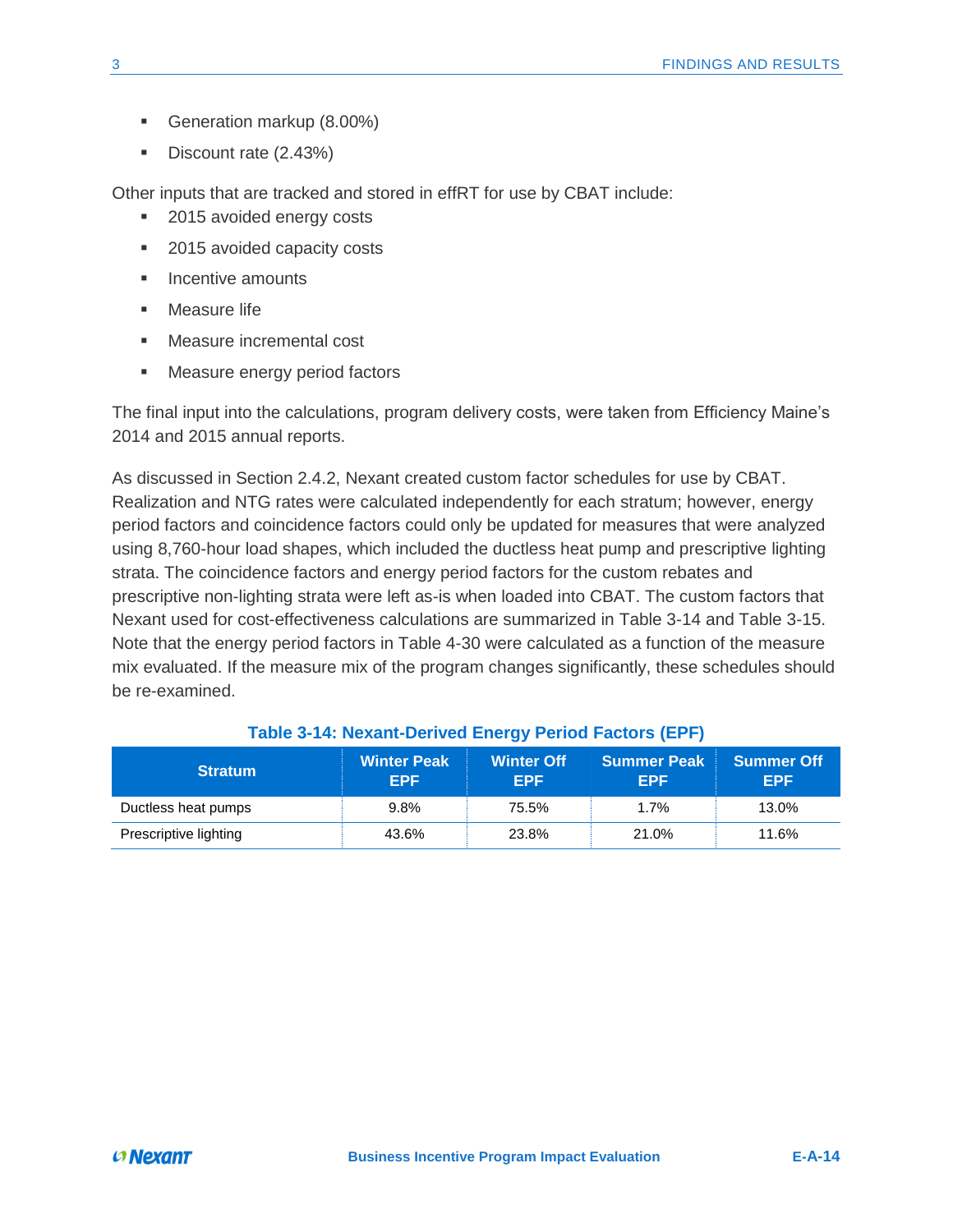<span id="page-44-1"></span>

| <b>Stratum</b>                | <b>Winter CF</b>            | <b>Summer</b><br>CF            | Free-<br><b>Ridership</b> | <b>Spillover</b> | <b>Energy</b><br><b>RR</b> | <b>Demand</b><br><b>RR</b> |
|-------------------------------|-----------------------------|--------------------------------|---------------------------|------------------|----------------------------|----------------------------|
| Custom rebates                | $\overline{\phantom{a}}$    | $\overline{\phantom{0}}$       | 28.0%                     | 2.0%             | 86.6%                      | 87.9%                      |
| Ductless heat pumps           | 63.0%                       | 20.0%                          | 33.0%                     | 2.0%             | 42.0%                      | 42.0%                      |
| Prescriptive lighting         | 36.0% (Int.)<br>100% (Ext.) | 66.0% (Int.)<br>$0.0\%$ (Ext.) | 26.0%                     | 2.0%             | 88.7%                      | 83.4%                      |
| Prescriptive non-<br>lighting | ۰                           | -                              | 52.0%                     | 2.0%             | 112.2%                     | 81.1%                      |

### **Table 3-15: Nexant-Derived Factor Schedules**

### <span id="page-44-0"></span>**3.3.2 TRC Testing**

The reported and verified TRC ratios for the two-year evaluation period, which Nexant derived as described in Section [2.3.2,](#page-25-0) are shown in [Table 3-16.](#page-44-2) The reported values in the table were obtained through CBAT as the annual reports did not present cost-effectiveness findings in the same strata as Nexant used in the evaluation. See [Appendix B](#page-50-0) for a breakdown of the costeffectiveness by program year.

<span id="page-44-2"></span>

| <b>Stratum</b>            | <b>Gross Ex-Ante</b><br><b>TRC</b> | <b>Gross Ex-Post</b><br><b>TRC</b> | <b>Net Ex-Ante</b><br><b>TRC</b> | <b>Net Ex-Post</b><br><b>TRC</b> |
|---------------------------|------------------------------------|------------------------------------|----------------------------------|----------------------------------|
| Custom rebates            | 2.46                               | 2.08                               | 2.02                             | 1.91                             |
| Ductless heat pumps       | 1.38                               | 0.56                               | 1.38                             | 0.51                             |
| Prescriptive lighting     | 2.31                               | 1.75                               | 1.94                             | 1.49                             |
| Prescriptive non-lighting | 5.50                               | 6.62                               | 3.66                             | 4.50                             |
| <b>Total</b>              | 2.29                               | 1.81                               | 1.90                             | 1.52                             |

### **Table 3-16: Stratum-Level and Program-Level TRC Ratios**

Overall, BIP proved to be cost effective via the TRC test method. Three of the four strata passed, with only the ductless heat pump measure being deemed not cost effective. However, Nexant is confident that Efficiency Maine's recent restructuring of this measure will correct issues surrounding the cost-effectiveness of the ductless heat pump measure.

Nexant suspected that the participant costs used in the calculation of these TRC ratios were slightly understated, and the resulting TRC slightly overstated. Because of this, Nexant launched a stratum-wide realization-rate analysis of the deemed-measure costs. Nexant pulled a sample of 61 enrollments, and compared the deemed-measure costs to the invoices uploaded for the project. The results of this analysis are presented in [Table 3-17,](#page-45-0) ordered by each measure's share of incentive dollars contributed to the program. Interestingly, although Nexant expected to find LED costs to be *overstated*, the opposite was actually true.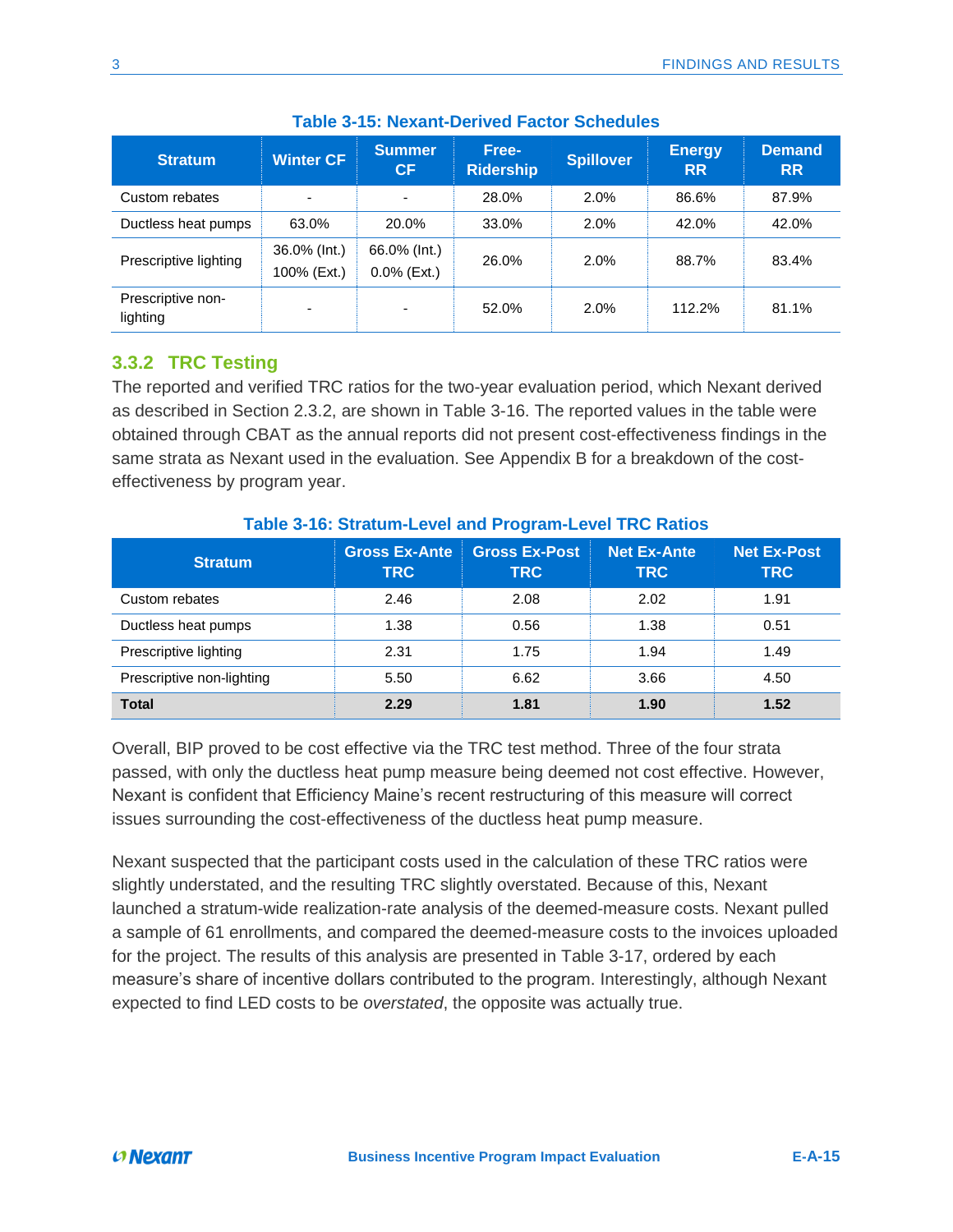<span id="page-45-0"></span>

| $\frac{1}{2}$ and $\frac{1}{2}$ . The surprise Eighting incasure Obst Andrysis |                                                    |                                                 |                                                 |                                   |  |  |
|--------------------------------------------------------------------------------|----------------------------------------------------|-------------------------------------------------|-------------------------------------------------|-----------------------------------|--|--|
| <b>Measure</b>                                                                 | <b>Deemed</b><br><b>Incremental</b><br><b>Cost</b> | <b>Total</b><br><b>Reported</b><br><b>Costs</b> | <b>Total</b><br><b>Verified</b><br><b>Costs</b> | <b>Realization</b><br><b>Rate</b> |  |  |
| L10, linear fluorescent fixture retrofits                                      | \$36                                               | \$763,782                                       | \$1,459,853                                     | 191%                              |  |  |
| S50, recessed LEDs                                                             | Varied                                             | \$5,613,850                                     | \$4,839,219                                     | 86%                               |  |  |
| S12, LED wall-packs                                                            | \$370                                              | \$1,339,131                                     | \$2,391,485                                     | 179%                              |  |  |
| L40, high-intensity fluorescent fixtures                                       | Varied                                             | \$1,282,850                                     | \$1,010,376                                     | 79%                               |  |  |
| L15, new fluorescent fixtures                                                  | \$85                                               | \$1,492,102                                     | \$3,245,783                                     | 218%                              |  |  |
| X10, exit signs                                                                | \$47                                               | \$78,819                                        | \$45,250                                        | 57%                               |  |  |
| L20, fluorescent fixtures with reflectors                                      | \$86                                               | \$348,912                                       | \$1,171,904                                     | 304%                              |  |  |
| S10, parking lot LEDs                                                          | Varied                                             | \$4,385,260                                     | \$6,136,672                                     | 140%                              |  |  |
| S40, screw-in LEDs                                                             | \$38                                               | \$2,290,307                                     | 1,686,142                                       | 74%                               |  |  |
| S20, LED downlights                                                            | \$75                                               | \$1,664,058                                     | \$1,561,133                                     | 94%                               |  |  |
| S60, high-bay LEDs                                                             | Varied                                             | \$8,505,757                                     | \$5,754,492                                     | 68%                               |  |  |
| S16, LED canopy                                                                | \$350                                              | \$1,220,600                                     | \$1,043,422                                     | 85%                               |  |  |
| L70, occupancy sensors                                                         | \$120                                              | \$323,001                                       | \$3,242,253                                     | 1,004%                            |  |  |
| S22, LED flood lights                                                          | Varied                                             | \$594,250                                       | \$435,288                                       | 73%                               |  |  |
| S80, linear LEDs                                                               | Varied                                             | \$153,800                                       | \$100,910                                       | 66%                               |  |  |
| S14, parking garage LEDs                                                       | \$585                                              | \$758,745                                       | \$902,787                                       | 119%                              |  |  |
| L35, indirect fluorescent fixtures                                             | \$107                                              | \$284,389                                       | \$438,349                                       | 154%                              |  |  |
| L30, high-efficiency fluorescent fixtures                                      | \$92                                               | \$106,352                                       | \$177,088                                       | 167%                              |  |  |
| L60, high-bay occupancy sensors                                                | \$74                                               | \$286,158                                       | \$282,320                                       | 99%                               |  |  |
| L25, CFL fixtures                                                              | \$72                                               | \$3,528                                         | \$5,598                                         | 159%                              |  |  |
| Total, weighted by incentive dollars                                           |                                                    |                                                 |                                                 |                                   |  |  |

**Table 3-17: Prescriptive Lighting Measure Cost Analysis**

<span id="page-45-1"></span>Key observations from this analysis are summarized in [Table 3-18.](#page-45-1)

### **Table 3-18: Prescriptive Lighting Deemed-Cost Observations**

| <b>Measure Groups with</b><br><b>Understated Costs</b> | <b>Measure Groups with</b><br><b>Overstated Costs</b> |
|--------------------------------------------------------|-------------------------------------------------------|
| Exterior LEDs                                          | Interior LEDs<br>$\bullet$                            |
| LED exit signs                                         | Linear fluorescent fixtures<br>$\bullet$              |
|                                                        | Compact fluorescent fixtures<br>$\bullet$             |

The costs of linear fluorescent fixtures were found to be in alignment for measures that involved T8 fixture retrofits. However, the linear fluorescent measures also encompassed T5 retrofits, which were more expensive, and did not appear to be accounted for in the deemed cost.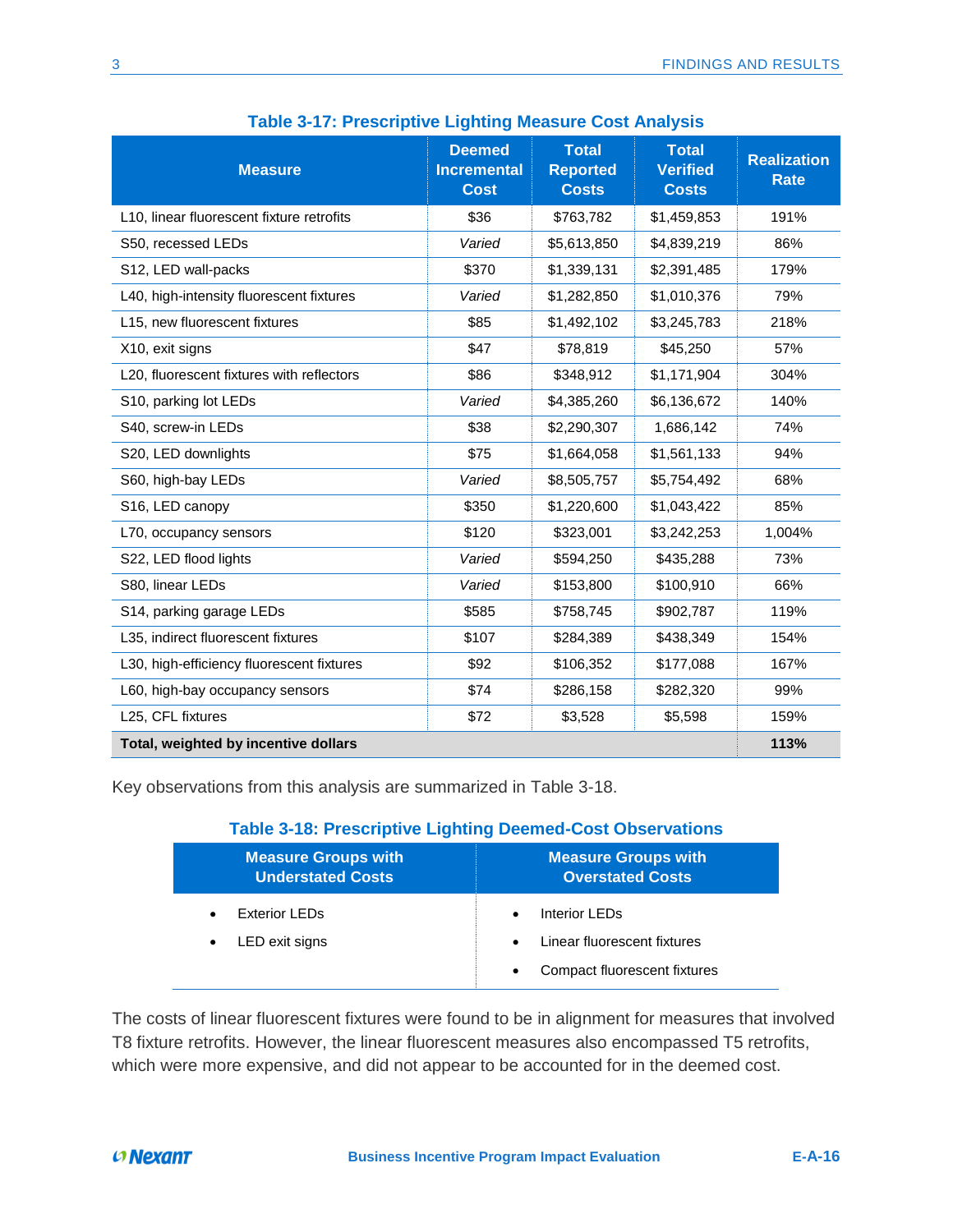Nexant recommends that Efficiency Maine conduct more research into deemed measure costs for all TRM measures to ensure the accuracy of cost-effectiveness testing in future program years.

### <span id="page-46-0"></span>**3.3.3 PAC Testing**

The reported and verified PAC ratios for the two-year evaluation period, which Nexant derived as described in Section [2.3.2,](#page-25-0) are presented in [Table 3-19.](#page-46-1) The reported values in the table were obtained through CBAT as the annual reports do not present cost-effectiveness findings in the same strata as those that Nexant used in the evaluation. Again, the BIP proved to be cost effective via the PAC method. See [Appendix B](#page-50-0) for a breakdown of the cost-effectiveness by program year.

<span id="page-46-1"></span>

| <b>Stratum</b>            | <b>Gross Ex-</b><br><b>Ante PAC</b> | <b>Gross Ex-Post</b><br><b>PAC</b> | <b>Net Ex-Ante</b><br><b>PAC</b> | <b>Net Ex-Post</b><br><b>PAC</b> |
|---------------------------|-------------------------------------|------------------------------------|----------------------------------|----------------------------------|
| Custom rebates            | 7.81                                | 6.01                               | 4.96                             | 4.33                             |
| Ductless heat pumps       | 2.51                                | 1.31                               | 2.51                             | 1.06                             |
| Prescriptive lighting     | 4.60                                | 3.25                               | 3.33                             | 2.47                             |
| Prescriptive non-lighting | 8.91                                | 10.17                              | 4.94                             | 5.18                             |
| <b>Total</b>              | 4.59                                | 3.53                               | 3.34                             | 2.58                             |

#### **Table 3-19: Stratum-Level and Program-Level PAC Ratio**

### **3.4 TRM Adjustments**

One of the major findings of the 2015 evaluation was the prevalence of seasonal facilities participating in the program. Due to the high variance in energy and demand savings associated with seasonal businesses, Efficiency Maine has opted to exclude seasonal facilities from participating in future iterations of BIP. [Table 3-20](#page-47-0) provides calculated lighting HOU and coincidence assumptions of only the sampled sites that did not operate seasonally.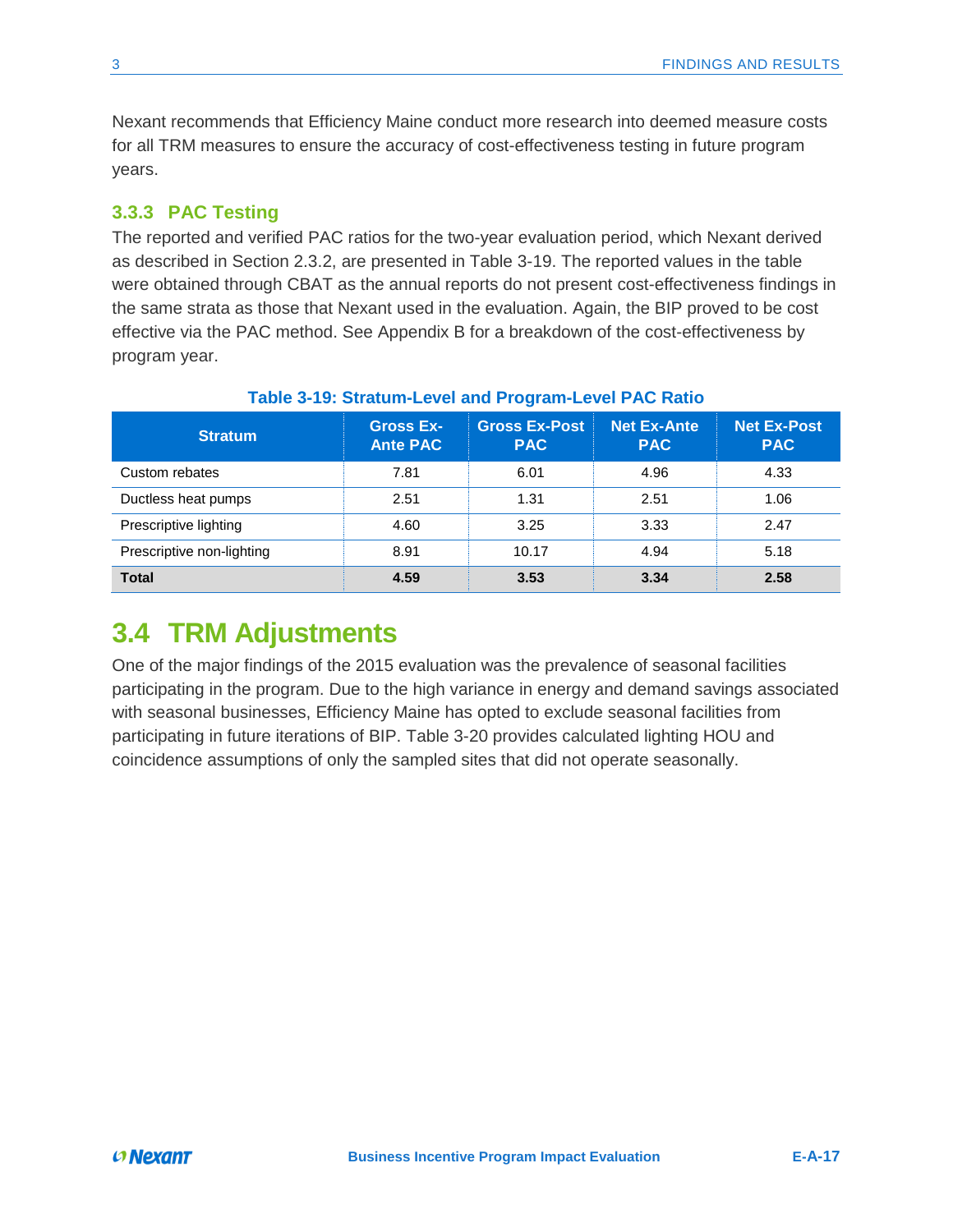<span id="page-47-0"></span>

| <b>Facility Type</b> | <b>Data Points</b> | <b>HOU</b> | CF <sub>s</sub> | CF <sub>w</sub> |
|----------------------|--------------------|------------|-----------------|-----------------|
| Exterior             | 6                  | 4,808      | 0%              | 78%             |
| Garage/Repair        | 1                  | 3,351      | 36%             | 29%             |
| K-12 School          | 3                  | 2,899      | 15%             | 33%             |
| Lodging (Common)     | 0                  |            | ٠               |                 |
| Lodging (Guest)      | 1                  | 3,912      | 17%             | 29%             |
| Manufacturing        | 5                  | 4,141      | 68%             | 35%             |
| Office               | 5                  | 6,846      | 68%             | 70%             |
| Other                | 6                  | 4,092      | 54%             | 51%             |
| Restaurant           | 6                  | 4,515      | 87%             | 95%             |
| Retail               | 8                  | 3,076      | 80%             | 26%             |
| Warehouse            | 5                  | 4,658      | 75%             | 30%             |

### **Table 3-20: Calculated Lighting Parameters for Non-Seasonal Business**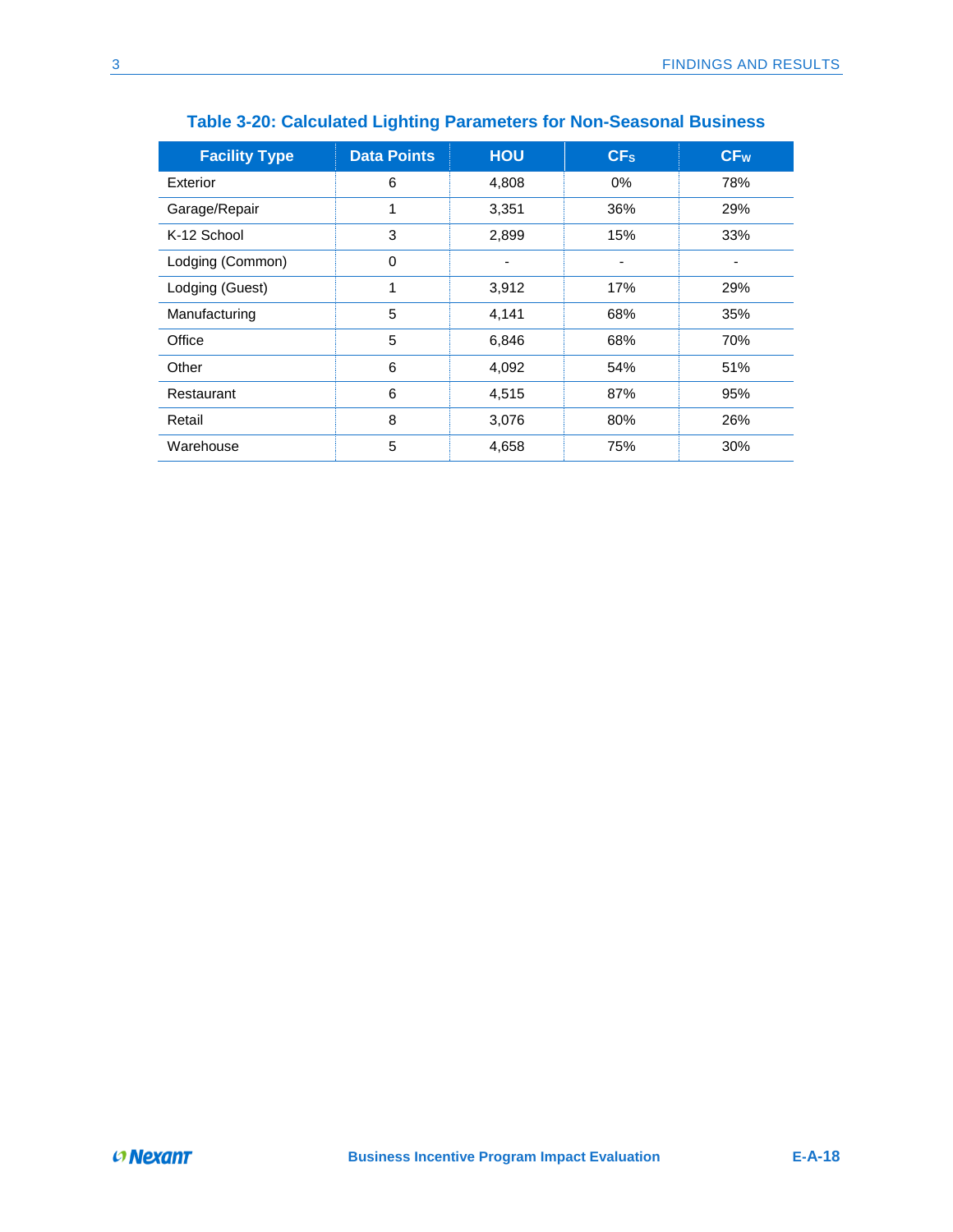## <span id="page-48-0"></span>**Appendix A Light Logging Results**

Nexant's logger analysis was completed at the enrollment level for each of the sites receiving loggers. Loggers were installed in interior and exterior fixtures. In addition, exterior fixtures controlled by photocells were analyzed using historical sunrise and sunset data to confirm operating hours and peak coincidence. The results presented below have been weighted at the enrollment and the stratum level as described in [Figure A-1.](#page-48-1)

### <span id="page-48-1"></span>**Figure A-1: Weighted Hours of Use and Coincidence Factor Calculation Methodology**

|                                                                                         | <b>Customer-Supplied Schedule</b>                                            |                                           |                                                                                                |       |                                  | <b>Calculation of Summer Demand</b>                                                       |                                                                                                                                                                                             |                                  |                        |
|-----------------------------------------------------------------------------------------|------------------------------------------------------------------------------|-------------------------------------------|------------------------------------------------------------------------------------------------|-------|----------------------------------|-------------------------------------------------------------------------------------------|---------------------------------------------------------------------------------------------------------------------------------------------------------------------------------------------|----------------------------------|------------------------|
|                                                                                         | Weekday<br><b>Lights On</b>                                                  | Weekday<br><b>Lights Off</b>              |                                                                                                |       |                                  |                                                                                           |                                                                                                                                                                                             |                                  |                        |
| <b>Measure</b><br><b>Measure 1</b>                                                      | 9:00 AM                                                                      | 3:00 PM                                   | % of time on                                                                                   | Hour: | 1:00 PM<br>1.0                   | 2:00 PM<br>1.0                                                                            | 3:00 PM<br>0.0                                                                                                                                                                              | 4:00 PM<br>0.0                   | CF <sub>S</sub><br>50% |
| <b>Measure 2</b>                                                                        | 9:00 AM                                                                      | 5:00 PM                                   | % of time on                                                                                   |       | 1.0                              | 1.0                                                                                       | 1.0                                                                                                                                                                                         | 1.0                              | 100%                   |
| Measure 3                                                                               | 4:00 PM                                                                      | 10:00 PM                                  | % of time on                                                                                   |       | 0.0                              | 0.0                                                                                       | 0.0                                                                                                                                                                                         | 1.0                              | 25%                    |
| <b>Measure 4</b>                                                                        | 9:00 AM                                                                      | 4:30 PM                                   | % of time on                                                                                   |       | 1.0                              | 1.0                                                                                       | 1.0                                                                                                                                                                                         | 0.5                              | 88%                    |
|                                                                                         |                                                                              |                                           |                                                                                                |       |                                  |                                                                                           | Each line item is pre-populated with the site-specific calculated coincidence factor. This coincidence                                                                                      |                                  |                        |
|                                                                                         |                                                                              |                                           |                                                                                                |       |                                  | factor is overriden with logger data where available.                                     |                                                                                                                                                                                             |                                  |                        |
|                                                                                         | (1 Logger Deployed)                                                          |                                           |                                                                                                |       | (2 Loggers Deployed)             |                                                                                           |                                                                                                                                                                                             | (No Loggers Deployed)            |                        |
|                                                                                         | <b>Savings</b>                                                               |                                           |                                                                                                |       | <b>Savings</b>                   |                                                                                           |                                                                                                                                                                                             | <b>Savings</b>                   | <b>CF</b>              |
|                                                                                         |                                                                              |                                           |                                                                                                |       |                                  |                                                                                           |                                                                                                                                                                                             |                                  | 0.50                   |
|                                                                                         |                                                                              |                                           |                                                                                                |       |                                  |                                                                                           |                                                                                                                                                                                             |                                  | 1.00                   |
|                                                                                         |                                                                              |                                           |                                                                                                |       |                                  |                                                                                           |                                                                                                                                                                                             |                                  | 0.25                   |
|                                                                                         |                                                                              |                                           |                                                                                                |       |                                  |                                                                                           |                                                                                                                                                                                             |                                  | 0.88                   |
| <b>Measure</b><br><b>Measure 1</b><br><b>Measure 2</b><br><b>Measure 3</b><br>Measure 4 | (kWh)<br>50<br>150<br>500<br>100                                             | <b>CF</b><br>0.50<br>1.00<br>0.25<br>0.90 | <b>Measure</b><br><b>Measure 1</b><br><b>Measure 2</b><br><b>Measure 3</b><br><b>Measure 4</b> |       | (kWh)<br>50<br>150<br>500<br>100 | CF<br>0.50<br>0.85<br>0.45<br>0.88<br>and its CF divided by the total enrollment savings. | <b>Measure</b><br><b>Measure 1</b><br><b>Measure 2</b><br>Measure 3<br>Measure 4<br>A weighted coincidence factor is created for each enrollment as the sumproduct of the line item savings | (kWh)<br>50<br>150<br>500<br>100 |                        |
|                                                                                         | <b>Weighted CF:</b>                                                          | 0.49                                      |                                                                                                |       | <b>Weighted CF:</b>              | 0.58                                                                                      |                                                                                                                                                                                             | <b>Weighted CF:</b>              | 0.48                   |
|                                                                                         |                                                                              |                                           |                                                                                                |       |                                  |                                                                                           |                                                                                                                                                                                             |                                  |                        |
|                                                                                         |                                                                              |                                           |                                                                                                |       |                                  |                                                                                           |                                                                                                                                                                                             | Stratum-Wide                     |                        |
|                                                                                         |                                                                              |                                           |                                                                                                |       |                                  |                                                                                           | <b>Enrollment</b>                                                                                                                                                                           | <b>Savings</b>                   | <b>CF</b>              |
|                                                                                         | The stratum-wide weighted coincidence factor is created as the sumproduct    |                                           |                                                                                                |       |                                  |                                                                                           | <b>Enrollment 1</b>                                                                                                                                                                         | (kWh)<br>800                     | 0.49                   |
|                                                                                         | of each enrollment's savings and its CF divided by the total sample savings. |                                           |                                                                                                |       |                                  |                                                                                           | <b>Enrollment 2</b>                                                                                                                                                                         | 800                              | 0.58                   |
|                                                                                         |                                                                              |                                           |                                                                                                |       |                                  |                                                                                           | <b>Enrollment 3</b>                                                                                                                                                                         | 800                              | 0.48                   |

These details are provided for informational purposes only and are not representative of the way the factors are used in the TRM as the TRM assigns these values per measure, and loggers span multiple measures within each enrollment.

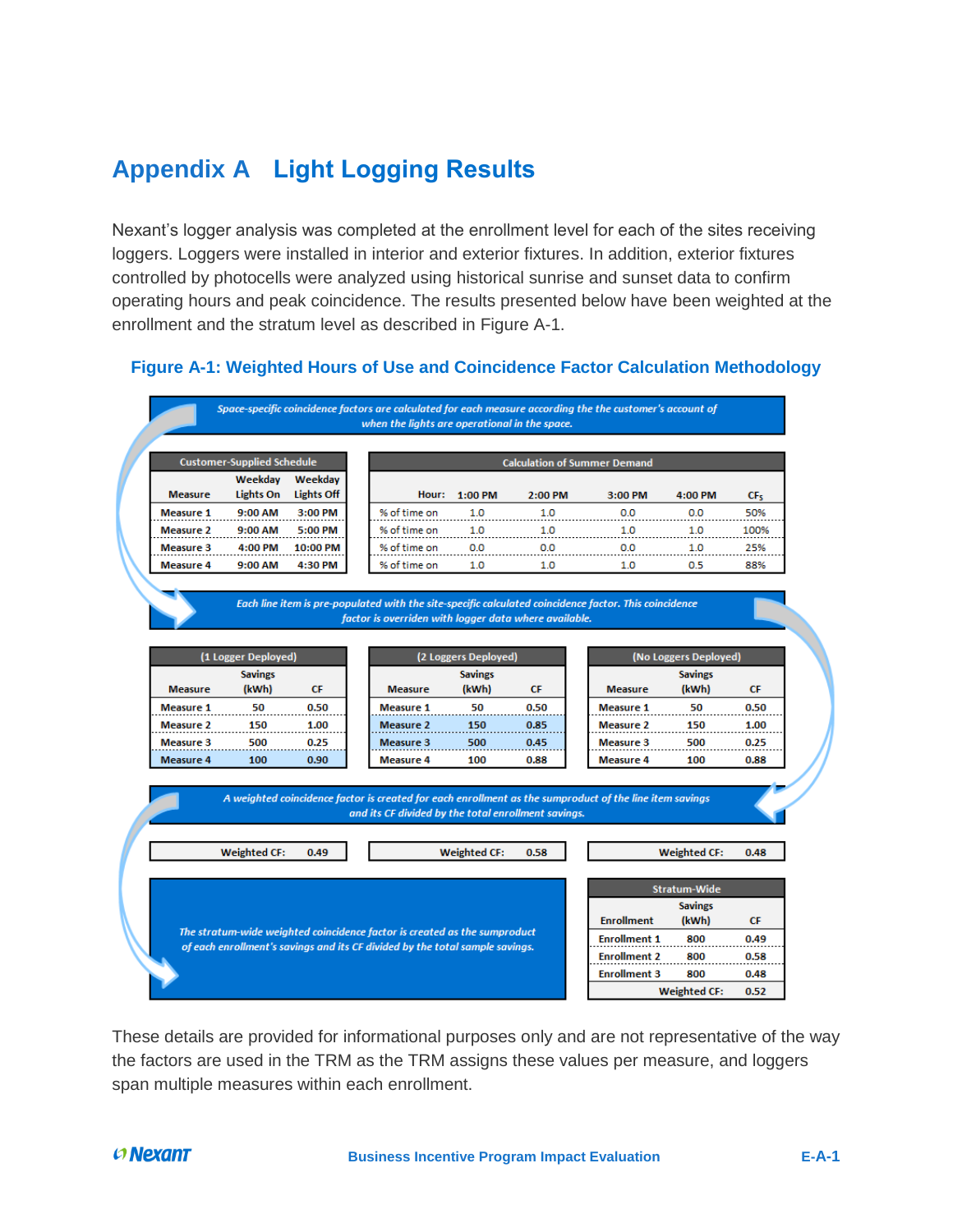| <b>Enrollment</b><br>ID | <b>Facility Type</b> | <b>Loggers</b><br><b>Installed</b> | Weighted<br><b>HOU</b> | Weighted<br>CF <sub>s</sub> | Weighted<br>CF <sub>W</sub> |
|-------------------------|----------------------|------------------------------------|------------------------|-----------------------------|-----------------------------|
| 14159                   | Other                | $\overline{4}$                     | 3,315                  | 0.71                        | 0.39                        |
| 101195                  | Exterior             | $\mathbf{1}$                       | 4,658                  | 0.00                        | 1.00                        |
| 102159                  | Retail               | $\overline{2}$                     | 2,905                  | 0.96                        | 0.04                        |
| 187796                  | Retail               | $\mathbf{1}$                       | 3,641                  | 0.96                        | 0.04                        |
| 187802                  | Lodging (Common)     | $\overline{2}$                     | 1,302                  | 0.50                        | 0.00                        |
| 187855                  | Other                | 3                                  | 1,502                  | 0.00                        | 0.85                        |
| 212081                  | Retail               | 3                                  | 1,507                  | 0.44                        | 0.16                        |
| 212085                  | Office               | 6                                  | 2,244                  | 0.73                        | 0.38                        |
| 212098                  | Manufacturing        | $\overline{c}$                     | 5,053                  | 0.58                        | 0.59                        |
| 222977                  | Exterior             | $\mathbf{1}$                       | 4,934                  | 0.00                        | 0.58                        |
| 223113                  | Restaurant           | $\overline{2}$                     | 4,812                  | 1.00                        | 1.00                        |
| 244072                  | Lodging (Guest)      | $\overline{4}$                     | 3,912                  | 0.17                        | 0.29                        |
| 244427                  | Retail               | 2                                  | 2,198                  | 0.67                        | 0.03                        |
| 245205                  | Restaurant           | 3                                  | 4,276                  | 0.32                        | 1.00                        |
| 245281                  | Manufacturing        | 3                                  | 2,638                  | 0.81                        | 0.32                        |
| 245779                  | K-12 School          | 3                                  | 2,946                  | 0.15                        | 0.32                        |
| 246156                  | Warehouse            | 2                                  | 2,808                  | 0.02                        | 0.30                        |
| 246521                  | Garage/Repair        | $\mathbf{1}$                       | 2,908                  | 0.96                        | 0.35                        |
| 248969                  | Manufacturing        | $\overline{2}$                     | 3,062                  | 0.95                        | 0.47                        |
| 249218                  | Lodging (Common)     | 1                                  | 2,481                  | 0.41                        | 0.11                        |
| 250732                  | Office               | 3                                  | 7,936                  | 0.90                        | 0.85                        |
| 252697                  | Office               | $\overline{c}$                     | 6,710                  | 0.88                        | 0.54                        |
| 265351                  | Retail               | 3                                  | 2,554                  | 0.90                        | 0.12                        |
| 266984                  | Manufacturing        | $\overline{c}$                     | 2,142                  | 0.86                        | 0.14                        |
| 281846                  | Warehouse            | 5                                  | 4,013                  | 0.57                        | 0.51                        |
| 282460                  | Warehouse            | 3                                  | 2,858                  | 0.85                        | 0.12                        |
| 282981                  | Retail               | 4                                  | 2,155                  | 0.56                        | 0.31                        |
| 283768                  | Garage/Repair        | 3                                  | 3,351                  | 0.36                        | 0.29                        |
| 283894                  | Office               | 3                                  | 4,535                  | 0.16                        | 0.40                        |
| 283926                  | Manufacturing        | 3                                  | 2,185                  | 0.46                        | 0.12                        |
| 285279                  | Manufacturing        | 3                                  | 2,123                  | 0.67                        | 0.11                        |
| 285299                  | Other                | $\mathbf{1}$                       | 1,570                  | 0.71                        | 0.28                        |
| 287132                  | Manufacturing        | 3                                  | 6,367                  | 0.57                        | 0.55                        |
| 287858                  | Other                | $\mathbf{1}$                       | 4,480                  | 0.10                        | 0.89                        |
| 287964                  | Garage/Repair        | 3                                  | 4,237                  | 0.92                        | 0.30                        |
| 288310                  | Warehouse            | $\overline{\mathbf{c}}$            | 7,036                  | 0.79                        | 0.46                        |

### **Table A-1: Light Logging Results, Hours of Use and Coincidence Factors**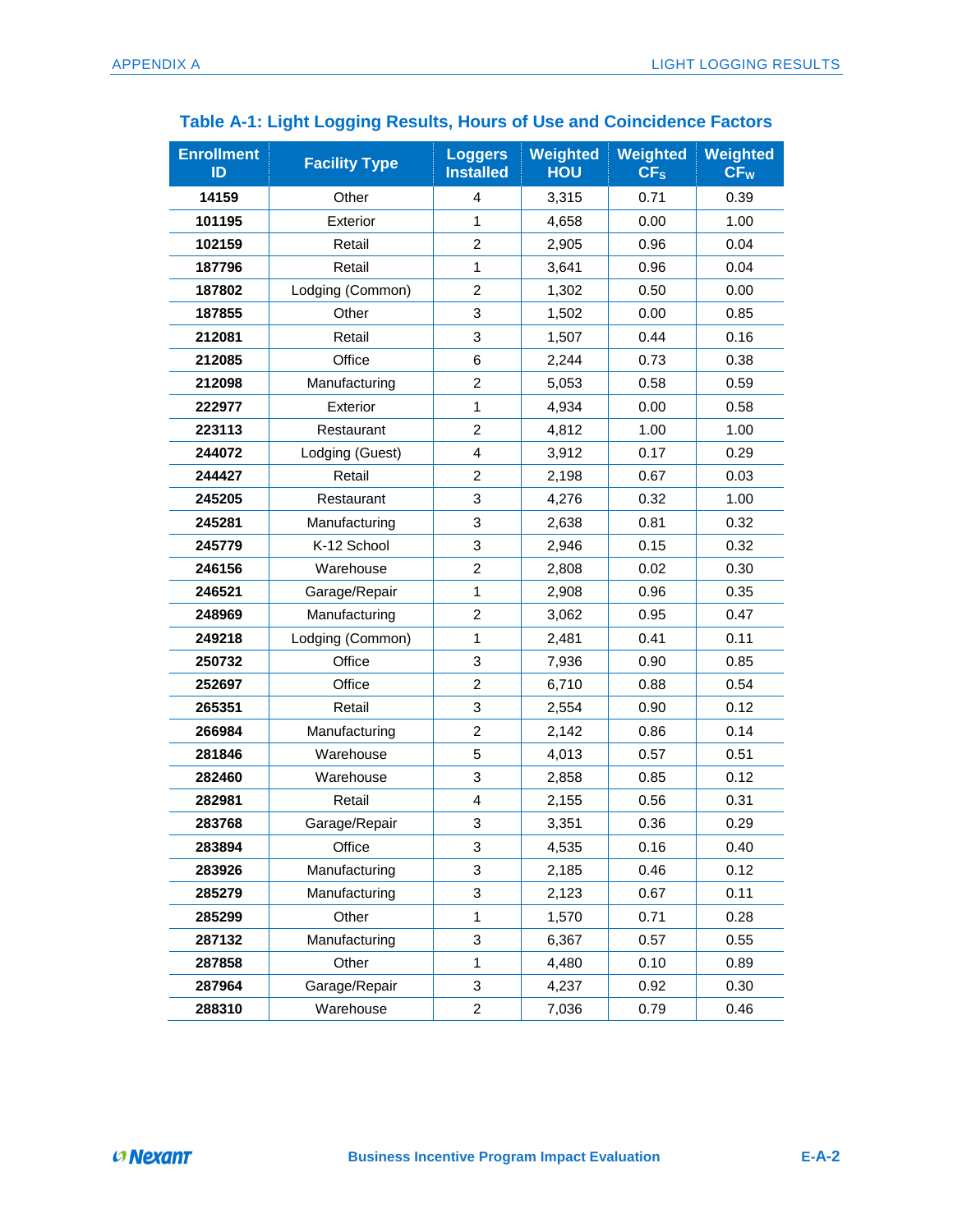# <span id="page-50-0"></span>**Appendix B Yearly Cost Effectiveness Results**

| <b>Stratum</b>            | <b>Gross Ex-Ante</b><br><b>TRC</b> | <b>Gross Ex-Post</b><br><b>TRC</b> | <b>Net Ex-Ante</b><br><b>TRC</b> | <b>Net Ex-Post</b><br><b>TRC</b> |
|---------------------------|------------------------------------|------------------------------------|----------------------------------|----------------------------------|
| Custom rebates            | 2.20                               | 1.97                               | 1.85                             | 1.70                             |
| Ductless heat pumps       | 2.95                               | 2.00                               | 2.95                             | 1.70                             |
| Prescriptive lighting     | 3.61                               | 3.65                               | 3.11                             | 3.15                             |
| Prescriptive non-lighting | 6.33                               | 8.12                               | 4.14                             | 4.86                             |
| <b>Total</b>              | 3.42                               | 3.48                               | 2.92                             | 2.94                             |

### **Table B-1: 2014 TRC Results**

### **Table B-2: 2015 TRC Results**

| <b>Stratum</b>            | <b>Gross Ex-Ante</b><br><b>TRC</b> | <b>Gross Ex-Post</b><br><b>TRC</b> | <b>Net Ex-Ante</b><br><b>TRC</b> | <b>Net Ex-Post</b><br><b>TRC</b> |
|---------------------------|------------------------------------|------------------------------------|----------------------------------|----------------------------------|
| Custom rebates            | 3.25                               | 2.54                               | 2.36                             | 2.20                             |
| Ductless heat pumps       | 1.31                               | 0.45                               | 1.31                             | 0.41                             |
| Prescriptive lighting     | 2.11                               | 1.37                               | 1.75                             | 1.17                             |
| Prescriptive non-lighting | 5.67                               | 6.51                               | 3.66                             | 4.50                             |
| <b>Total</b>              | 2.11                               | 1.46                               | 1.90                             | 1.52                             |

### **Table B-3: 2014 PACT Results**

| <b>Stratum</b>            | <b>Gross Ex-Ante</b><br><b>PACT</b> | <b>Gross Ex-Post</b><br><b>PACT</b> | <b>Net Ex-Ante</b><br><b>PACT</b> | <b>Net Ex-Post</b><br><b>PACT</b> |
|---------------------------|-------------------------------------|-------------------------------------|-----------------------------------|-----------------------------------|
| Custom rebates            | 8.47                                | 6.82                                | 5.53                              | 4.82                              |
| Ductless heat pumps       | 3.98                                | 2.95                                | 3.98                              | 2.34                              |
| Prescriptive lighting     | 8.76                                | 7.36                                | 6.34                              | 5.60                              |
| Prescriptive non-lighting | 10.19                               | 12.02                               | 5.62                              | 6.13                              |
| <b>Total</b>              | 8.42                                | 7.38                                | 6.00                              | 5.41                              |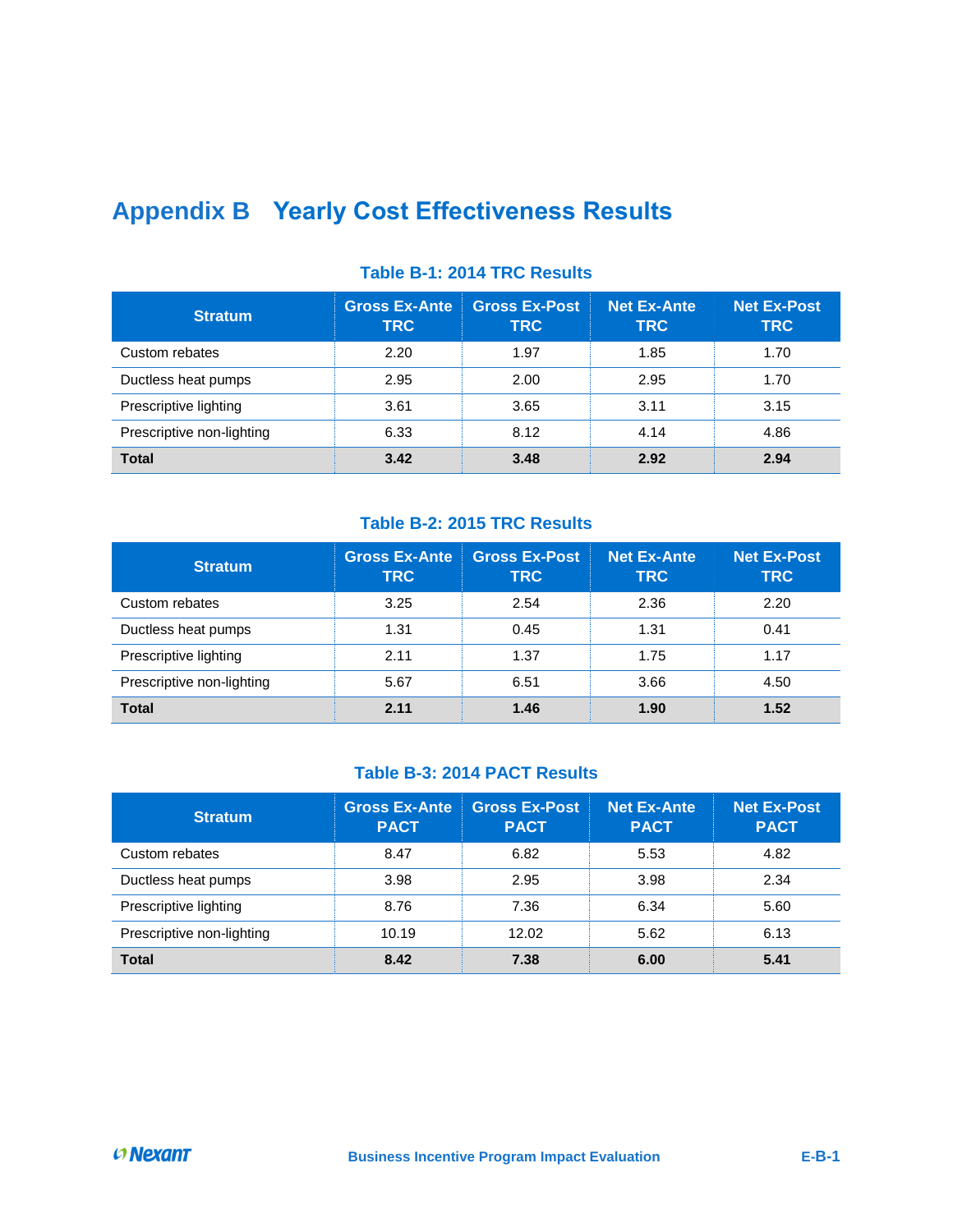|  |  |  |  | Table B-4: 2015 PACT Results |  |
|--|--|--|--|------------------------------|--|
|--|--|--|--|------------------------------|--|

| <b>Stratum</b>            | <b>Gross Ex-Ante</b><br><b>PACT</b> | <b>Gross Ex-Post</b><br><b>PACT</b> | <b>Net Ex-Ante</b><br><b>PACT</b> | <b>Net Ex-Post</b><br><b>PACT</b> |
|---------------------------|-------------------------------------|-------------------------------------|-----------------------------------|-----------------------------------|
| Custom rebates            | 7.89                                | 5.70                                | 4.84                              | 4.22                              |
| Ductless heat pumps       | 2.35                                | 1.07                                | 2.35                              | 0.88                              |
| Prescriptive lighting     | 3.98                                | 2.49                                | 2.88                              | 1.89                              |
| Prescriptive non-lighting | 9.29                                | 10.29                               | 5.17                              | 5.19                              |
| <b>Total</b>              | 3.96                                | 2.74                                | 2.91                              | 2.00                              |